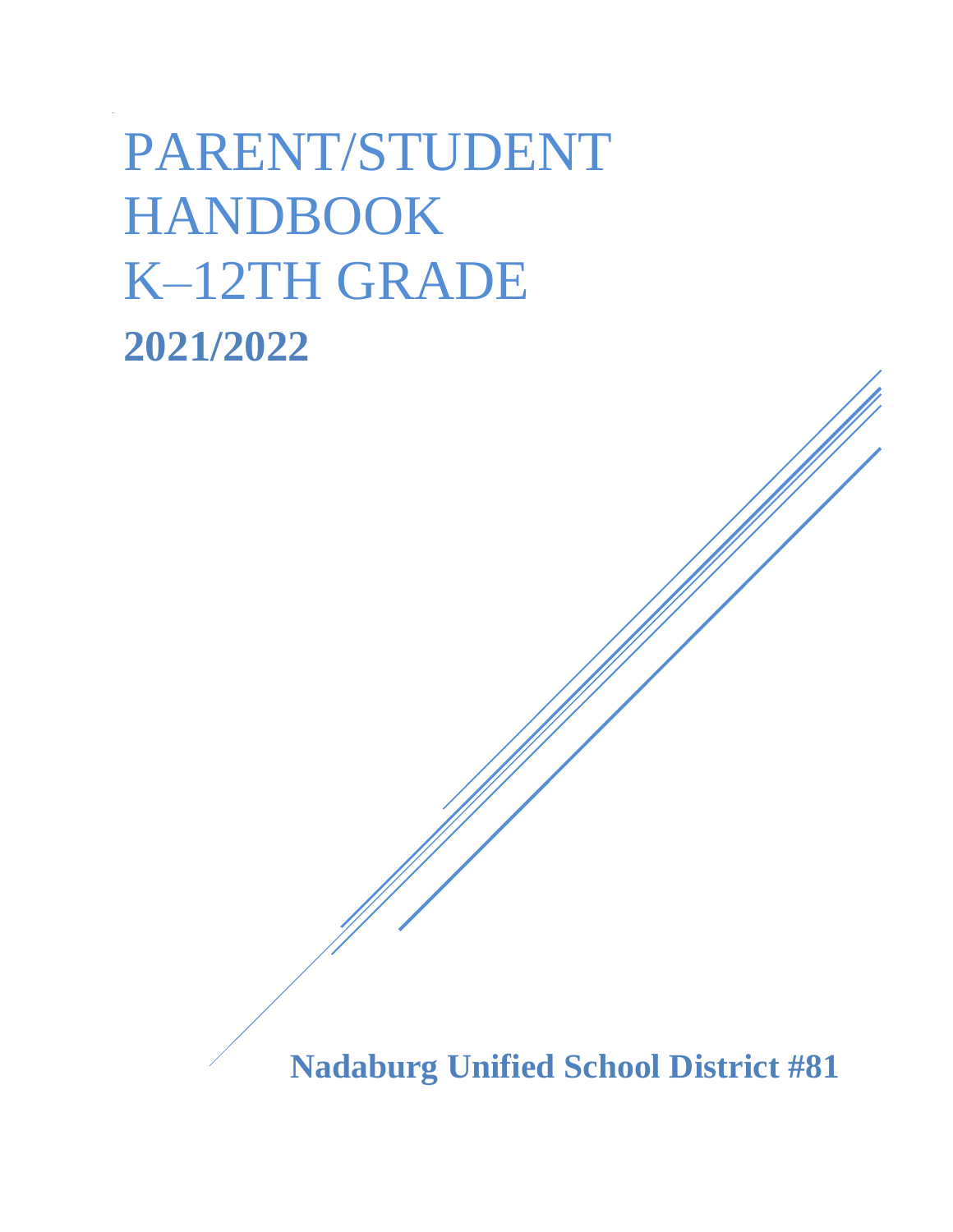Nadaburg Unified School District No. 81 2020-2021 Parent/Student Handbook, K-12th Grade

#### **Quality Education: Every Student! Every Day!**

Dr. Aspasia Angelou | Superintendent Kerre Laabs | Director of Business Services and Human Resources Alysia Wells | Principal, Nadaburg Elementary School Angelina Geraci | Principal, Desert Oasis Elementary School Dr. Kathryn Strevell | Principal, Mountainside High School Nancy Penzone | Director of Educational Services John Asimakopoulos | Director of Technology Jim Springfield | Director of Transportation Nellie Odogui | Director of Maintenance

> Governing Board Matt Varitek Valarie Serrano Sandra Jordan Nancy Sanchez Deborah Parris

President Vice President Member Member Member

DISTRICT ADMINISTRATIVE OFFICES 32919 Center Street Wittmann, Arizona 85361 (623) 388-2100

Desert Oasis Elementary School (PK-8) 17161 W. Bajada Road Surprise, AZ 85378 Angelina Geraci, Principal (623) 556-5880

Monday - Thursday Start Time: 7:45 A.M. End Time: 3:15 P.M. **School is closed on Fridays**

Mountainside High School (9-12) 32919 Center Street Wittmann, AZ 85361 Kathryn Strevell, Principal (623) 388-2111

Monday - Thursday Start Time: 9:30 A.M. End Time: 3:30 P.M. **School is closed on Fridays** Nadaburg Elementary School (PK-8) 21419 W. Dove Valley Road Wittmann, AZ 85361 Alysia Wells, Principal (623) 388-2321

> Monday - Thursday Start Time: 8:45 A.M. End Time: 4:15 P.M. **School is closed on Fridays**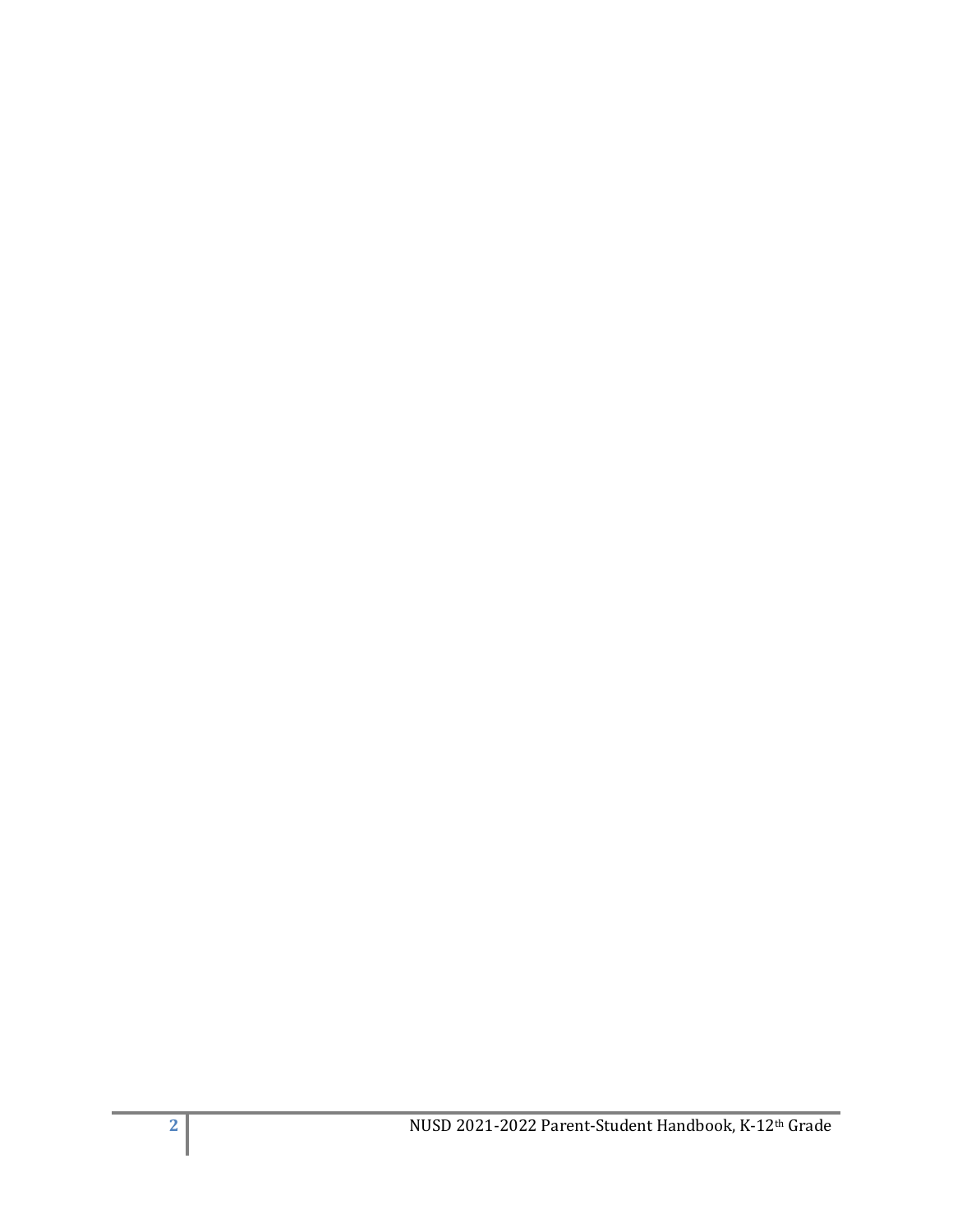# **Contents**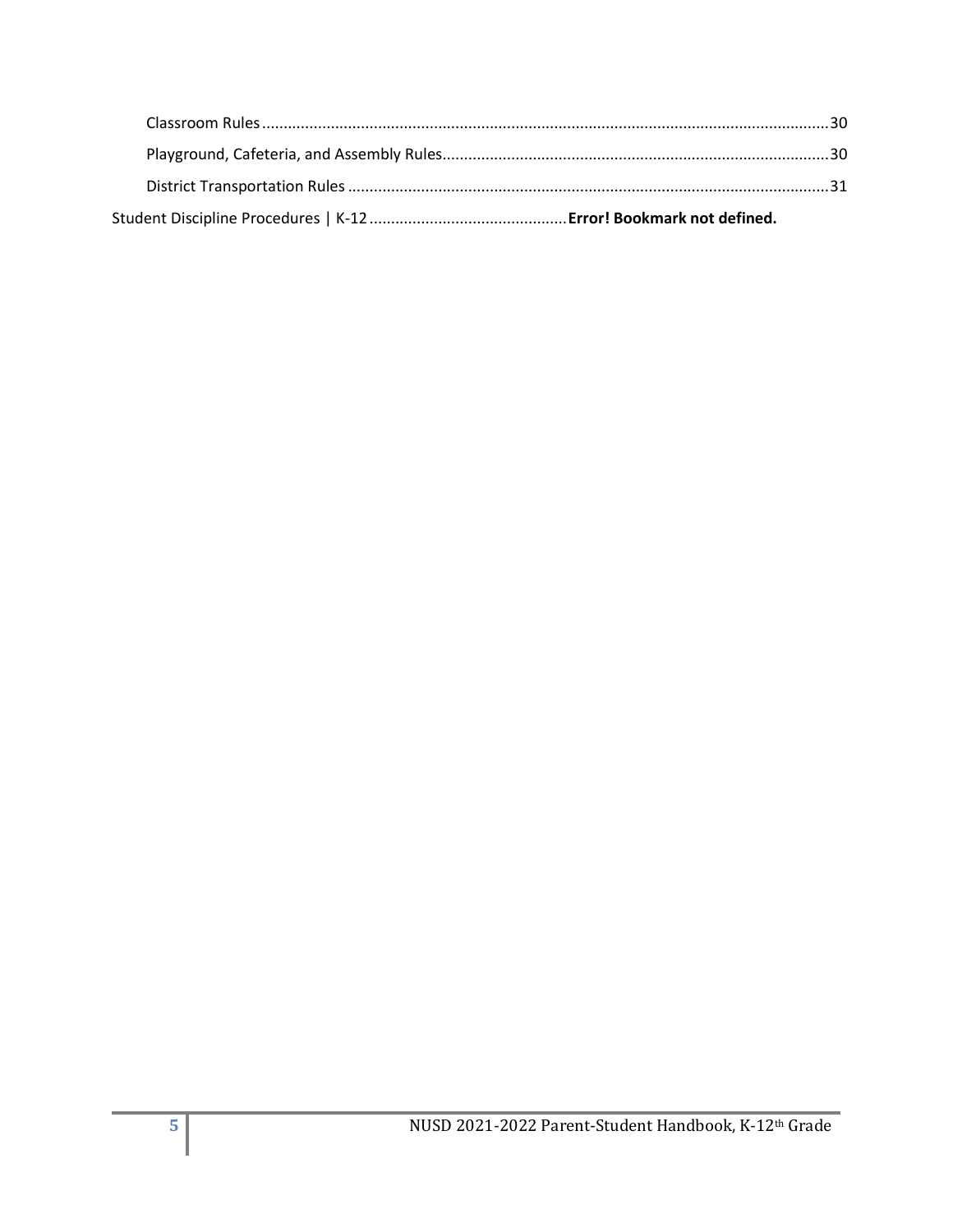# **GUIDELINES & PROCEDURES**

## <span id="page-6-1"></span><span id="page-6-0"></span>**Address - Home**

Please notify the school immediately when there is a change of home address, telephone number, parent's employment, or a change in the emergency telephone number to be used when we are unable to reach a parent. Changes to family contacts must be made in writing.

## <span id="page-6-2"></span>**Attendance / Truancy**

The Nadaburg Unified School District No. 81 believes all students should be in school every day, unless there is a valid reason for an absence, such as those related to medical or religious absences. Regular and timely attendance is a determining factor in educational success. Critical academic information is lost each time a student is out of the classroom.

Regular school attendance is not only a good habit, but also a state law. Arizona State Law (A.R.S. § 15-802 and 15-803) states that every person who has custody of a child between the ages of six and 16 years shall make sure the child attends school for the full-time school is in session.

Nadaburg Unified School District No. 81 values the involvement of parents/guardians in the academic process and encourages ongoing communication between home and school, particularly regarding attendance. School staff will make every attempt to assist families in addressing attendance concerns.

- A parent/guardian should contact the school's 24-hour absence reporting line prior to the beginning of the school day when a child will be absent.
- All unreported absences will be documented as "unknown" absences. The school will attempt to contact parents/guardians within the first two hours of the school day, in order to ensure student safety and in an attempt to document an absence reason (A.R.S. § 15-807).
- Pursuit to A.R.S. § 15-803, a child can only be excused when he/she is accompanied by a parent or a person authorized by a parent.
- A parent/guardian is the only person who may verify an unknown absence. Unknown absences may be verified by the parent/guardian by phone, in person, or in writing to the school office within 24 hours of a student returning to school from an absence.
- Any absence that has not been verified by a parent/guardian within 24 hours will be considered unexcused.
- A student who independently chooses not to attend school is considered truant and cannot be excused by the parent. This is classified as "Leaving Campus without Authorization/Unauthorized Absence" on the Student Discipline Procedures, included in the Parent/Student Handbook.
- Arizona Revised Statute §15-803 defines absences as "excessive" when the number of absent days exceeds 10% of the number of required attendance days. For example, on a 144-day school calendar, excessive absences would equal 14 or more days absent. These include both excused and unexcused absences.
- Parents will be notified by letter when students accumulate 5, 10, and 14 absences.

## <span id="page-6-3"></span>**Attendance – Physical Education**

It is necessary that a doctor's statement be furnished if a student cannot participate in Physical Education classes for extended periods of time. Parent-written notes will only be accepted for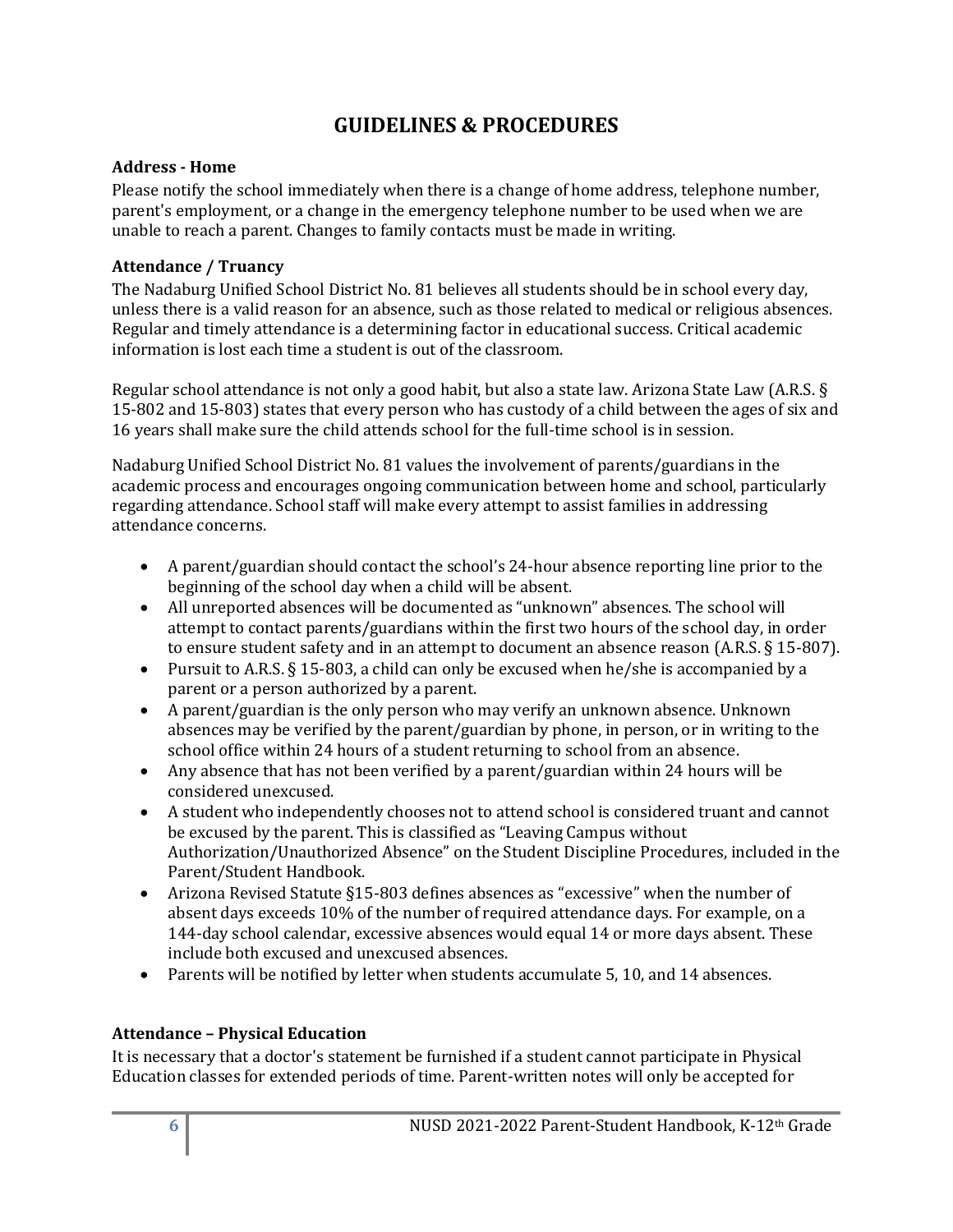excusal from two (2) PE class periods. Students not participating in P.E. will not participate in recess activities, sports or after-school games for the day(s) excused.

## <span id="page-7-0"></span>**Cafeteria Meal Program and Price Schedule**

Meal prices (including milk) are as follows:

| <b>Breakfast</b> (K-8)<br>Paid - \$1.25<br>Reduced - \$.30   | Lunch $(K-8)$<br>Paid - \$3.00<br>Reduced - \$.40                |
|--------------------------------------------------------------|------------------------------------------------------------------|
| <b>Breakfast</b> (9-10)<br>Paid - \$1.35<br>Reduced - \$0.30 | Lunch (9-10)<br>Paid - \$3.30<br>Reduced - \$0.40                |
| <b>Adult Breakfast</b><br>\$1.50                             | Adult Lunch<br>\$3.75                                            |
| Extra Milk - \$.25                                           | Extra Milk - \$.25                                               |
| Cereal is offered daily as a<br>substitute                   | A variety of low-fat milk is<br>offered for breakfast and lunch. |

The Nadaburg Unified School District will once again be participating in the federal meal program, whereby students may be eligible to receive free or reduced-price breakfasts and lunches. Information/applications may be obtained by contacting the school office.

Note: Even if your child participated in this program last year, it will be necessary for you to reapply for the new school year. Free and reduced-price meals will be provided to all students who are eligible. Applications for free or reduced-price meals programs shall be available to students at all times during the regular school day. The Governing Board prohibits the charging of meals by students and staff. Students whose meal account balances are at less than the cost of a lunch will not go hungry; they will be offered a lunch consisting of a sandwich, milk and fruit. Board Policies EFC-R and EFDA

## <span id="page-7-1"></span>**Closing - Emergency**

During inclement weather, early dismissal will be determined by this procedure:

- The determination to dismiss early will be based strictly upon the safety of the children riding our buses.
- There will be a continual updating of road conditions by our bus drivers. The principal will evaluate this information, along with their recommendations. Parent calls and radio reports will also be evaluated.
- When road conditions reach the point where our buses may possibly face unsafe road conditions, an early dismissal will be called.
- Parents should be prepared for an early dismissal during unusual weather conditions. Parents may wish to take the following into consideration:
	- $\circ$  Phone numbers of other responsible adults may be given to the administration office to call if parents will not be home.
	- $\circ$  Arrangements may be made with neighbors or close friends to supervise the child if parents will not be home.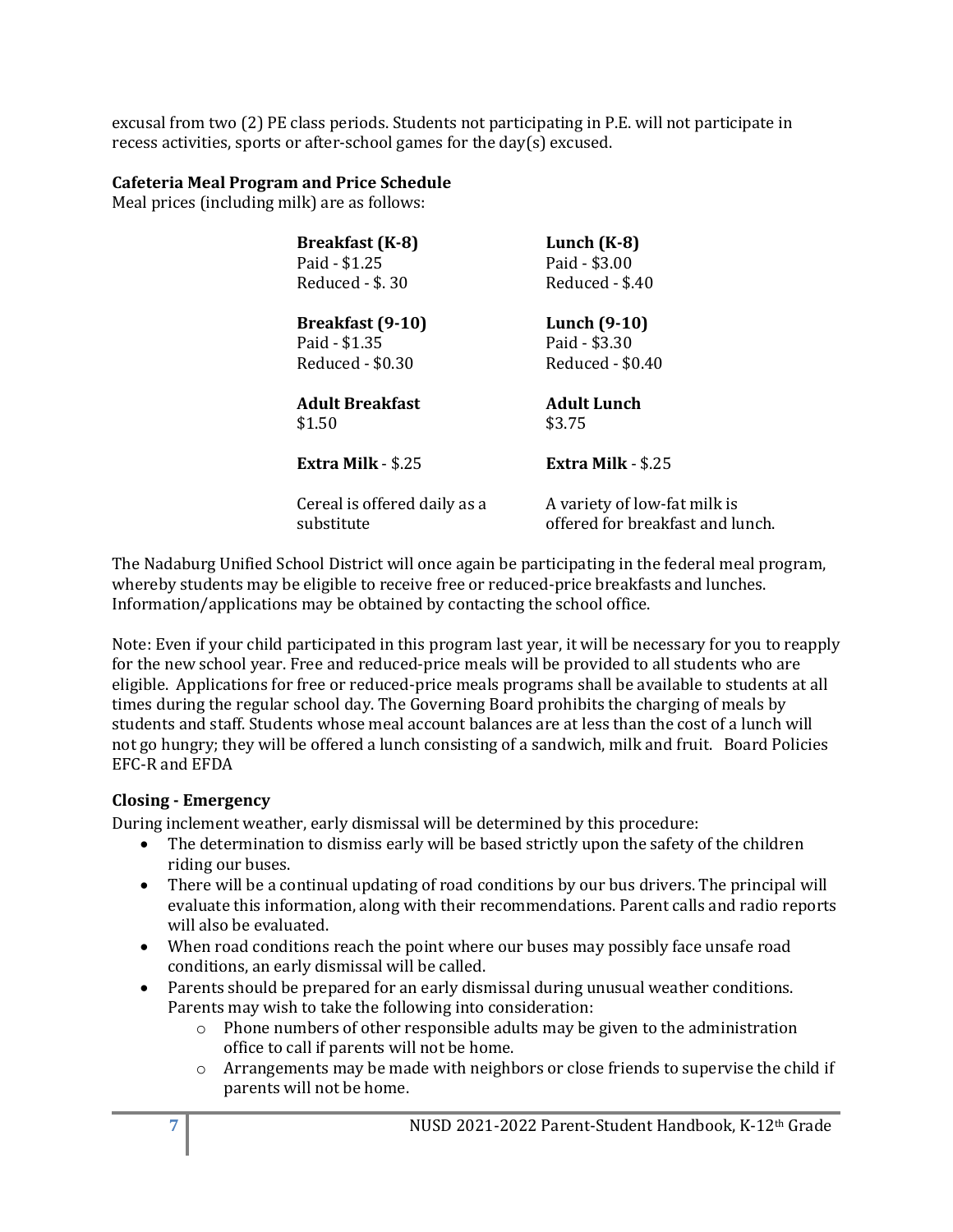- $\circ$  Plans should be worked out with the child so that if temporarily unsupervised at home, all safety precautions will be strictly followed.
- o The Administration wants to assure you that they are aware of your concern about early dismissal, but the safety of our children must be given top priority.

It is recommended that you check the Nadaburg Unified School District website at [www.nadaburgsd.org](http://www.nadaburgsd.org/) for updates. Schools will also post notification to social media and/or use our robocall system.

## <span id="page-8-0"></span>**Confidentiality of Student Education Records**

The Family Educational Rights and Privacy Act (FERPA) (20 U.S.C. §1232g; 34 CFR part 99) is a Federal law that protects the privacy of student education records. The law applies to all schools that receive funds under an applicable program of the U.S. Department of Education. FERPA gives parents certain rights with respect to their children's education records. These rights transfer to the student when he or she reaches the age of 18 or attends a school beyond the high school level. Students to whom the rights have transferred are "eligible students."

- Parents or eligible students have the right to inspect and review the student's education records maintained by the school. Schools are not required to provide copies of records unless, for reasons such as great distance, it is impossible for parents or eligible students to review the records. Schools may charge a fee for copies.
- Parents or eligible students have the right to request that a school correct records which they believe to be inaccurate or misleading. If the school decides not to amend the record, the parent or eligible student then has the right to a formal hearing. After the hearing, if the school still decides not to amend the record, the parent or eligible student has the right to place a statement with the record setting for the his or her view about the contested information.
- Generally, schools must have written permission from the parent or eligible student in order to release any information from a student's education records. However, FERPA allows schools to disclose those records, without consent, to the following parties under the following conditions (34 CRT §99.31):
	- o School officials with legitimate educational interest;
	- o Other schools to which a student is transferring;
	- o Specified officials for audit or evaluation purposes;
	- o Appropriate parties in connection with financial aid to a student;
	- $\circ$  Organizations conducting certain students for or on behalf of the school;
	- o Accrediting organizations;
	- o To comply with a judicial order or lawfully issued subpoena;
	- o Appropriate officials in cases of health and safety emergencies; and
	- o State and local authorizes, within a juvenile justice system, pursuant to specific State law.
- Schools may disclose, without consent, "directory" information such as a student's name, address, telephone number, date and place of birth, honors and awards, and dates of attendance. However, schools must tell parents and eligible students about directory information and allow parents and eligible students a reasonable amount of time to request that the school not disclose directory information about them. Schools must notify parents and eligible students annually of their rights under FERPA. The actual means of notification (special letter, inclusion in a PTA bulletin, student handbook, or newspaper article) is left to the discretion of each school.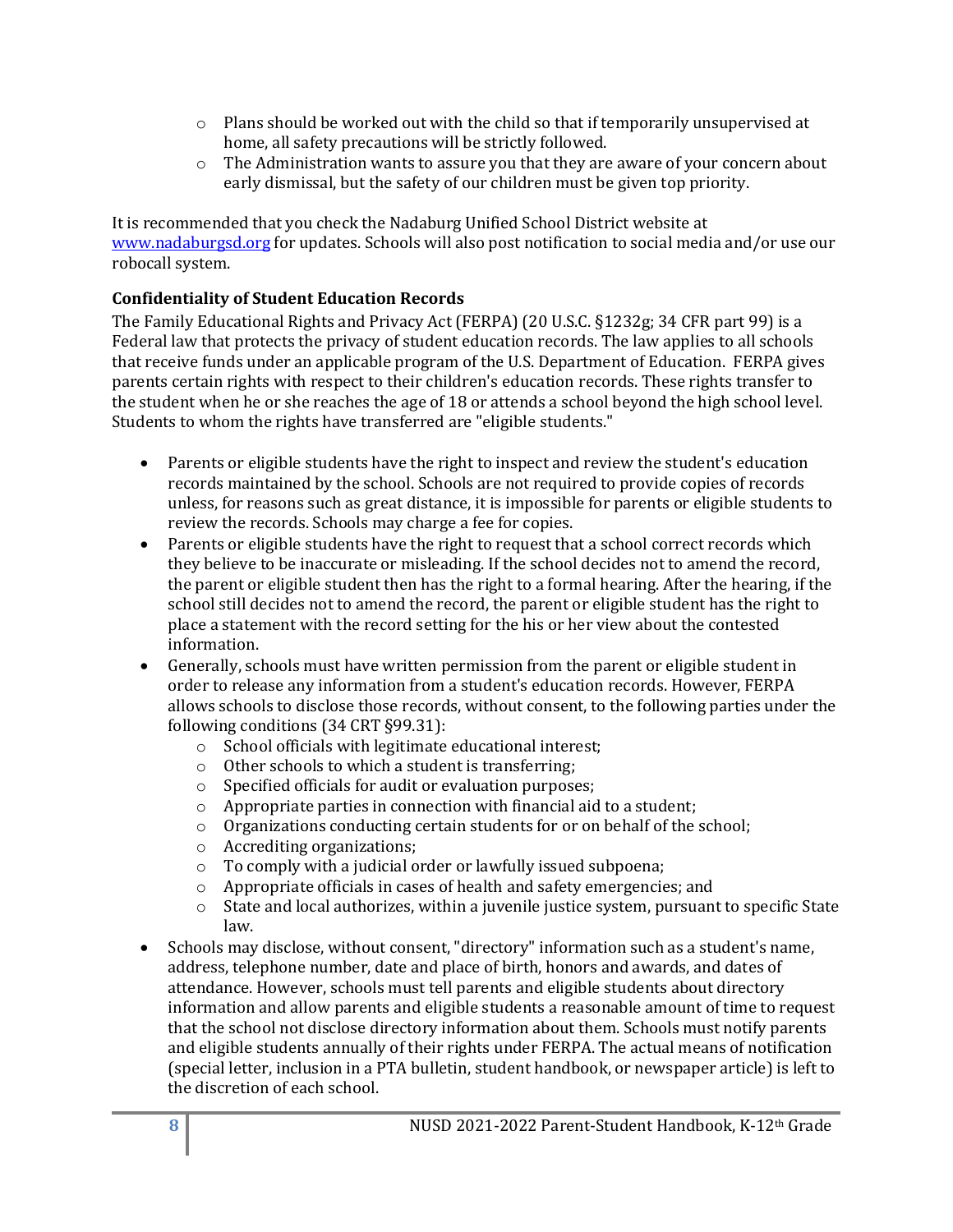## <span id="page-9-0"></span>**Destruction of Student Records**

This is to advise you that the Student Services Department of the Nadaburg School District will destroy all special education records of students who have not received special education services for at least five (5) years. The discontinuation of Special Education services may be due to withdrawal, transfer from the Nadaburg School District, or graduation. The information contained in these records may be needed for other purposes, such as documentation of eligibility for social security benefits and other entitlement benefits. You have the Right to review Special Education records and obtain copies of any of the information. The request for review and copies must be made before the date authorized for destruction of records, July 1 of each year. You will receive no other notifications for the destruction of special education records.

## <span id="page-9-1"></span>**Dress Code**

Nadaburg Unified School District believes that there is a connection between Student Dress and Academic Success. As such, any attire that detracts from the learning environment is not acceptable. Students should dress in a manner that takes into consideration the educational environment, safety, health and welfare of oneself and others. The following guidelines are not intended to be entirely inclusive of all dress code situations. Therefore, school administrators will be allowed the final decision when applying the guidelines to student appearance standards.

Please wear the following:

- Clothing that covers the entire midriff, has a back, has straps, fits closely under the arms and is not too low cut.
- Clothing that is of adequate length to cover the bottom at all times.
- Clothing that has appropriate language. Please do not wear clothing that depicts or references drugs, alcohol, a sexual reference, has profanity, or language that demeans others.

Appropriate footwear for a safe learning environment. Please do not wear slippers. Headwear may be worn on campus, but please remove them in the building or classroom if asked by a staff member.

If there is a concern regarding student dress, a staff member will refer the student to the office to address the issue. The student and front office staff will discuss the concern, and if deemed necessary, the student will be provided appropriate clothing to change into or may wait in the front office for appropriate clothing to be brought to the student. Requests for exceptions to the dress code for religious, health-related, or other reasons will be considered by the school administration.

For safety reasons, blankets are not allowed to be worn and/or carried. Students should wear appropriate outerwear for warmth such as jackets and/or sweatshirts.

We encourage participation on spirit days. However, students must be identifiable. Therefore, full face painting and the wearing of masks that cover the entire face are prohibited.

**\*\* For special events – Dress Code could be altered with the discretion of administration. \*\***  Students who come to school in inappropriate clothing will be sent to the nurse's office to change as to not take away instructional learning time. If clothing is not available, parents will be called and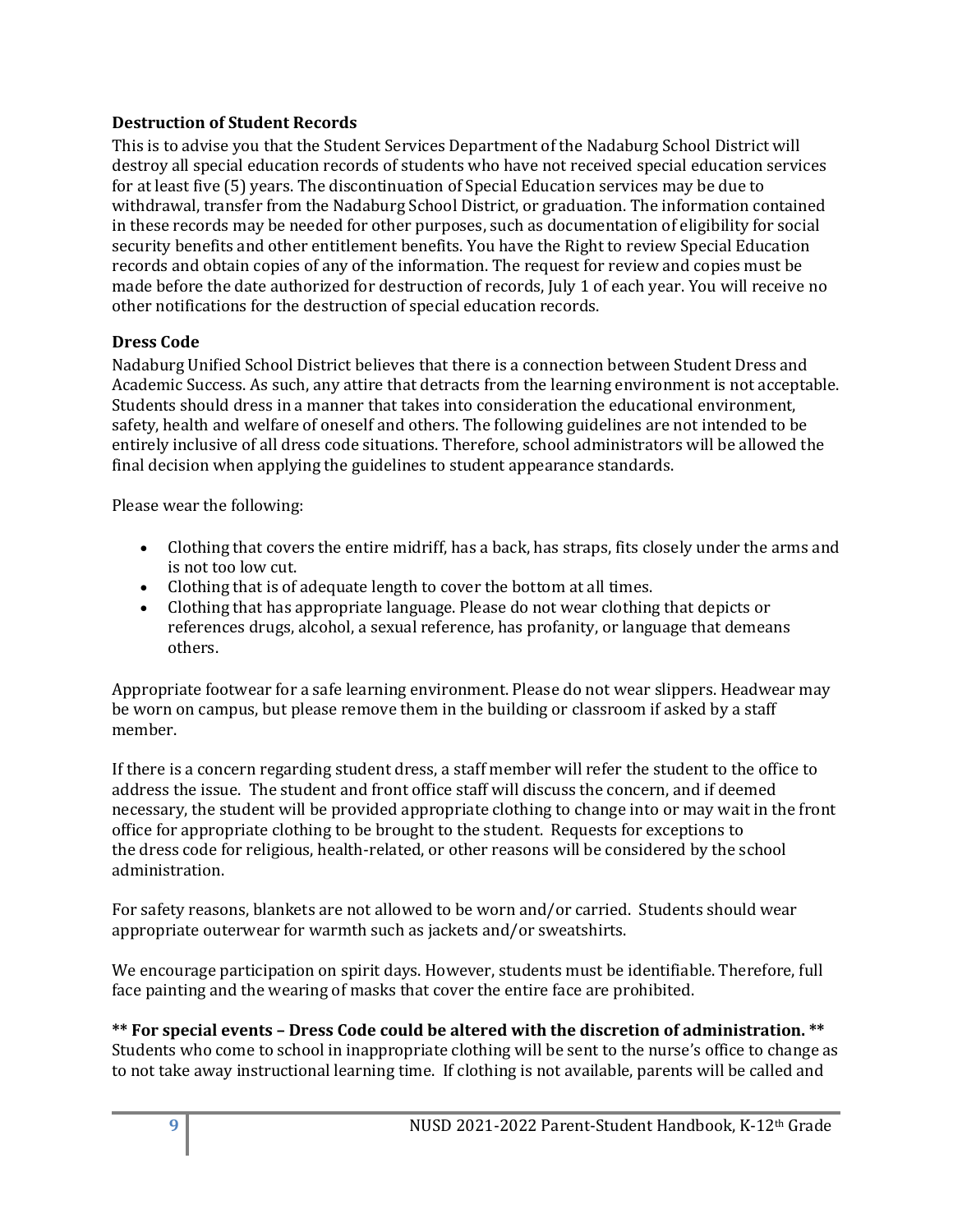asked to bring a change of clothing. Dress Code violations will follow the Student Code of Conduct Guidelines.

## **Emergency Response**

Should an emergency or disaster situation ever arise in our area while school is in session, we want you to be aware that all schools have made preparations to respond effectively to such situations.

Should we have a major disaster during school hours, the school will go into lockdown. Safety is the primary concern and your children will be cared for at this school. Our School District has a detailed disaster plan which has been formulated to respond to a major catastrophe.

## **Your cooperation is** *essential* **in any emergency.**

· Do not telephone the school. Telephone lines may be needed for emergency communication. School personnel have emergency roles to play and no one will be answering school phone lines.

In the event of an emergency, students will be kept at their schools or a predetermined rally point until the all clear is given. After an all clear, students will then be transported by bus to their regular afternoon bus stop. Any students that are returned to the school may be picked up by an identified, responsible adult who has been identified as such on a School District green emergency card which is required to be filled out by parents at the beginning of every school year. Please be sure you consider the following criteria when you authorize another person to pick up your child at school:

- o He/she is 18 years of age or older.
- o He/she is usually home during the day.
- o He/she could walk to school, if necessary.
- o He/she is known to your child.
- o He/she is both aware and able to assume this responsibility.

Communication from the District will consist of updates on the district/school website, school/district social media pages, robo call, or broadcast text. All of these communications are one way. Please do not try to contact the school. The Incident Commander will decide when the situation is all clear and is responsible for all aspects of the emergency. If students are to be kept at school, we have food and water to last the duration of any emergency situation. The District may provide additional information, regarding day-to-day school operations, via recorded message after the emergency has concluded.

· Impress upon your children the need for them to follow the directions of any school personnel in times of an emergency. We have a procedure in place for students to send an initial text (if time permits) to let parents know they are okay. After that, text communication will not be permitted. Do not be alarmed if your child has a phone and you do not hear from them and please do not text to ask questions. The goal is to keep communication avenues open for emergency use only. Everyone trying to text their child overloads the system and could be a hazard to the safety of all children.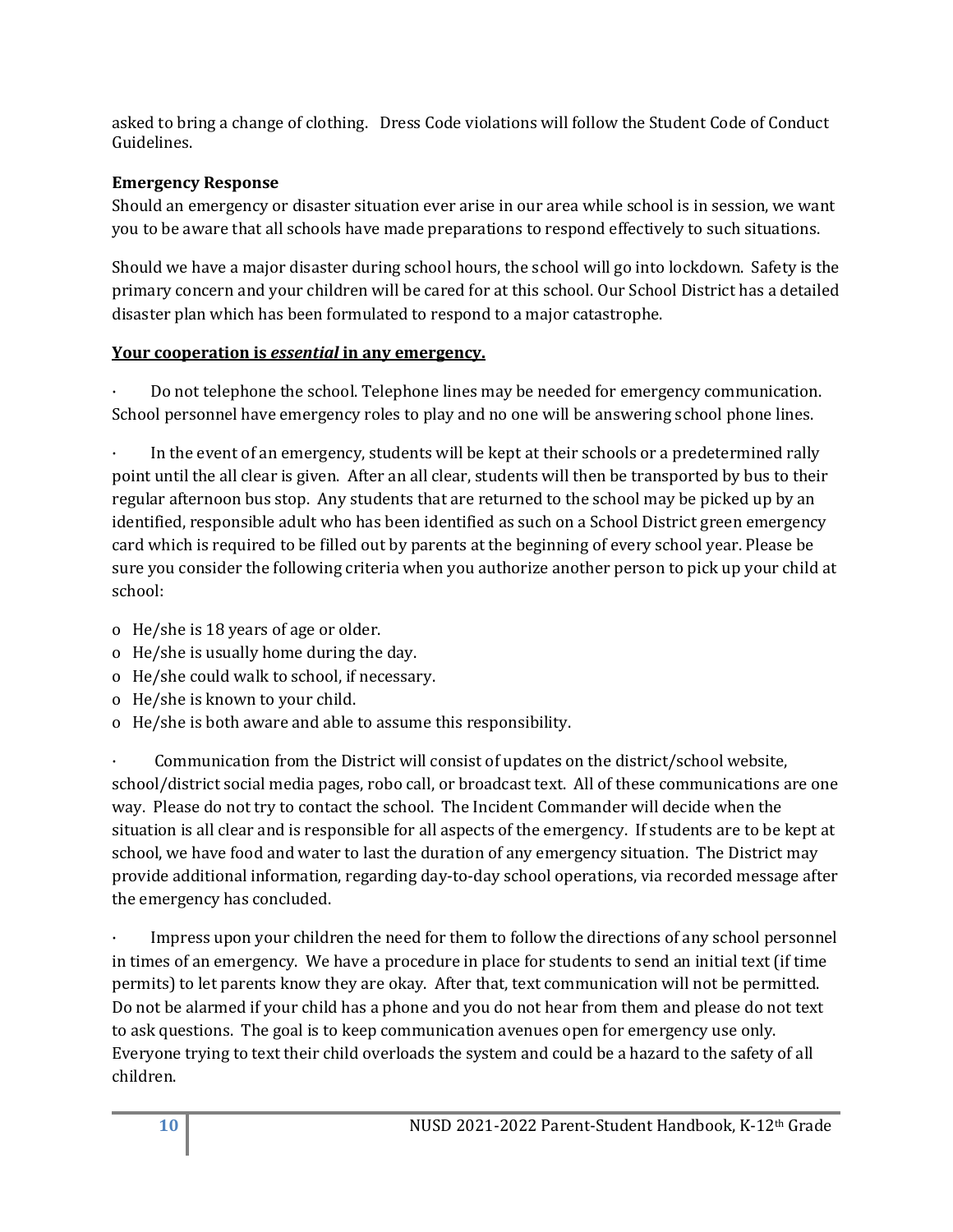## <span id="page-11-0"></span>**Extracurricular Activities**

The purpose of extracurricular activities is both educational and recreational. These programs should encourage participation by as many boys and girls as possible and should always be conducted with the best interests of the participants as the first consideration.

The student must have the written consent of parent or guardian for any type of interscholastic sport, or other extracurricular activity, in which the student engages. It is recommended that parents/guardians provide their student athletes with health/accident insurance. Students whose behavior presents a problem or jeopardizes school discipline may be ineligible for participation in extracurricular activities until such time as their behavior warrants reinstatement.

## <span id="page-11-1"></span>**Field Trips**

Field trips serve the instructional program by utilizing resources of the community and the area that cannot be brought to the classroom. Parents will be notified of the details of the field trip. Permission slips will be sent home with each student to be signed and returned. Students without permission slips signed by parents or legal guardians will not be permitted to go on the field trip. Students whose behavior jeopardizes school discipline may be ineligible for participation. When students go on a field trip, student to chaperone ratio of 10:1 is required. Chaperones must meet the following criteria:

- Chaperones must be 21 years of age or older.
- Chaperones must pay their own way into the destination,
- Chaperones must present themselves in such a way as to generally follow the dress code of the school.
- Chaperones must be a parent, guardian, grandparent, aunt or uncle of the student attending the field trip.
- Chaperones may NOT bring additional children. There will be absolutely no exceptions.
- On occasion, more volunteers will be present than are actually needed or allowed on the field trip. The classroom teacher and/or principal will have the final decision as to which volunteers who meet the above requirements may actually attend the field trip.

## <span id="page-11-2"></span>**Fire Drill / Lockdown Procedures**

For the safety of the children, fire drills will be held a minimum of once per month. Lockdown drills are conducted once per semester.

## <span id="page-11-3"></span>**Homework**

Assignment of homework shall be of a constructive nature, directly related to the course of study. Assignment of homework will be reasonable and based on Board adopted curriculum.

## <span id="page-11-4"></span>**Honor Roll and Principal's List**

Students will qualify for the Honor Roll if they have a B (80) average, including citizenship and special area classes, with no grade lower than a C in K-8 schools or a 3.5-3.99 weighted GPA in high school.

Students will qualify for the Principal's List if they have all A's, including citizenship and special area classes in K-8 schools or a 4.0 weighted GPA or higher in high school. This is the highest academic honor at this level.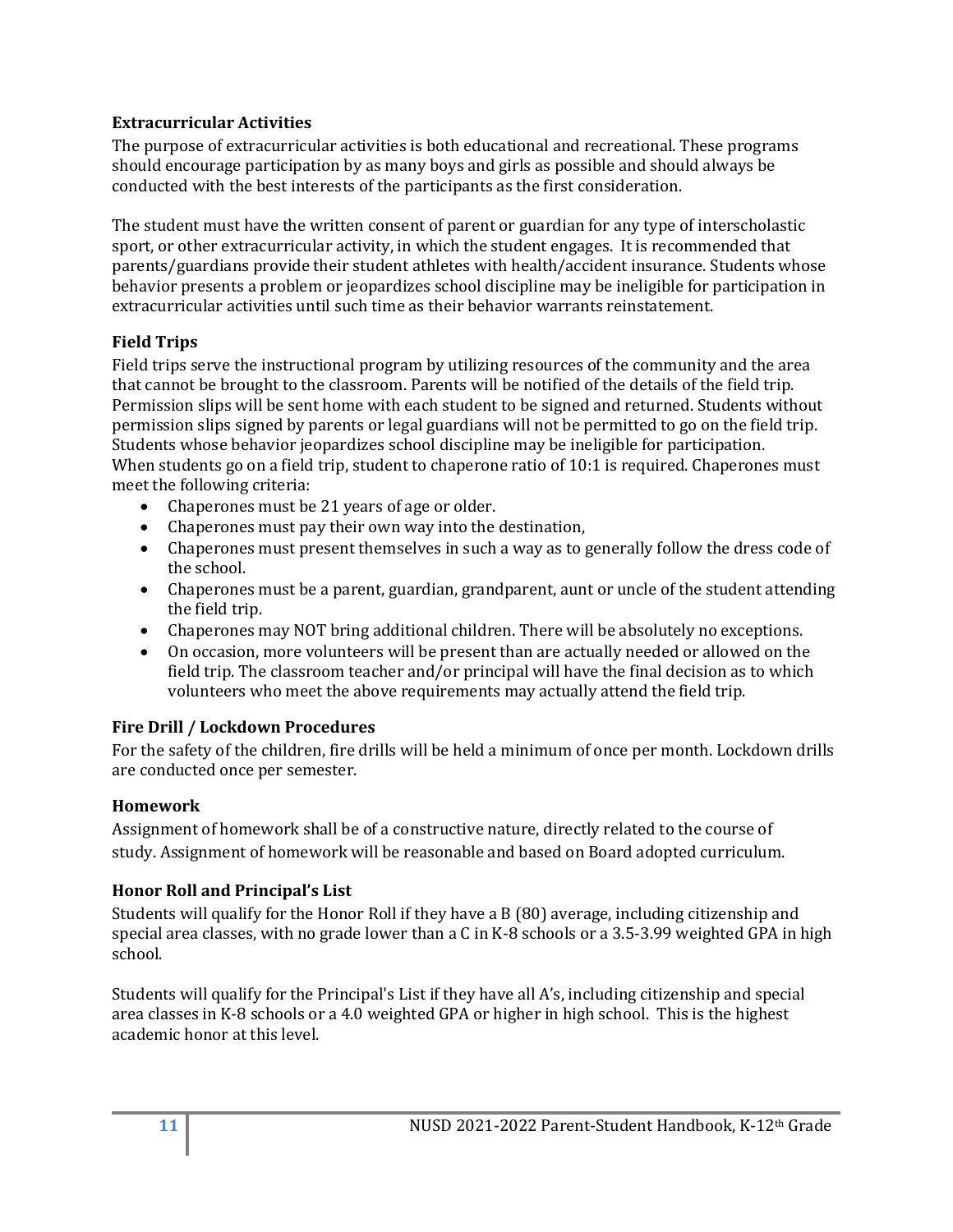#### <span id="page-12-0"></span>**Lost and Found**

Lost and found articles are to be turned in at the office. Students should check there if something is lost. Please label (put your name on) all personal items. Items left in the lost and found will be donated to a local charity at Winter Break and at the end of the school year.

**Note:** The School/District is **NOT** responsible for the loss, theft or damage of ANY personal items brought to school, including but not limited to, musical instruments, radios, headphones, cell phones, iPods, iPads, (any and all electronic devices), bicycles, etc. Any loss, theft or damage to any personal items will not be covered by District insurance.

## **Make-Up Assignments**

Students who miss work due to absences will make up the work within the allotted period of time. The actual make-up work will, as much as possible, be exactly the same work that was missed on the absent day. If that is not possible, the make-up work will be similar in nature and difficulty to the actual missed work.

## <span id="page-12-1"></span>**Make-up Work / Tutoring**

Students needing to make-up school work, tests, requiring extra help or tutoring, may use after school time at the teacher's discretion. Parents will be notified. Students are allowed one day of extension for assignments for each day they are absent unless the teacher agrees to other arrangements.

## **Missing and Late Work Policy**

Students are expected to make up all work missed when absent from school. It is the student's responsibility to ensure that classroom instructional notes and assignments are obtained from teachers upon returning from any type of absence. Students have an amount of time equivalent to the number of days absent to make up work assigned during the absence. Exceptions to this policy includes long-range assignments such as a term paper or project assigned one week prior to the due date and students who are truant or deemed excessively absent. Long range assignments and students who are truant or excessively absent must submit assignments on the due date, even in the event of an absence, unless satisfactory arrangements have been made with the teacher for credit.

Students shall be responsible for gathering classwork/homework while on suspension. Students may email their teachers via their Nadaburg email accounts. Students will schedule a time for make-up tests, quizzes, labs, or projects with the teacher on the day the student returns from suspension. Students are eligible for credit for completed assignments turned in on the day they return from suspension. No late work will receive credit unless pre-approved by the teacher assigning work.

## **Missing Assignments**

If a student does not complete an assignment on time, even though he/she is present in school when the assignment is made, the grade will be entered as a zero (0) in the gradebook. This has a drastic effect on the cumulative grade. Work may be turned in late, for reduced credit. Students will not get full credit for turning in work after the due date. Credit will be reduced as follows:

1 day late (this means any work not turned in when it is due – up to one full day late) 10% penalty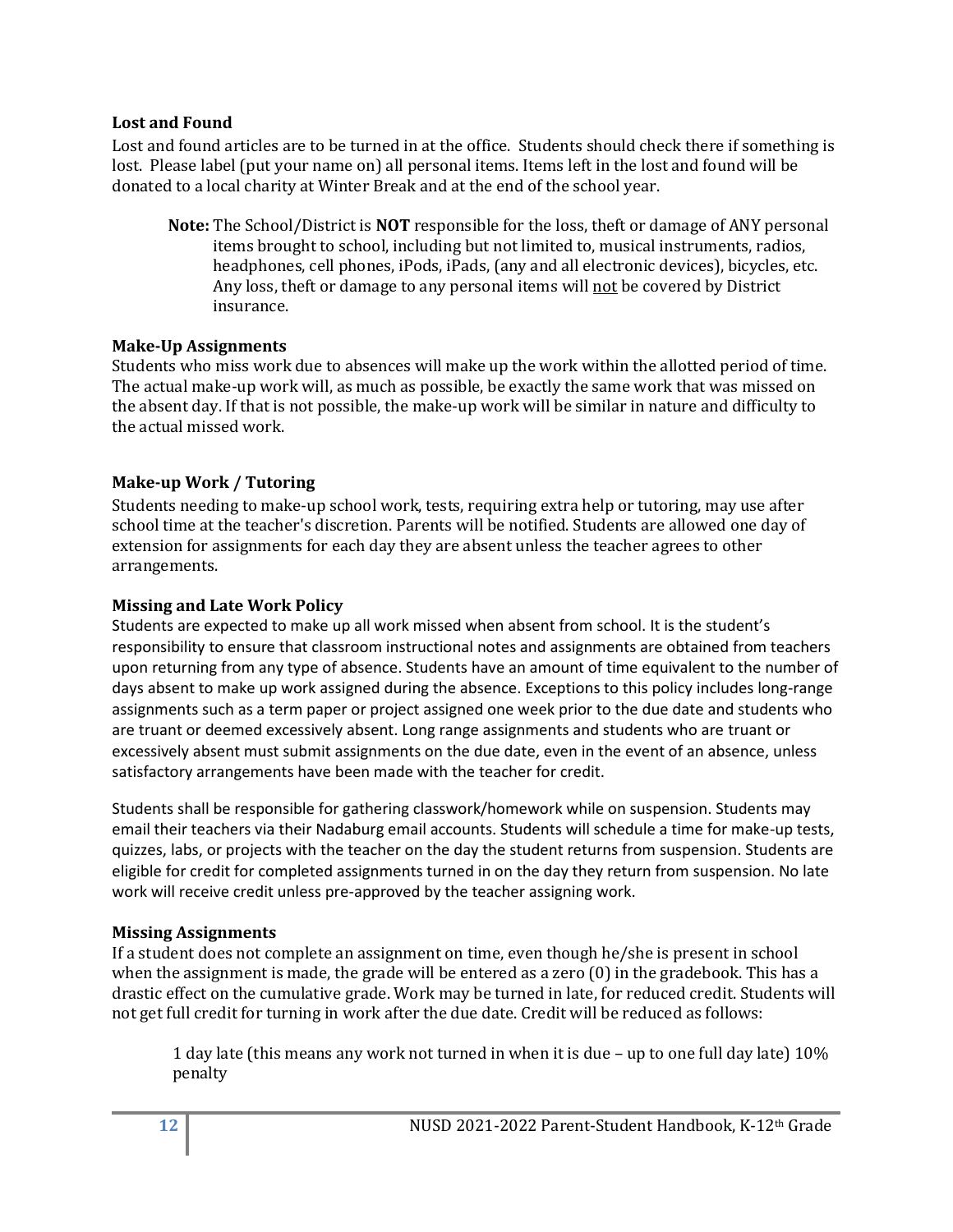2 – 5 days late, 20% penalty – the highest grade possible would be a low B. more than 5 days late, 40% penalty – highest grade possible would be a D.

Parents and students should understand that late work will be graded the same way all assignments are. After that the reduction in grade takes place.

Example: a paper is turned in one day late. The teacher grades the paper. The paper earns a B, 85%. The grade is then reduced for being late 85% minus 10% = 75%, a grade of C A paper is turned in 5 days late. The paper is graded and earns a C, 75%. The grades is reduced 20% and becomes a 55%, an F. However, although the grade is an F, this is much better than having a 0 entered in the gradebook.

## <span id="page-13-0"></span>**Notices from the School**

From time to time, notices such as newsletters, program announcements and various forms to be completed and returned will be sent home with students. Students should realize the importance of getting these notices home, as it is imperative to establish good communications.

## <span id="page-13-1"></span>**Pass/Fail - KidWatch**

The decision as to whether or not a student is promoted to the next grade level in grades K-8 at the end of the year is an ongoing process that begins early in the year. Teachers will contact parents half way through each quarter and at the end of the quarter regarding lack of significant student progress. Parents of students whose achievement indicates a concern as to whether or not they will be promoted at the end of the year will have documents to sign each quarter telling exactly what has to change in the student's performance in order for the student be placed on the promotion list. Teachers will be in regular contact with parents so there are no surprises at the end of the year. The state program of *Move on When Reading* may affect promotion of students in third grade if they are not reading at grade level. Parents will be notified if a student's reading level could be a possible cause for retention in third grade.

## <span id="page-13-2"></span>**Promotion Ceremony**

The  $8<sup>th</sup>$  grade promotion ceremony recognizes students who have successfully met the requirements to be promoted into the 9th grade. Students whose behavior and academic standards have failed to meet district standards may not be considered for the promotion ceremony. 8th grade students will be informed of this policy during quarterly assemblies and throughout the year. Promotion will be held during the last week of school. It is the practice of this District to conduct an informal promotion ceremony with an emphasis placed on the importance of graduation from High School

## <span id="page-13-3"></span>**Commencement Ceremony**

Students are required to meet all graduation requirements listed below before they may be permitted to participate in commencement ceremonies. Please see the NUSD Course Catalog for specifics regarding credit requirements in each content area, such as mathematics, science, and social studies. Participating in a commencement ceremony is a privilege, not a right, and students may be subject to having the privilege denied due to student misconduct.

English - 4 Credits Math – 4 Credits Science – 3 Credits Fine Art *or* CTE - 1 Credit Social Studies – 3 Credits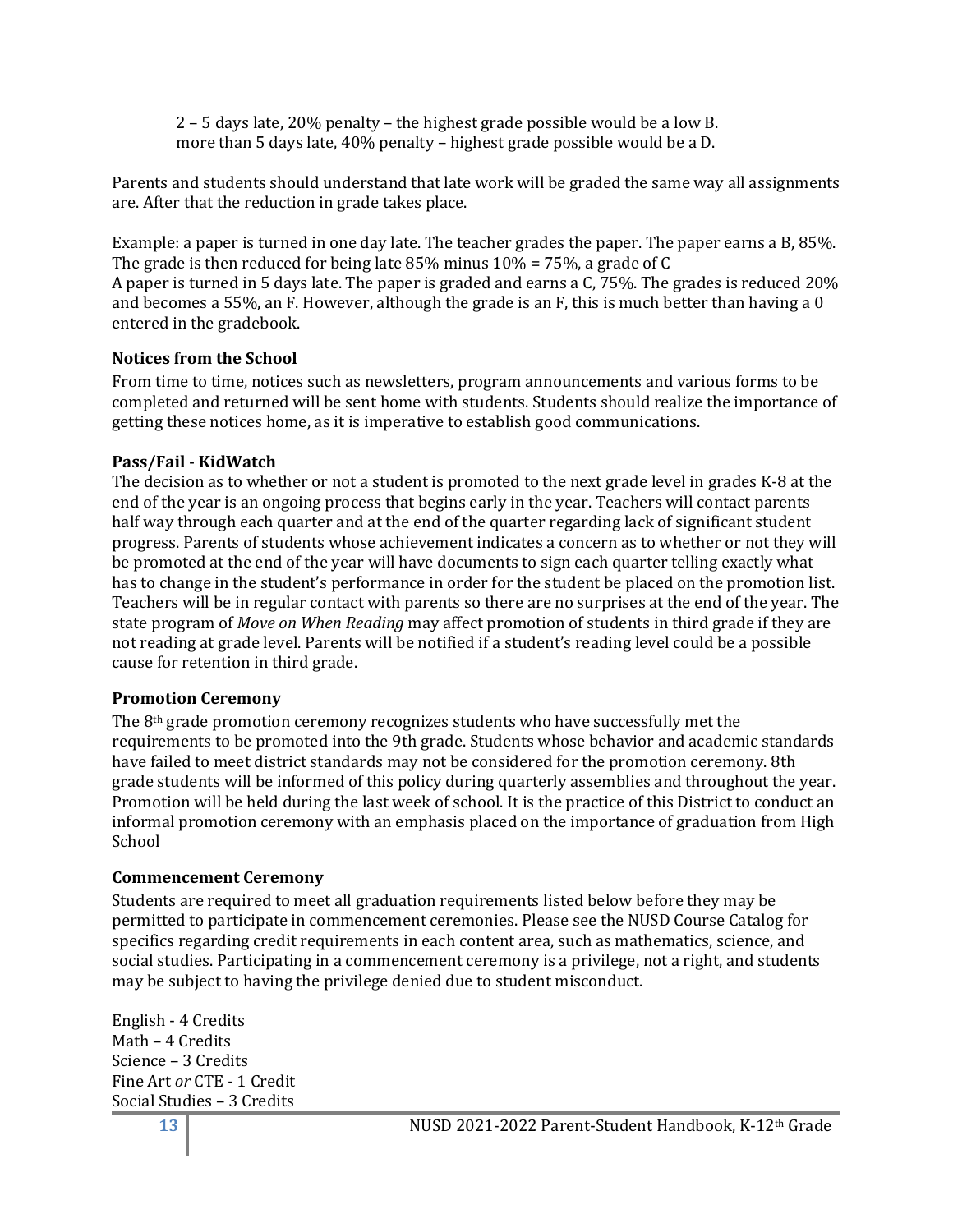## Electives – 7 Credits

All high school students are required to pass (60/100) a civics test to graduate.

## <span id="page-14-0"></span>**Early Graduation**

Students planning to graduate early must meet all graduation requirements. Students must notify school administration by October  $1<sup>st</sup>$  of the year which he/she plans to graduate. Students are encouraged to apply in the spring semester of his/her sophomore year. Student transcripts and schedule of classes will be evaluated to determine whether early graduation is feasible and requires administrative and parental approval unless the students is 18 years of age. Diplomas for early graduates will be presented at the yearly commencement in May. All final exams must be completed no later than the end of the designated senior final exam day.

## **Early Graduate Guidelines:**

- Complete an early graduate request form. This form must include signatures from counselor, administration, parent, and student.
- Develop an early gradation plan with their counselor and include the plan at the time they submit their early graduate request form.
- Student's transcript must align with early graduation plan and indicate that graduation requirements are/will be in place for early graduation to be feasible.

## <span id="page-14-1"></span>**Public Complaints about School Personnel**

The Governing Board places trust in its staff and desires to support their actions in such a manner that employees are freed from unnecessary, spiteful or negative criticisms and complaints. If complaints or criticisms are forthcoming, the Board recognizes that these complaints need to be handled initially at the administrative level with the principal. Information/forms regarding the procedures for addressing a complaint are available at the school or district offices. Please see page 5, the Guide to Solving Problems.

Whenever a serious charge is made directly to the Board as a whole or to a Board member as an individual, it will be referred to the Superintendent for study and possible solutions. The decision of the Governing Board will be final. Board Policy KEB

## <span id="page-14-2"></span>**Public Conduct on School Property**

Per Governing Board policy, all persons using or upon District property for any purposes shall not engage in:

- Any conduct intended to obstruct, disrupt, or interfere with teaching, research, service, administrative or disciplinary functions, or any activity sponsored or approved by the Governing Board.
- Physical abuse of or threat of harm to any person on District-owned or controlled property or at District-sponsored or supervised functions. Any person who knowingly abuses a teacher or other school employee on school grounds or while on duty is guilty of a Class 3 misdemeanor.
- Threat of damage or damage to property of the District, regardless of the location, or property of a member of the community or a visitor to the school, when such property is located on District-controlled premises.
- Forceful or unauthorized entry to or occupation of District facilities, including both buildings and grounds.
- Unlawful use, possession, distribution or sale of drugs, alcohol and other illegal contraband on District property or at school-sponsored functions.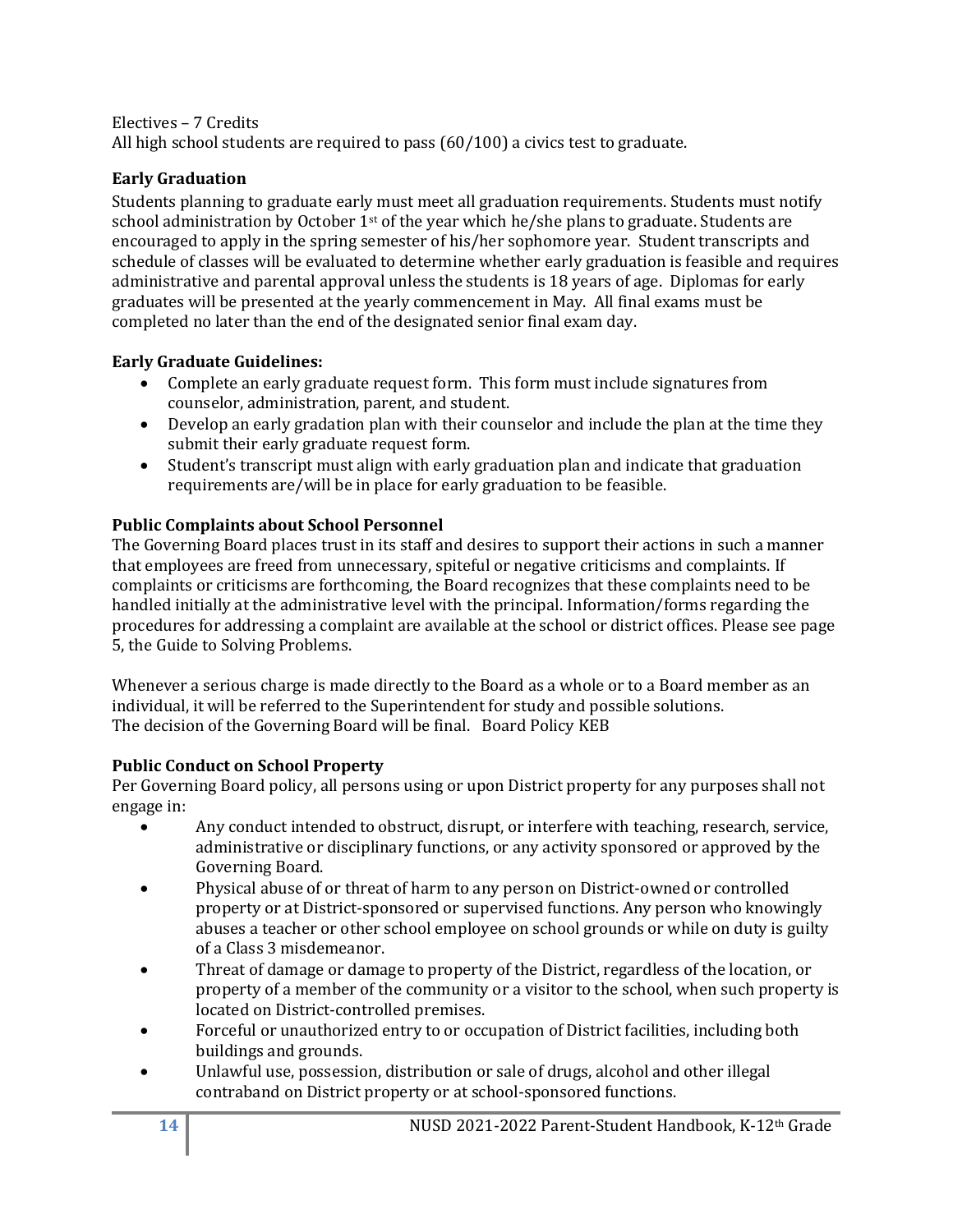- Unlawful use or possession of tobacco on campus grounds or buildings.
- Conduct or speech that violates commonly accepted standards of the District and which, under the circumstances, has no redeeming social value.
- Failure to comply with the lawful directions of District officials or of District employees or any law enforcement officers acting in performance of their duties, and failure to identify oneself to such officials, employees or officers when lawfully requested to do so.
- Knowing violation of District rules and regulations. Proof that an alleged violator had a reasonable opportunity to become aware of such policies and regulations shall be sufficient proof that the violation was done knowingly.
- Any conduct constituting a breach of any federal, state or city law or duly adopted regulation of the Governing Board.

Additional Rules Required of the General Public

- The definition of general public is anyone who does not come under the definition of student, faculty, staff or employee.
- Pursuant to the philosophy of the District, patrons are welcome to visit and/or correlate activities with the schools. In view of the fact, however, that school officers are legally charged with the safety and protection of school children, both physically and mentally, a person who wishes to visit the schools or attend school activities shall follow policies and regulations prescribed by school officers who in all instances shall be governed by the policies and instructions originating with the Governing Board through the Superintendent. Unless the policies and regulations specify otherwise, a visitor shall present himself immediately upon arrival to the officer in charge of the area to be visited, or his designee, and shall identify himself, make known his desires, obtain a visitor's pass for the visit, and shall follow such regulations as may appropriately govern the visit.

Any member of the general public considered by the Superintendent of the District or his designee to be in violation of this policy shall be instructed to leave the property of the District. Failure to obey the instruction may subject the person to criminal proceedings pursuant to ARS § 13-2911 or any other applicable proceedings, civil or criminal. Board Policy KFA

## <span id="page-15-0"></span>**Release from School**

Occasionally, parents may need to take their child home before the usual dismissal time for things such as doctor or dentist appointments. Parents must get permission from the administration before taking a child out of class. ALL STUDENTS WILL BE RELEASED FROM THE OFFICE, NOT THE CLASSROOM. This is a safety precaution to ensure that no unauthorized person may take any student.

## <span id="page-15-1"></span>**Athletic Participation**

NUSD believes that participation in high school athletics provides student athletes with opportunities and experiences which assist them in personal growth and long-term development. We feel that a well-organized sports program can meet student needs for self-expression, social, mental and physical growth. NUSD's high school is a member of the Arizona Interscholastic Association (AIA) and athletic participation in done in accordance with AIA and NUSD Governing Board policies. Please see the NUSD Athletic Handbook for additional information regarding athletic participation requirements such as academic, enrollment, medical eligibility, expectations, etc.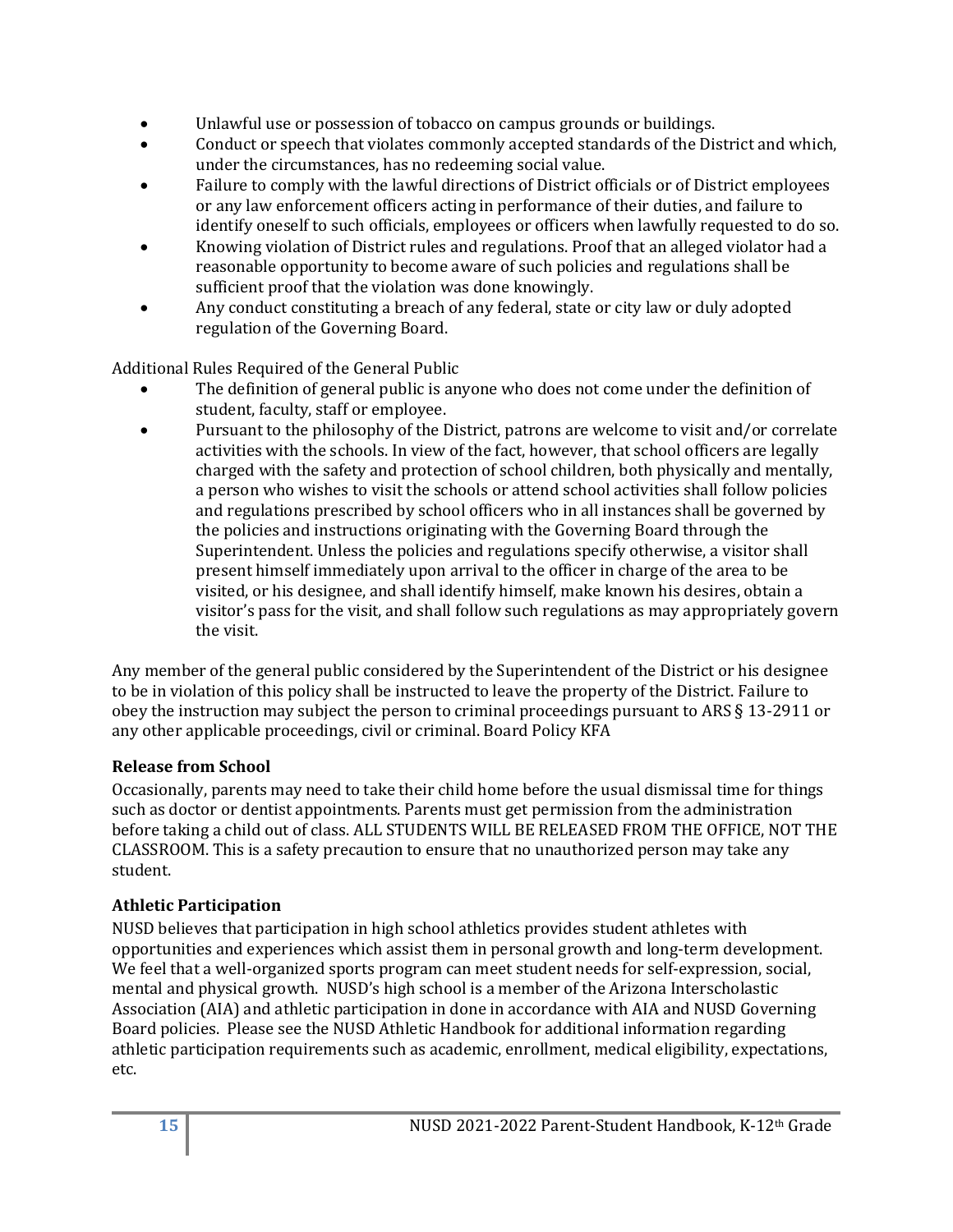## <span id="page-16-0"></span>**Recess**

Students in grades preschool through fifth will have two recesses at the convenience and discretion of the classroom teacher. In addition to recess, each classroom will participate in Physical Education class twice per week.

## <span id="page-16-1"></span>**Report Cards**

Report cards are to inform parents of their child's progress in school. Report cards will be issued at nine-week intervals. In addition, two parent-teacher conferences will be scheduled. Parents, please make every effort to meet with the teacher. Communication is extremely important. Parents are encouraged to contact the Principal whenever questions arise involving requirements for promotion or retention policy and procedures. Parents and students should be aware of the "Missing and Late Work Policy" elsewhere in this document, as late work does not get full credit.

The grading system utilized by the Nadaburg Unified School District is as follows:  $A = 90-100$ ;  $B =$ 80-89; C=70-79; D= 60-69; F = 0-59.

Report cards will be withheld from students with outstanding debts to the school, i.e., pictures, fund raising monies, library/textbooks lost or damaged, musical instruments, athletic uniforms, etc.

## <span id="page-16-2"></span>**School Parties**

Teachers may ask you to help with school parties or to serve as a Homeroom Parent. According to county health guidelines, any food to be shared must be store bought or professionally prepared.

## <span id="page-16-3"></span>**Sexual Harassment**

Sexual harassment, whether verbal or physical in nature, is not tolerated by the District. Board policy and the student code of discipline address the seriousness with which such actions are treated and the protection afforded each student and staff member. Board Policy ACA

## <span id="page-16-4"></span>**Smoking or Possession of Tobacco on School Premises**

In accordance with ARS §36-798.03, tobacco products, tobacco substitutes, electronic cigarettes, other chemical inhalation devices, or vapor products are prohibited on school grounds, inside school buildings in school parking lots or playing fields, in school buses or vehicles, or at off-campus school sponsored events. For purposes of this subsection, "school" means any public, charter or private school where children attend classes in the kindergarten programs or grades one through twelve. A person who violates this section is guilty of a petty offense. Board Policy JICG

## <span id="page-16-5"></span>**Special Education Services / Child Find**

Nadaburg Unified School District will ensure that all children (ages 3-21) within its responsibility who have suspected disabilities are identified, located, and evaluated. This process is important to the provision of educational opportunities for all students. The process of identification, evaluation, development of program, placement and the provision of services (often referred to as a "free, appropriate public education") (Section 504 of the Rehabilitation Act of 1973, as amended, 29 U.S.C. 794) is guided by a variety of laws and regulations.

Identification procedures will be completed within 45 calendar days after: (1) Enrollment for each kindergarten student and new students enrolling without appropriate screening records; or (2) Notification to the District by the parent of concerns regarding their child's developmental or educational process. Local community agency resources will be identified for referring parents of children from birth through two years who require screening evaluation, or early intervention services.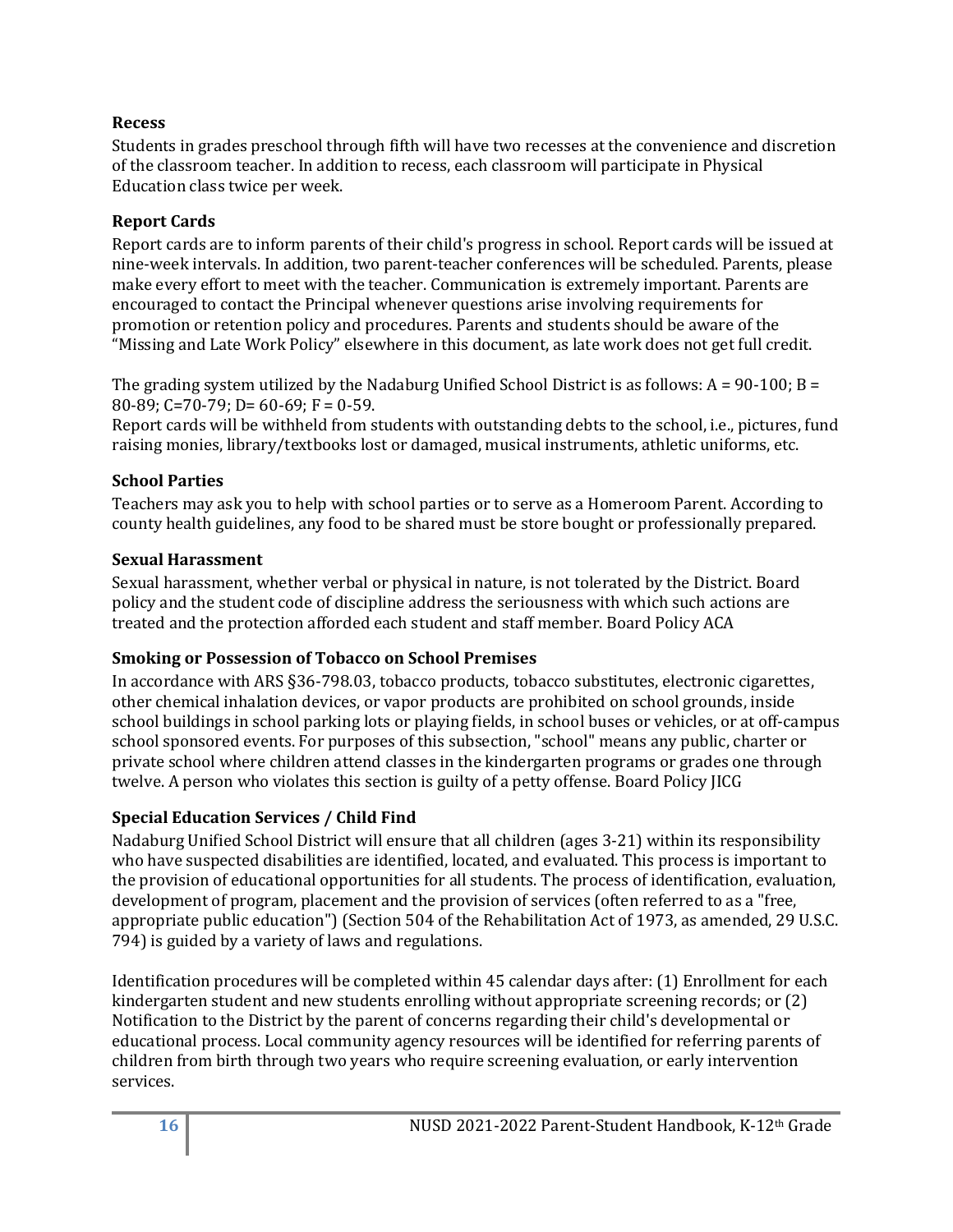The identification procedures for 3-5 year-olds will include screening and evaluation procedures consistent with considerations for older students. Information regarding such screenings and regarding the rights of children with disabilities will be made available in a mode of communication that is understandable to parents, regardless of their ethnic, linguistic, or cultural background.

Teacher rating scales will be used for the screening/identification of students who may require special education. The teacher rating scales will be distributed to classroom teachers as appropriate, along with copies of procedures for identifying students who are exceptional. Identification procedures will include consideration of academic progress, as well as vision and hearing, communication, and emotional and psychomotor problems, but will not include individual evaluation procedures such as psychological testing.

If the identification procedures (Response to Intervention or Student Study Team) indicate a possible disability, a referral for evaluation will occur only after appropriate consultation among the administrator, the parent, and the teacher or through appropriate interventions (Response to Intervention or Student Study Team Process) have occurred. Parents and/or students may request a referral for evaluation and are encouraged to follow a similar pattern of discussion and agreement.

When the parent does not refer the child, the parent must be provided notice of referral for evaluation within 7 days. Such parental consent will be obtained within 15 calendar days after the disposition of the referral and the determination to evaluation. Absent the consent of the parent or guardian, mediation or due process procedures may be used to address the issue of referral.

The written notice of referral will include a copy of the procedural safeguards available to the parents of a child with a disability. Translation of the notice will be made by an interpreter when necessary to ensure understanding. The person or persons making the initial referral shall be notified within 30 calendar days regarding the status of progress of the referral. To refer a child for screening or evaluation, or for additional information regarding special instructional programs, contact the Principal of the school.

## <span id="page-17-0"></span>**Student Arrival and Departure Arrival**

Playground and crossing guard supervisors are on duty 15 minutes before the first bell at K-8 schools. STUDENTS ARE NOT TO ARRIVE ON CAMPUS PRIOR TO THAT TIME.

High school students may arrive up to 30 minutes prior to the start of school. A student may arrive early if prior arrangements have been made with school staff and student is under the direct supervision of a staff member, i.e. before school tutoring, make-up tests/labs, etc.

## Departure

Students are to go directly home after dismissal. If students are involved in an approved afterschool activity, permission is required, including parental permission slips with signature. Students attending Nadaburg Elementary and Mountainside High School are not permitted to walk across Grand Avenue.

## <span id="page-17-1"></span>**Student Parking**

Mountainside High School has limited parking available to students. Parking is a privilege and not a right. Eligible students are required to park in an area designated by the school. Eligibility requirements include, but are not limited to:

• Student is in good standing regarding student conduct (may not exceed 3 conduct referrals)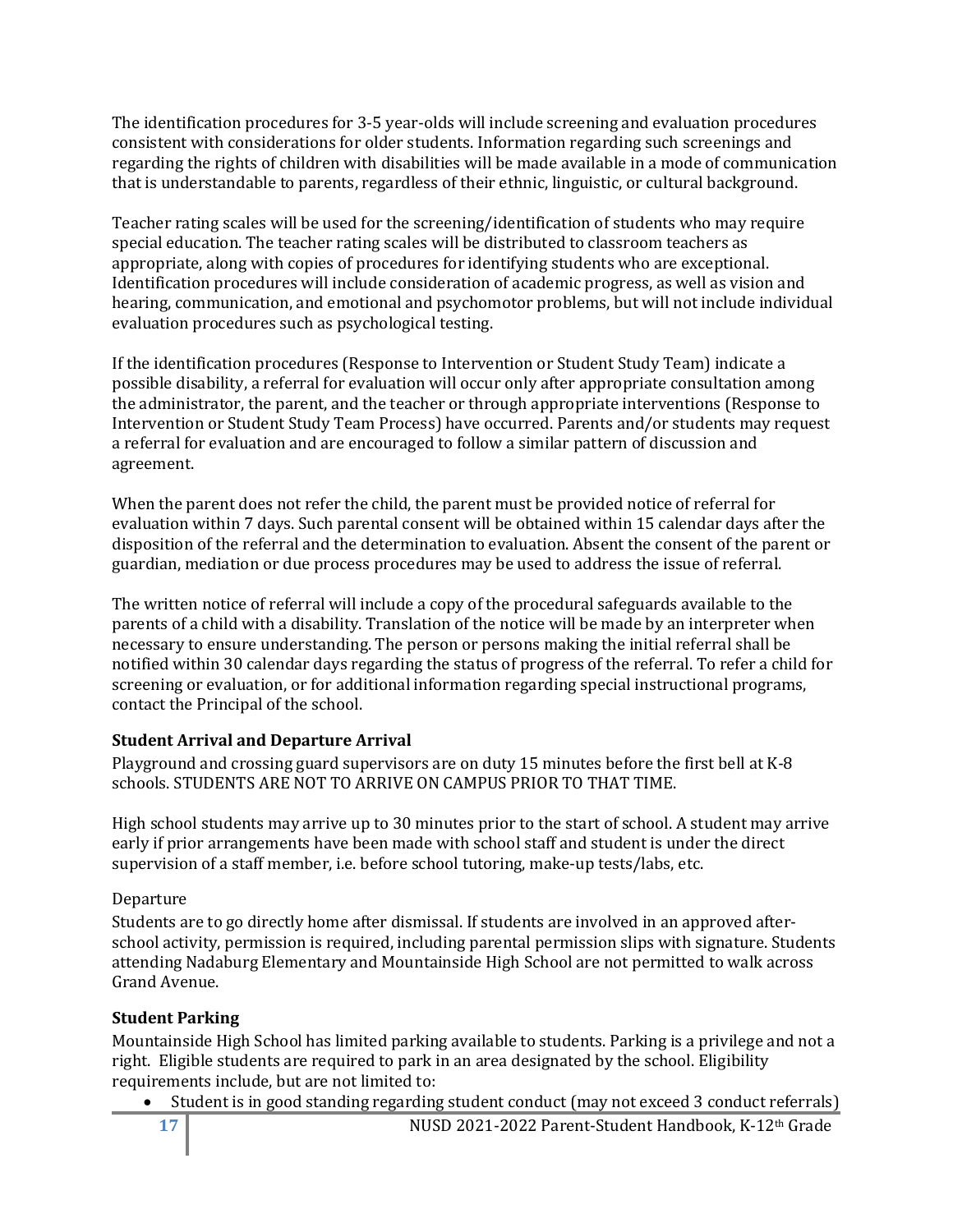- Student must have a valid AZ driver's license
- Student must possess a registered vehicle or motorcycle
- Student must be in grades 10, 11, or 12
- Student must have all school and course fees and fines paid prior to purchasing a parking permit

Mountainside High School will assess a parking permit fee of \$60 for any registered vehicle or motorcycle for the school year. This fee is prorated by quarter and is non-refundable. Replacement for a lost parking permit will be assessed a \$10 charge. Students must have a valid parking permit to park on campus. Parking permits must be visibly placed in the lower driver's side of the windshield.

Student parking permits may be revoked for parking, driving, and student conduct violations. Parking permits will be revoked for the remainder of the school year if a student is suspended for drugs or alcohol and student may not be eligible for future parking permits. Parking permits will be revoked for the remainder of the school year on the second offense for vape. The revocation of a student parking permit due to other student misconduct shall be determined by school administration. Students who accrue 3 or more referrals in a given school year shall not be eligible for parking for the next school year. Student parking permit fees will *not* be refunded when parking permits are revoked.

Order, safety, and security are essential to a productive learning environment. When the learning environment is threatened by the presence of contraband, school officials have the responsibility and the authority to search for and obtain the contraband from students and/or non-students if there is reasonable suspicion that the student possesses such contraband. Automobiles may be searched with student consent **or** as a result of a school official observing contraband items that provide a reasonable suspicion of illegal or unauthorized property inside a vehicle.

NUSD assumes **no** liability for vehicles damaged by vandalism or by accidents while on school property. NUSD recommends that you keep your car locked, do not leave valuables in your vehicle, and do not park in an unauthorized area.

The NUSD High School Parking Registration and Rules and the Mountainside High School Student Driver Expectations must be completed, signed by student and parent/guardian, submitted to the high school, and all student's fines/fees must be up to date prior to obtaining a parking permit.

## <span id="page-18-0"></span>**Student Publications**

Students shall be required to submit publications to the administration for approval prior to publication or distribution. Board Policy JICE, JICEC

## <span id="page-18-1"></span>**Teacher or School Employee Abuse**

Any person who knowingly abuses a teacher or other school employee on school grounds or while on duty is guilty of a class three misdemeanor and will be reported to the Maricopa County Sheriff's Office. Board Policy GBGB; A.R.S. §15-507

## <span id="page-18-2"></span>**Telephone - School**

Students' use of the telephone will be restricted to those situations where the welfare of the student must be taken into account; otherwise, it must be an emergency situation. This does not include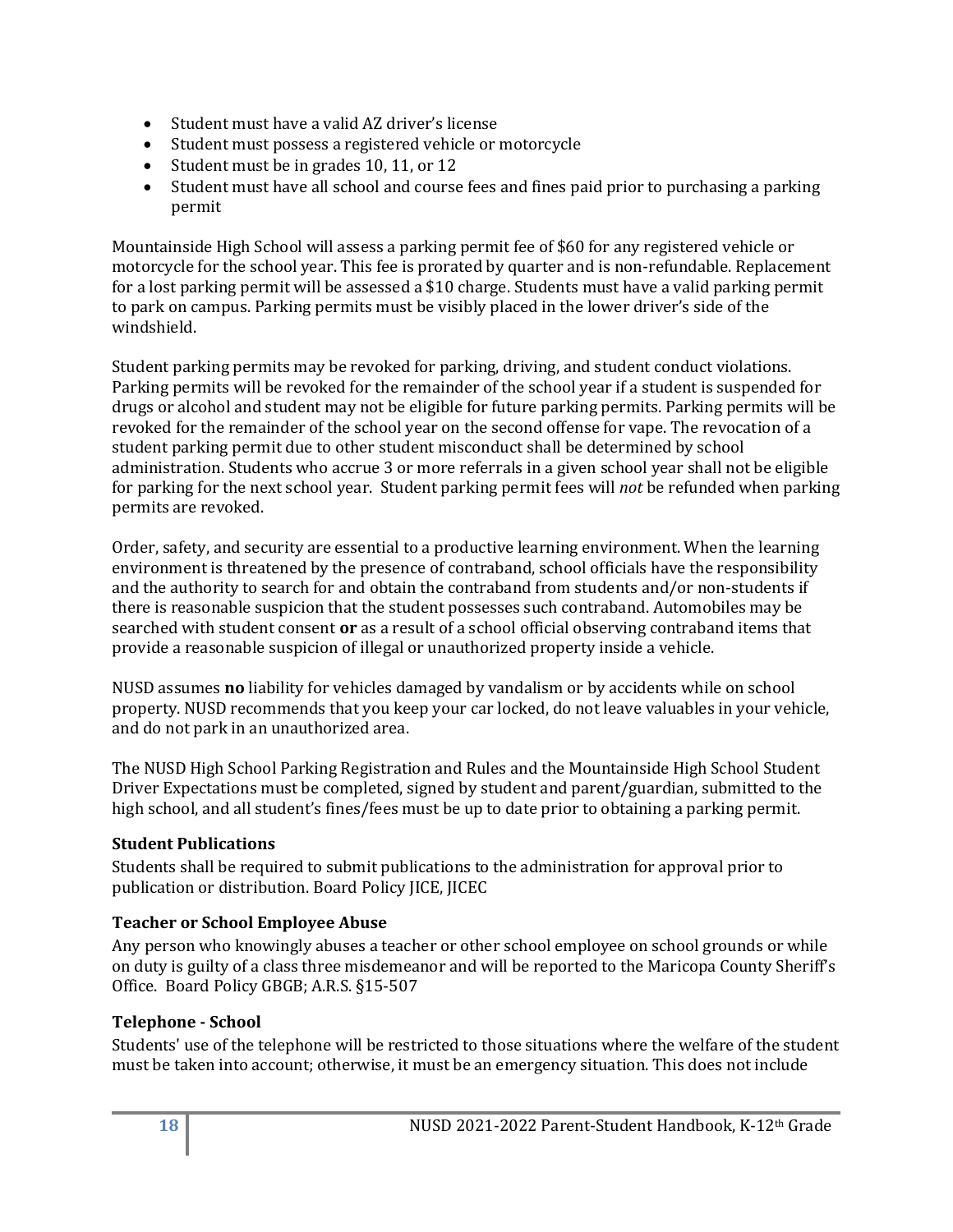students' failure to bring permission slips, homework or athletic supplies. Unauthorized use of school or personal phones by students is prohibited.

## <span id="page-19-0"></span>**Textbooks, Supplies, and Equipment**

The school will provide all textbooks and a limited amount of basic materials and equipment for students' educational needs. Students will be held responsible for unreasonable damage or loss. If such unreasonable damage or loss occurs, students will be expected to reimburse the school. Parents are asked to encourage their children to have a responsible attitude in the care and use of school property assigned to them.

## <span id="page-19-1"></span>Student Identification/Badges

To ensure school safety, all high school students shall be issued a student identification card/badge and are required to wear their ID badges while on campus. All students are required to wear their school ID on a breakaway lanyard that must be displayed on the outermost garment between the neckline and waistline and be visible at all times.

Students must carry their school identification in their possession while attending extracurricular activities or other school events outside of the school day. Student IDs are required to be shown to receive student admission pricing to athletic and school events. A student ID is provided to every student at the beginning of each school year and are the property of NUSD. Lost, damaged, or defaced ID badges must be replaced. The replacement cost for a student ID is \$5.00. Student IDs may be purchased at the MHS front office. Student IDs are non-transferrable.

## <span id="page-19-2"></span>**Visitors**

Parents are encouraged to visit the school. The Nadaburg Unified School District, while supporting parent and community rights to visit the campus, does limit unscheduled visitations from the general public to once per month. The "general public" is anyone who does not come under the definition of student, faculty member, staff member, or employee.

For those who wish to visit a classroom during the school day, the teacher and the principal (or designee) is to be contacted in advance to arrange a day and time for such visit so as to avoid any conflicts with the school or classroom schedule.

All visitors to school(s) must report to the school office upon arrival. Visitors to the campus will sign in with the front office and obtain a visitor's pass. Each visitor will be required to state the purpose of visit, specific location to be visited, and approximate length of stay on campus (visits longer than thirty (30) minutes require prior approval of the teacher/administrator, except for special events.)

Parents may visit only their student's classroom or the class their student is in at the time of the visit. Board Policy KI, KFA

## <span id="page-19-3"></span>**Withdrawal / Removal of Students**

Before any student may leave the school the parent/guardian is required to report to the school office. A student must be "signed out" prior to removal. Prior to withdrawing a student all school property must be returned and all accounts cleared before the student is withdrawn. The parent/guardian must complete a withdrawal slip. Board Policy JFC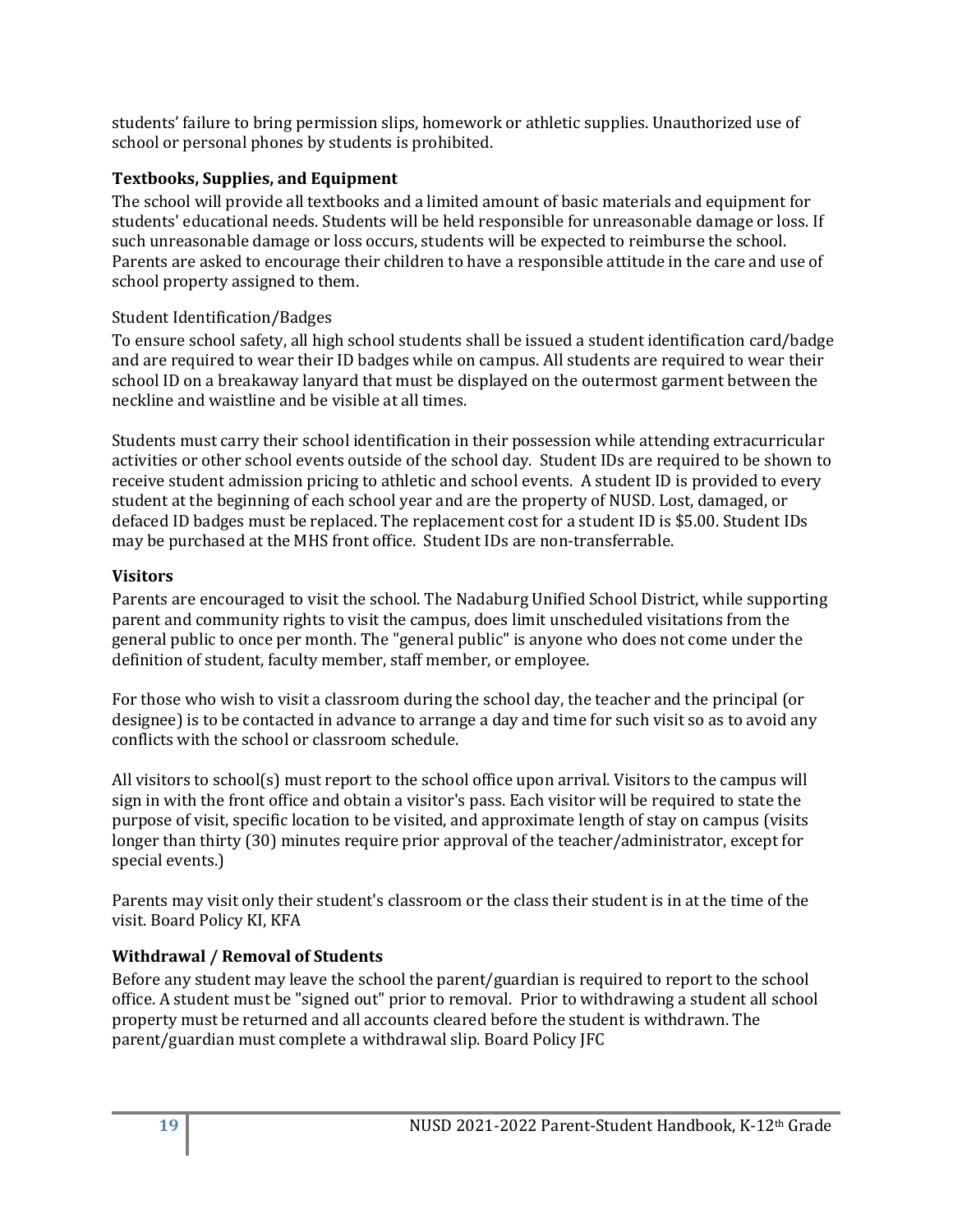## **HEALTH & WELFARE**

## <span id="page-20-1"></span><span id="page-20-0"></span>**Accidents and Injuries**

Any accident or injury on school grounds should be reported to the adult supervisor or office (school nurse) immediately. The school health tech/nurse is responsible for checking ill and injured students to determine the action to be taken to best benefit the student.

It is imperative the student information sheet is completed each year to enable the school to handle any emergency that may arise concerning students as quickly as possible.

First aid procedures shall be based on the following fundamental concepts:

- The school is responsible for the emergency handling of accidents and sudden illness occurring at school or on school property. The school is not responsible for subsequent treatment or payment.
- At the time of an emergency, the school has the responsibility for:
	- o caring for the child;
		- $\circ$  notifying the child's parents, guardian or emergency person, or if these cannot be reached;
		- o following directions given on the child's enrollment card;
		- $\circ$  getting the child under professional care with or without family permission (in extreme cases). For more information, please refer to Board Policy G-026.

## <span id="page-20-2"></span>**Chronic Health**

In accordance with ARS § 15-346, the Nadaburg Unified School District is committed to providing an appropriate education to all students including those with chronic health conditions resulting from illness, disease, or accident. Instructional provisions will be determined on an individual basis to ensure continuous learning that is integrated with the regular education program as much as possible. No student certified as having chronic health conditions will be penalized for absences as long as absences are due solely to illness, disease, or accident. Credit will be given for completed course requirements.

A complete copy of the policy on Students with Chronic Health Conditions is available for your review at the Administration Office.

## <span id="page-20-3"></span>**Communicable Diseases**

Any student having or suspected of having a communicable disease as defined in the Arizona Department of Health Services (Rn-6-603) guidelines for the prevention and control of communicable disease, shall be excluded from school for the period of time designated. Students returning to school following an absence for illness involving a disease requiring exclusion are required to see the school nurse. Excluded students may be asked to provide a written statement from a physician before reentering school.

## <span id="page-20-4"></span>**HIV/AIDS**

Students ill with human immunodeficiency virus (HIV) virus or acquired immune deficiency syndrome (AIDS) have a right to receive a public education. The Board has a responsibility to assure that the school provides a safe environment for all of its students and employees.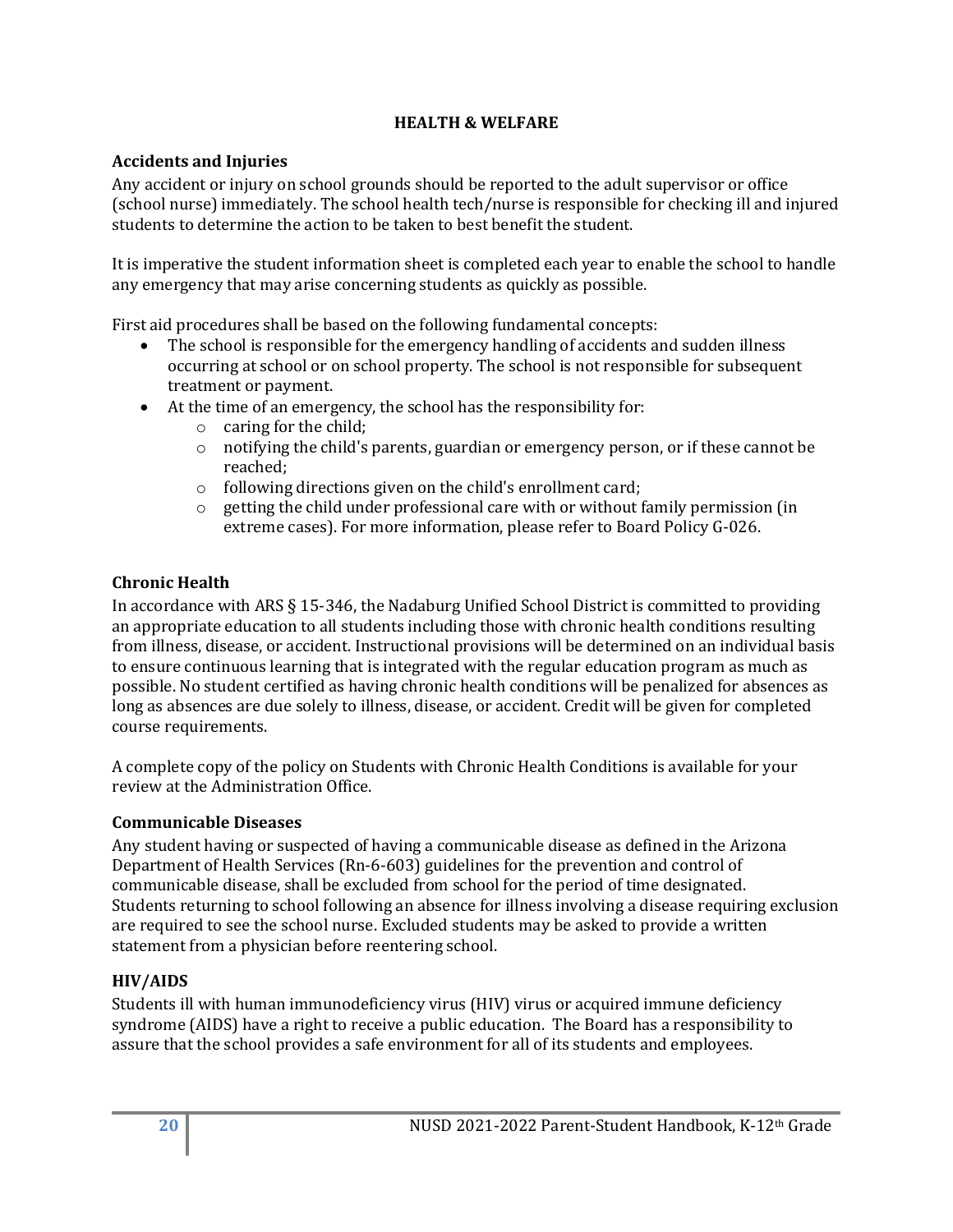Decisions regarding the type of educational setting for the student who is infected with HIV virus shall be based upon the behavior, neurologic development, and physical and mental condition of the student. Recommendations will be made upon consultation with public health personnel, school officials, the student's physician and parents, and, at the discretion of the District, a physician selected by the District. Board Policy JLCCA

## <span id="page-21-0"></span>**HIV/AIDS Human/Development Curriculum and Instruction**

Current legislative statute mandates that K-8 students receive formal classroom instruction regarding HIV/AIDS. The Governing Board-approved curriculum will be taught by Board-approved school personnel. Parents NOT wishing their children to receive the HIV/AIDS classroom instruction may exclude them from such instruction by notifying the school office in writing.

The district also provides the opportunity for students in grades 5-8 to participate in classes on human development as part of the general health curriculum. Such classes are conducted with the approval of the Governing Board and under the supervision of the school's guidance counselor and teachers. Parents NOT wishing their children to receive the human development component of the district health curriculum must so inform the school office in writing.

## <span id="page-21-1"></span>**Diet Restrictions**

Parents must notify the school with a physician's statement if they wish their child to have diet restrictions including exclusions of milk. The school will attempt where regulations permit to exclude food items or make substitutions.

## <span id="page-21-2"></span>**Immunizations**

It is State law that in order to attend school, a student must submit documentary proof of immunization to the school administration unless the pupil is exempted from immunization pursuant to ARS § 15-873.

A pupil may be admitted or allowed to attend school if the pupil has received at least one dose of each of the required immunizations and adheres to an established schedule for the completion of required immunizations. Failure to comply with the immunization schedule will result in the pupil's suspension from school attendance until documentary proof of another dose of each appropriate immunizing agent is provided.

If you have any questions or concerns regarding the above, discuss them with the school nurse immediately. Board Policy JLCB

## <span id="page-21-3"></span>**Medication**

The school does not stock over-the-counter medication for students. Students that need medicine prescribed by a physician must give the medicine to the nurse and report to the nurse when it is time to take the medicine. Students may not be in possession of any medicines/drugs while at school. Medications which are to be administered at school must follow this procedure (no exceptions) Board Policy JLCD

- ALL medications brought to school must be given to the school health aide/nurse; they must be in original container and have dosage instructions.
- Parental permission giving name of medication and exact instructions as to dosage and time intervals must be included; for prescription and non-prescription medication.
- For prescription medication a Physician statement form must also be filled out for the medication to be given at school.
- Medication must be in original prescription bottle, labeled with dosage and time to be given.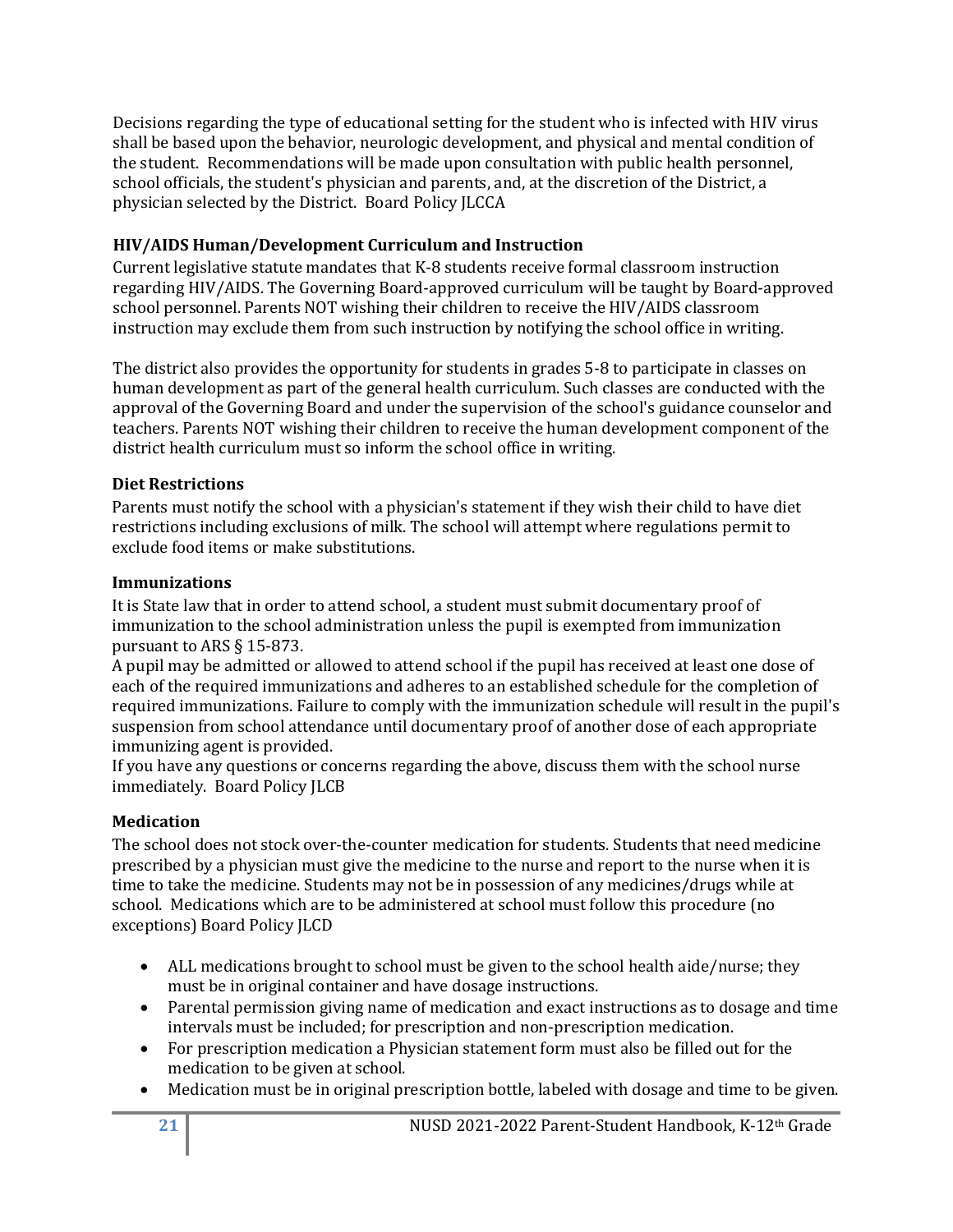- ONLY THE SCHOOL NURSE OR A DESIGNEE WILL ADMINISTER MEDICATION.
- Inhalers may be carried by student If proper procedures are adhered to:
	- $\circ$  Signed permission by parent which includes exemption from liability for school district and employees
	- o Child's name is on the hand held inhaler device with a prescription label
	- o Prescribed by a licensed physician or heath care professional
	- o All other medication must be administered through the nurse's office.
	- o All medications, prescription or OTC meds can be picked up the last day of the school year in the health office. They will be discarded if not picked up within a week after school is out.

## <span id="page-22-0"></span>**Student Illness**

Parents should call the office (nurse) to report any serious illnesses, especially those that are thought to be communicable.

Students who become ill during the day are to report to the school nurse. They are not to leave the school grounds without school permission or call parents without going through the nurse. The office will do all in its power to handle any emergency quickly and effectively.

For those students who demonstrate symptoms of possible illness (temperature of 100 degrees or higher, appearance of physical evidence of illness), parents or emergency numbers will be notified. Students who are obviously sick before school in the morning should stay home.

Parents who wish to inform the school health office about health matters pertaining to their children must do so personally, in writing or over the phone. Please do not entrust verbal messages for the nurse to your children.

## <span id="page-22-1"></span>**Use of Pesticides on School Property**

The Nadaburg Unified School District No. 81 Governing Board requires that pupils and employees shall have at least 48 hours notice before pesticides are applied on school property. Procedures:

- During Regular School Session
	- $\circ$  Pupils and employees shall be notified by intercom as to which buildings will receive pesticides and the date and time the pesticides will be applied (at least 48 hours prior to application).
	- $\circ$  Written notification to parents and guardians shall occur through notices to be sent home notifying parents of the date, time and building to receive pesticides (at least 48 hours before application).
	- o Parents/guardians who require their children to be absent following pesticide application may contact the administration, who shall make arrangements for continuing education during this absence.
	- $\circ$  At least 48 hours before pesticide application signs shall be posted in the building(s) to receive pesticides and shall include:
		- The words "Warning: Pesticides"
		- The date and time of application
		- Phone number for further information
		- A visual warning symbol
		- During Vacation Periods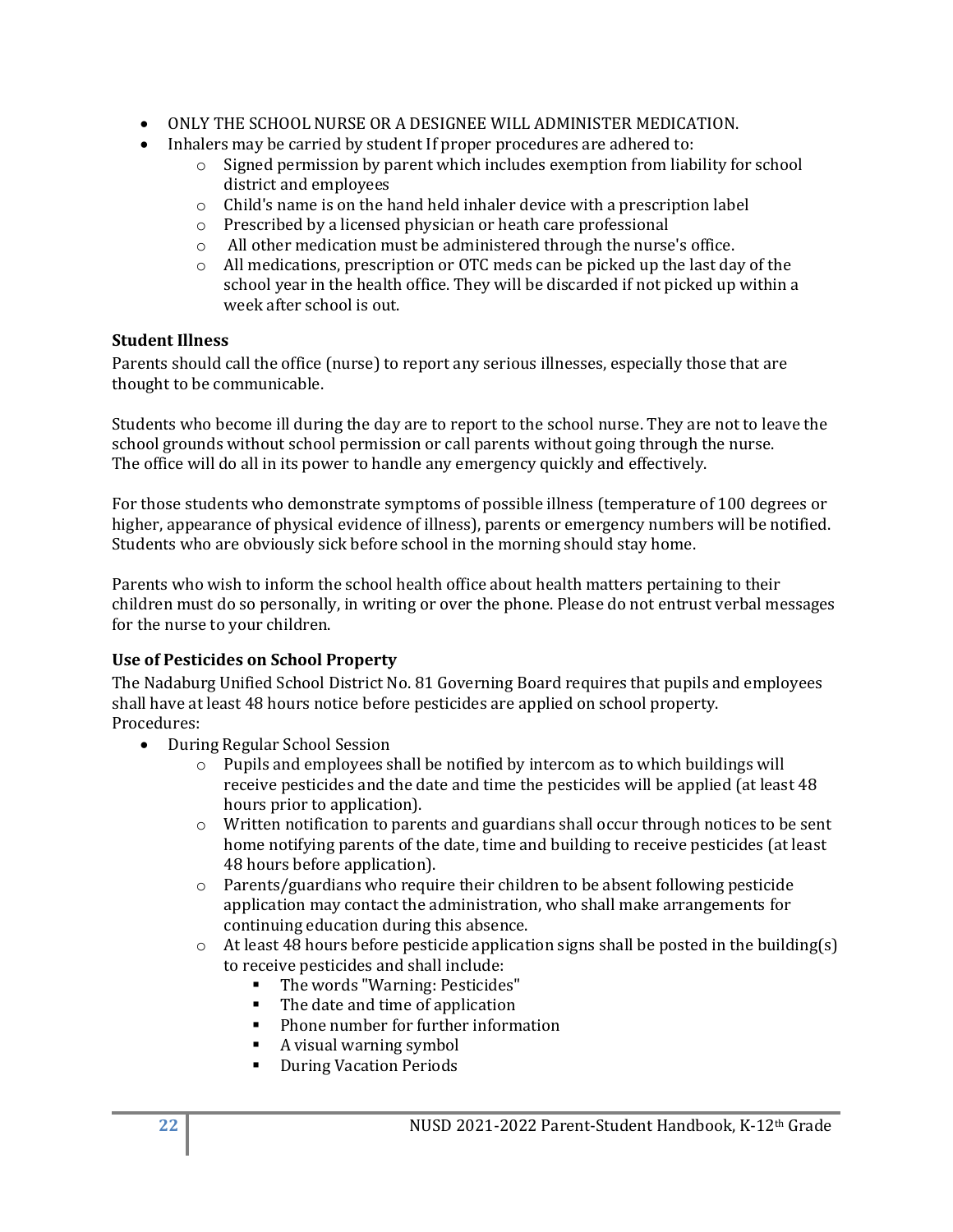o The posting of signs shall serve in lieu of oral and written notification when pesticide application is to occur during vacation or other extended periods beyond regular school session that includes seven or more consecutive days.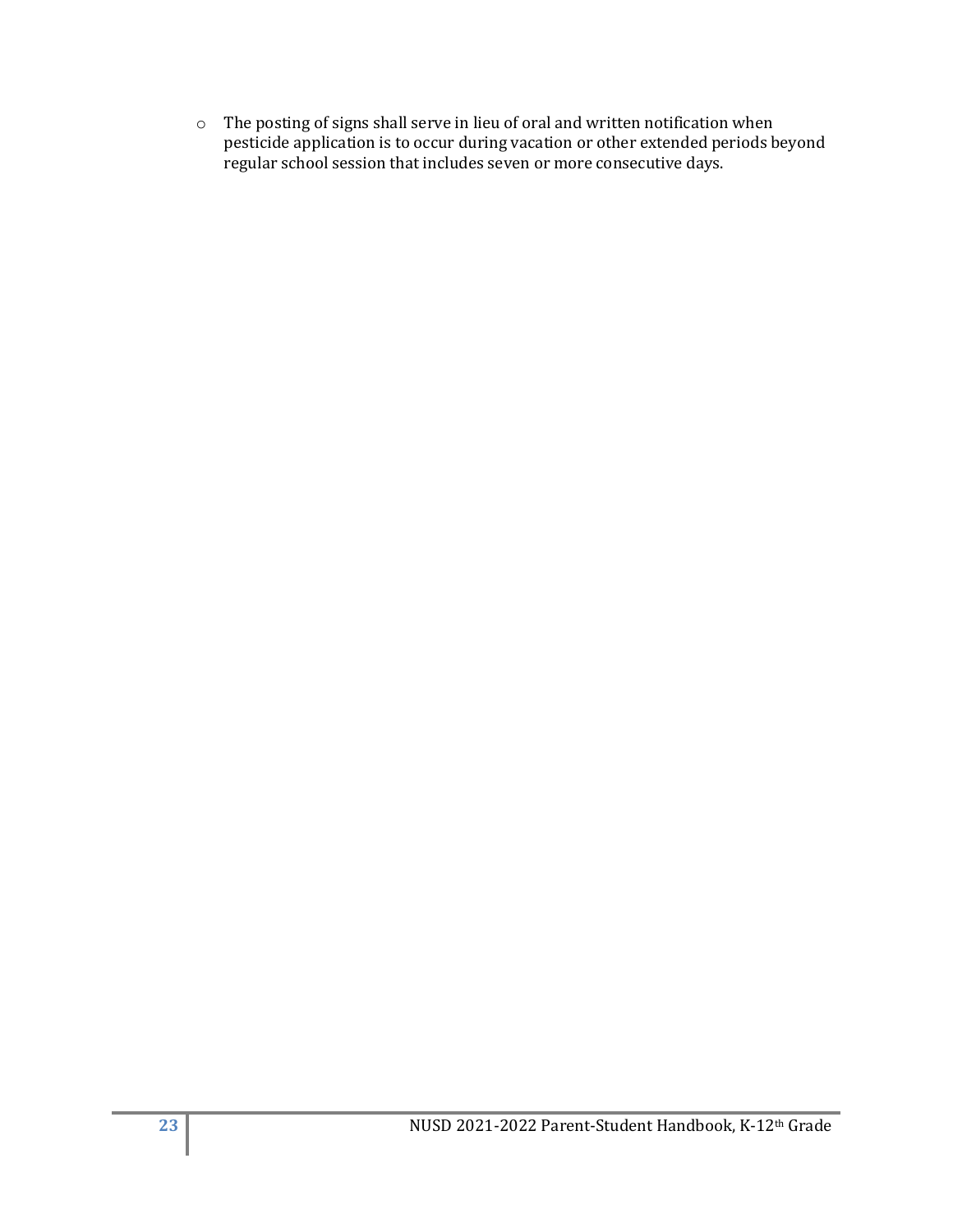# **STUDENT CODE OF CONDUCT**

## <span id="page-24-1"></span><span id="page-24-0"></span>**Purpose**

The Nadaburg Unified School District's Governing Board recognizes that the establishment of specific behavior expectations for students is essential to creating a quality learning environment. The purpose of the Student Code of Conduct is to ensure that students have a full opportunity to learn without disruption; that the health, welfare, and safety of students and staff members are maintained; that district property is protected; and that all individuals at school be treated with courtesy and respect.

## <span id="page-24-2"></span>**Due Process Rights**

Students referred for discipline are guaranteed the following due process rights: (1) the right to be informed of accusations against them, (2) the opportunity to admit or deny accusations, (3) the right to hear evidence on which accusations are based, (4) an opportunity to present an alternative factual position.

*Note: Although some due process must and shall be provided in matters of student discipline, constitutional law does not require a formal hearing in all cases. Case law does not give students the right to call witnesses in matters in which the disciplinary consequences are no greater than a 10-day suspension. (Goss v. Lopez, 419 US 565, 1975).*

## <span id="page-24-3"></span>**Searches**

The administration has the right to search and seize property, including school property temporarily assigned to students, when there is reason to believe that some material or matter detrimental to health, safety, and welfare of the student(s) exists.

Items provided by the District for storage (e.g., backpack, desks) of personal items are provided as a convenience to the student but remain the property of the school and are subject to its control and supervision. (Students have no reasonable expectancy of privacy, and backpack, desks, storage areas, etc., may be inspected at any time with or without reason, or with or without notice, by school personnel.)

Automobiles may be searched with student consent **or** as a result of a school official observing contraband items that provide a reasonable suspicion of illegal or unauthorized property inside a vehicle.

## <span id="page-24-4"></span>**Student Conduct**

The administration will establish regulations governing the conduct of students in school, traveling to and from school, and at school functions. In establishing these regulations, the administration may consult with student or staff committees. In addition to compliance with regulations established by the administration, students are expected to obey all rules and regulations adopted by the Governing Board, and to obey any order given by a member of the faculty or staff relating to school activities.

A student shall be defined as any person who is regularly enrolled in good standing in an educational program provided by or approved by the District and carried on in premises owned or controlled by the District,

Students in school buildings, on school grounds, using District property for any purposes, or attending a District-sanctioned event shall not engage in improper behavior, including but not limited to the following: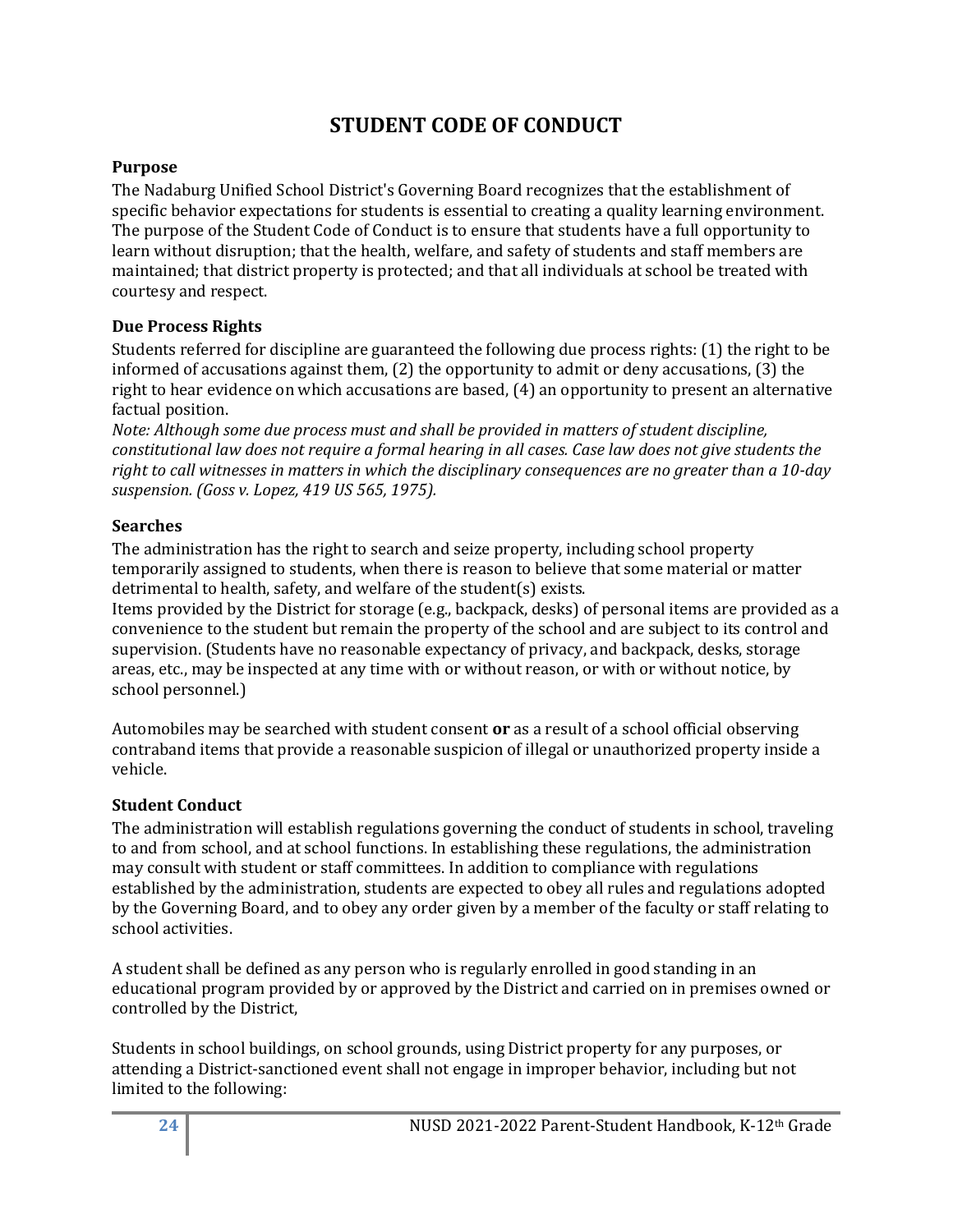- Any conduct intended to obstruct, disrupt, or interfere with teaching, research, service, administrative or disciplinary functions, or any activity sponsored or approved by the Board.
- Physical abuse of or threat of harm to any person on District owned or controlled property or at District sponsored or supervised functions.
- Damage or threat of damage to property of the District, regardless of the location, or to property of a member of the community or a visitor to the school, when such property is located on District controlled premises.
- Forceful or unauthorized entry to or occupation of District facilities, including both buildings and grounds.
- Unlawful use, possession, distribution, or sale of tobacco, alcohol, or drugs or other illegal contraband on District property or at school-sponsored functions,
- Conduct or speech that violates commonly accepted standards of the District and that, under the circumstances, has no redeeming social value.
- Failure to comply with the lawful directions of District officials or any other law enforcement officers acting in performance of their duties, and failure to identify themselves to such officials or officers when lawfully requested to do so.
- Knowing violation of District rules and regulations. Proof that an alleged violator has a reasonable opportunity to become aware of such rules and regulations shall be sufficient proof that the violation was done knowingly.
- Any conduct constituting a breach of any federal, state, or city law or duly adopted policy of the Board.
- Carrying or possessing a weapon on school grounds.

In addition to the general rules set forth above, students shall be expected to obey all policies and regulations for student conduct adopted by the Board. Students shall not engage in any activities prohibited herein, nor shall they refuse to obey any order given by a member of the faculty or staff who is attempting to maintain public order.

Any student who violates these policies and regulations may be subject to warning, reprimand, probation, suspension, or expulsion, in addition to other civil and criminal prosecution. These punishments may be in addition to any customary discipline that the District presently dispenses.

## **Student and Staff Self-Defense**

*Student use of Physical Force in Self-Defense*

Reasonable use of physical force in self-defense and defense of others will be considered as a mitigating factor in determining penalties for misconduct. The threat or use of physical force by a student is **not** reasonable:

- i. When made in response to verbal provocation alone;
- ii. When seeking or obtaining assistance from a school staff member is a reasonable alternative;
- iii. When the student has a reasonable opportunity to remove him/herself from the situation or otherwise flee;
- iv. When the degree of physical force used is disproportionate to the circumstances, or exceeds that necessary to avoid injury to oneself or to others.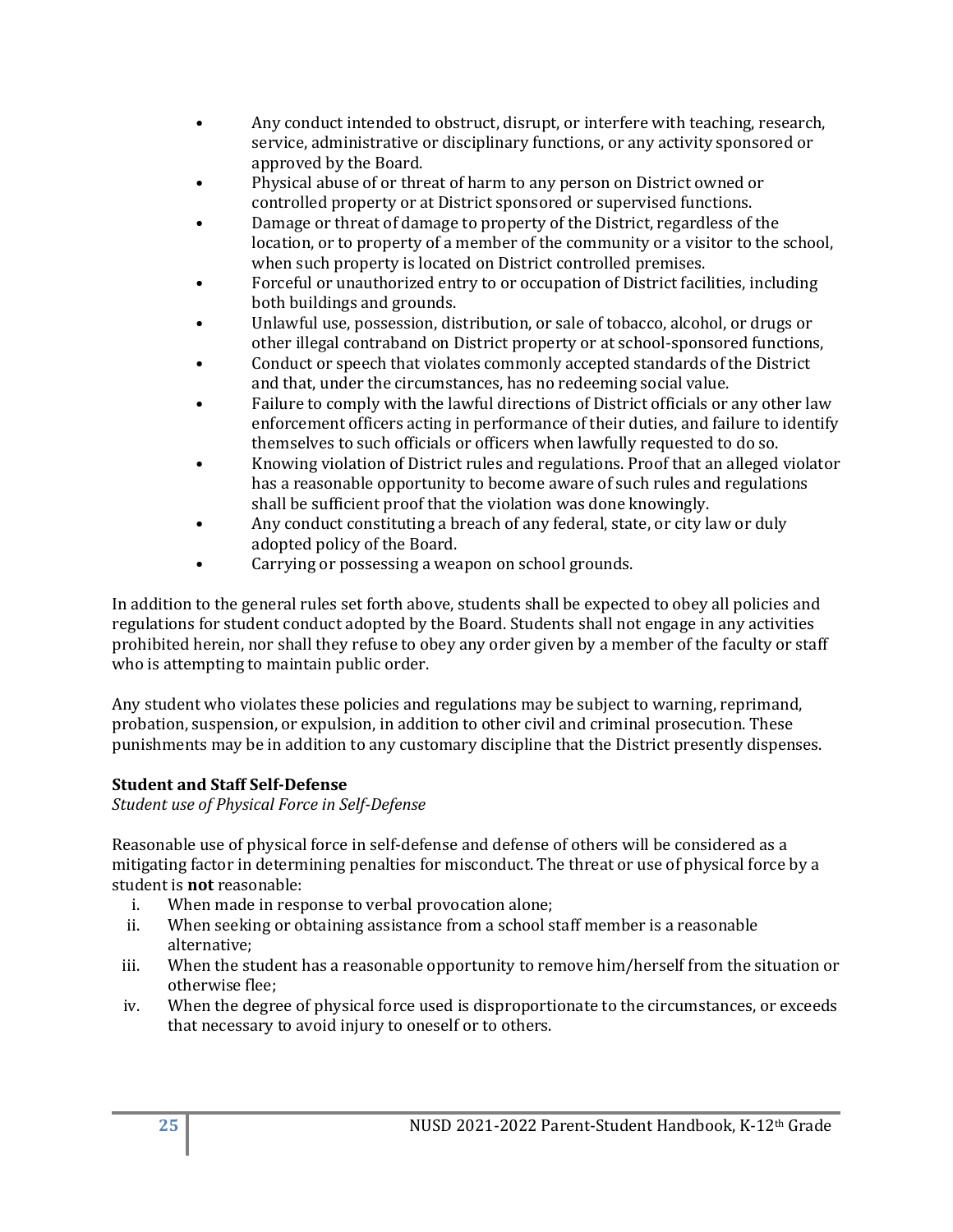## *Use of Physical Intervention by Supervisory Personnel*

Any administrator, teacher or other school employee entrusted with the care and supervision of a minor may use reasonable and appropriate physical intervention upon the minor to the extent reasonably necessary and appropriate to maintain order. Use of physical intervention shall not be construed to constitute corporal punishment within the meaning above. Similar physical intervention will be appropriate in self-defense, in the defense of other students and school personnel.

## <span id="page-26-0"></span>**Bullying**

The Governing Board of the Nadaburg Unified School District believes it is the right of every student to be educated in a positive, safe, caring, and respectful learning environment. The Governing Board further believes a school environment that is inclusive of these traits maximizes student achievement, fosters student personal growth, and helps a student build a sense of community that promotes positive participation as citizens in society. To assist in achieving a school environment based on the beliefs of the Governing Board, bullying in any form will not be tolerated.

Bullying may occur when a student or group of students engages in any form of behavior that includes such acts as intimidation and/or harassment that

- has the effect of physically harming a student, damaging a student's property, or placing a student in reasonable fear of harm or damage to property,
- is sufficiently severe, persistent or pervasive that the action, behavior, or threat creates an intimidating, threatening, or abusive environment in the form of physical or emotional harm,
- occurs when there is a real or perceived imbalance of power or strength, or
- may constitute a violation of law.

Bullying of a student or group of students can be manifested through written, verbal, physical, or emotional means and may occur in a variety of forms including, but not limited to

- verbal, written/printed or graphic exposure to derogatory comments, extortion, exploitation, name calling, or rumor spreading either directly through another person or group or through cyber bullying,
- exposure to social exclusion or ostracism,
- physical contact including but not limited to pushing, hitting, kicking, shoving, or spitting, and damage to or theft of personal property.

Cyberbullying is, but not limited to, any act of bullying committed by use of electronic technology or electronic communication devices, including telephonic devices, social networking and other Internet communications, on school computers, networks, forums and mailing lists, or other District-owned property, and by means of an individual's personal electronic media and equipment.

Harassment is intentional behavior by a student or group of students that is disturbing or threatening to another student or group of students. Intentional behaviors that characterize harassment include, but are not limited to, stalking, hazing, social exclusion, name calling, unwanted physical contact and unwelcome verbal or written comments, photographs and graphics. Harassment may be related, but not limited to, race, religious orientation, sexual orientation, cultural background, economic status, size or personal appearance. Harassing behaviors can be direct or indirect and by use of social media.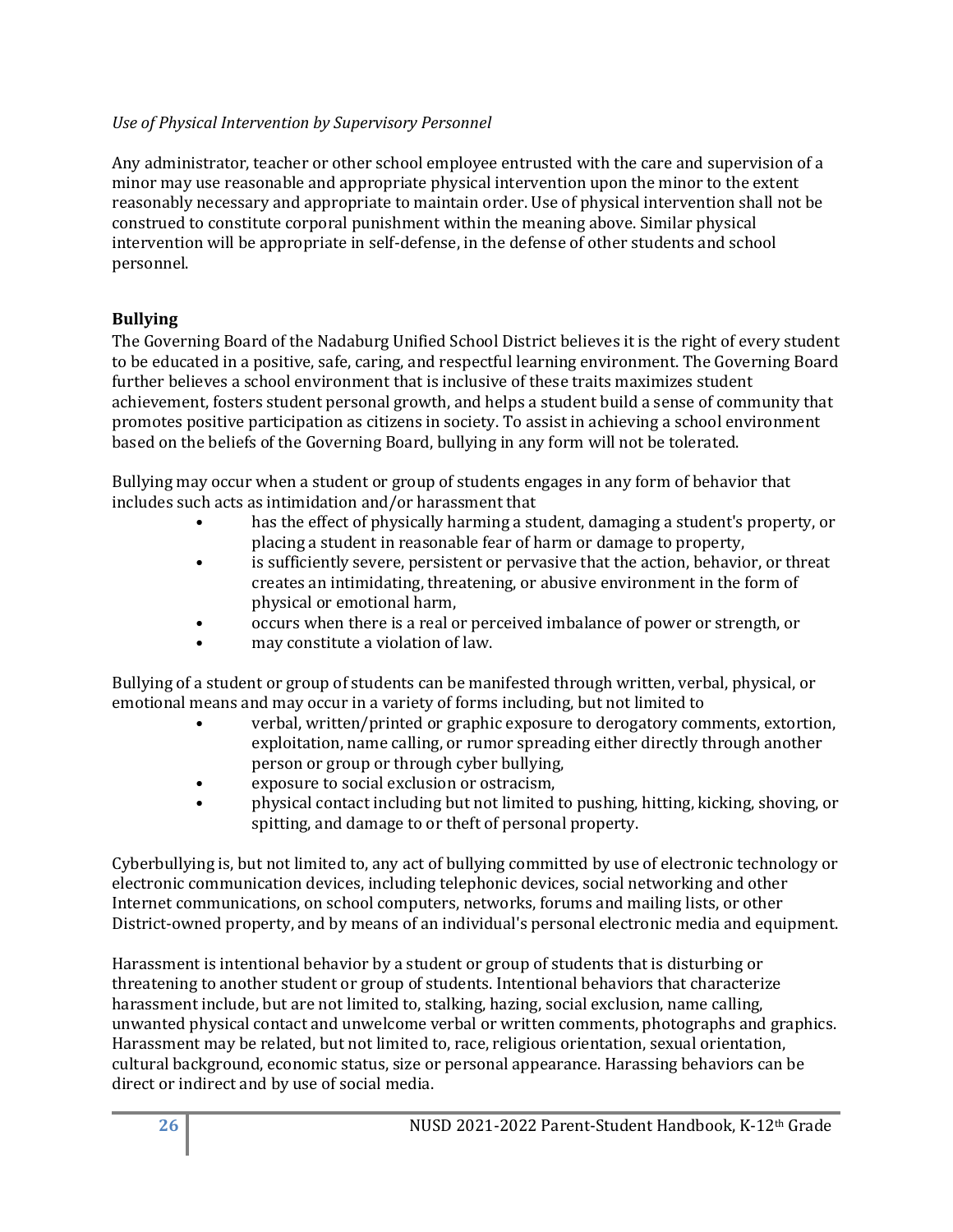Hazing is any intentional, knowing, or reckless act committed by a student, whether individually or in concert with other persons, against another student, in which both the following applies:

- The act was committed in connection with an initiation into an affiliation with, or the maintenance of, membership in any organization that is affiliated with the school;
- The act contributes to a substantial risk of potential physical injury, mental harm or degradation, or causes physical injury, mental harm or personal degradation. (A.R.S. 15-2301)

There shall be no hazing, solicitation to engage in hazing, or aiding and abetting another who is engaged in hazing of any person. School organizations that violate the hazing policy may forfeit their right to conduct operations on campus. Any staff member who is directly involved in, knowingly permits, authorizes, or condones any form of harassment, bullying, hazing, or threats of harm is subject to disciplinary action and may be reported to law enforcement.

Intimidation is intentional behavior by a student or group of students that places another student or group of students in fear of harm of person or property. Intimidation can be manifested emotionally or physically, either directly or indirectly, and by use of social media.

Students are prohibited from bullying on school grounds, school property, school buses, at school bus stops, at school sponsored events and activities, and through the use of electronic technology or electronic communication equipment on school computers, networks, forums, or mailing lists.

Disciplinary action may result for bullying which occurs outside of the school and the school day when such acts result in a substantial physical, mental, or emotional negative effect on the victim, while on school grounds, school property, school buses, at school bus stops, or at school sponsored events and activities, or when such act(s) interfere with the authority of the school system to maintain order. All suspected violations of law will be reported to local law enforcement.

Students who believe they are experiencing being bullied or suspect another student is bullied should report their concern to any staff member of the School District. School personnel are to maintain appropriate confidentiality of the reported information.

Reprisal by any student directed toward a student or employee related to the reporting of a case or a suspected case of bullying shall not be tolerated, and the individual(s) will be subject to the disciplines set out in applicable district policies and administrative regulations.

Students found to be bullying others will be disciplined up to and including suspension or expulsion from school.

Knowingly submitting a false report under Policy JICK or this exhibit shall subject the student to discipline up to and including suspension or expulsion. Where disciplinary action is necessary pursuant to any part of this policy, relevant District policies shall be followed.

Law enforcement authorities shall be notified any time District officials have a reasonable belief that an incidence of bullying is a violation of the law. Board Policy JICK-EB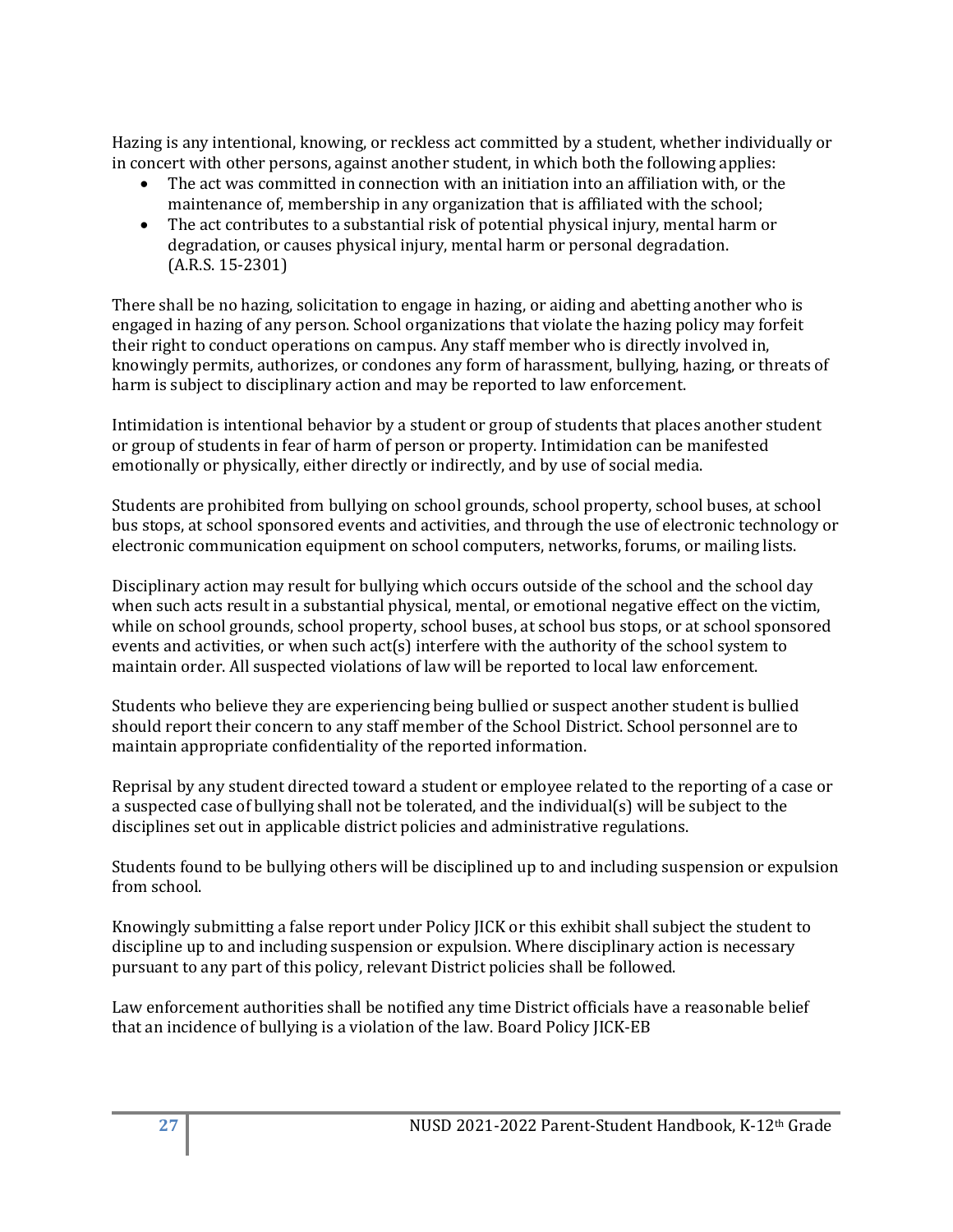## **Personal Items/Confiscated Items**

The School/District is **Not** responsible for the loss, theft, or damage of ANY personal items brought to school, including but not limited to, musical instruments, radios, headphones, cell phones, iPods, iPads, (any and all electronic devices), bicycles, hats, sunglasses, etc. Any loss, theft or damage to any personal items will not be covered by the School/District liability insurance.

#### **Classroom Management Plan**

All teachers will work collaboratively with fellow teachers to develop a classroom management plant that is approved by the school administration and communicated to students and parents. The plan will include procedures for addressing common classroom behavioral concerns. It will also include consequences, some of which are listed below. When positive behavioral change is not occurring under the classroom plan or when the offense is immediately serious, a disciplinary referral to the school administration will be generated by the teacher or staff member.

#### **Informal Talk**

A teacher, school administrator or designee will talk with the student, describing the inappropriate behavior and informing the student of acceptable behavior. The parent may be notified.

## **Discipline Conference with Student**

A conference is held with the student and the teacher or school staff member to discuss the inappropriate behavior and discuss/develop a plan for changing the student's behavior. The parent may be notified.

#### **Time-Out**

Classroom teachers may use a technique similar to the alternative learning classroom imposed by the school administrator. In time-out, the student is assigned, by the teacher, to a supervised location isolated from his/her classmates. Time-out generally will not exceed 30 minutes.

#### **Conference with Parent**

The parent is asked to attend a conference with the student, school administrator and other educators to develop a plan for changing the student's inappropriate behavior.

## **Restriction of Privileges**

Inappropriate behavior may result in a restriction of a student's privilege to participate in playground, cafeteria, common areas or specific special activities. The parent will be notified. For example, a teacher may assign and monitor his/her own after school detention, lunch or recess detention.

## **Removal from Classroom (in extreme circumstances)**

State law allows a classroom teacher to remove a certain disruptive student from the classroom and request that a staff committee determine whether the student should return or be reassigned to another classroom. A.R.S. § 15-841

#### <span id="page-28-0"></span>**Scope of Discipline Guidelines**

These guidelines apply to student conduct during school hours, at bus stops, while riding, boarding, or exiting a district vehicle, going to and from school, and at all school-sponsored activities.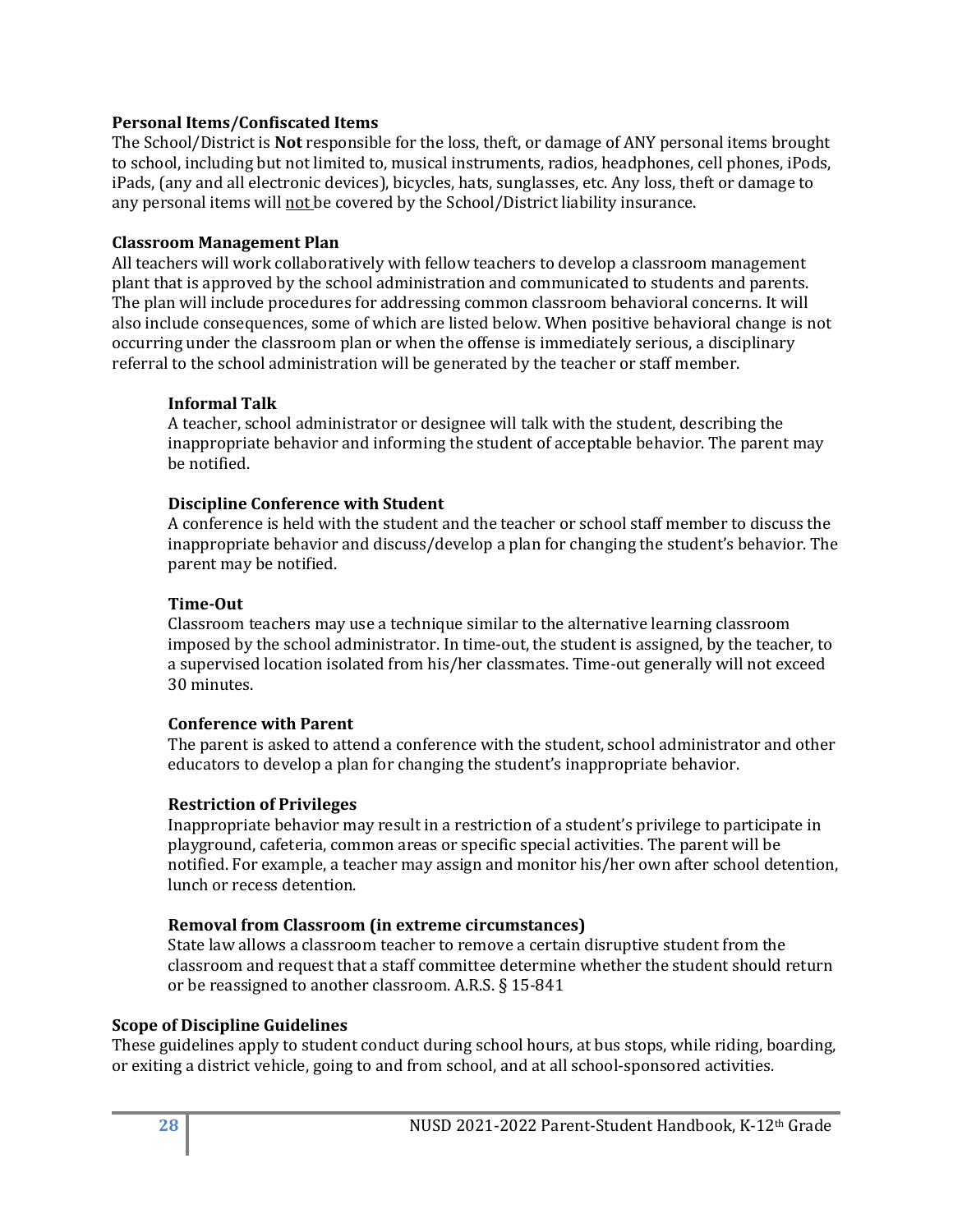## <span id="page-29-0"></span>**Administrative Discretion**

The offenses mentioned in these guidelines are merely examples of student misconduct and therefore are not to be regarded as exhaustive. The disciplinary actions listed are meant as recommendations only, not to be applied so rigidly as to neglect the best interest of the student, school, or family. The school administration may prohibit additional conduct and take disciplinary actions that vary from these discipline guidelines, depending on the circumstances of the offense and the history of the offender. (Note: for certain disciplinary offenses, the In-School Suspension Room (ISS) assignment may serve as an alternative to out of school suspension. The ISS operates with a specific set of rules and procedures. Failure to follow these rules and procedures while in the ISS, will result in the remainder of the suspension being served out of school. Alternatives to suspension may be issued by the administration, dependent upon individual circumstances, in less serious incident.)

## <span id="page-29-1"></span>**Arizona Revised Statues References**

| Abuse / Verbal Abuse      | A.R.S. § 15-507          | School day  | A.R.S. § 15-341, 15-901          |
|---------------------------|--------------------------|-------------|----------------------------------|
| <b>Bullying</b>           | A.R.S. § 13-3620, 15-341 | Suspension  | A.R.S. § 15-841 - 15-844         |
| <b>Computer Tampering</b> | A.R.S. § 13-2316         | Tobacco     | A.R.S. § 36-798, 15-341, 13-3622 |
| Disorderly Conduct        | A.R.S. § 13-2904, 13-    | Trespassing | A.R.S. § 15-841                  |
|                           | 2911                     |             |                                  |
| Disruption                | A.R.S. § 13-2911         | Truancy     | A.R.S. § 15-802                  |
| Expulsion                 | A.R.S. § 15-841 - 15-844 | Vandalism   | A.R.S. § 15-842                  |
| Hazing                    | A.R.S. § 15-2301         | Weapons     | A.R.S. § 13-3102, 15-341, 15-841 |
| Loitering                 | A.R.S. § 13-2905         |             |                                  |

## <span id="page-29-2"></span>**General Campus Rules**

- Violation of the following campus management rules will result in appropriate disciplinary action. Chronic offenders of these rules will be subject to loss or privileges or suspension from school.
- Animals and pets: Animals that are not for handicapped students and pets are not allowed at school or on district vehicles with the exception of classroom pets authorized by Administration.
- Bicycles: Students are not to ride bicycles on the school premises at any time. On arrival at school, bicycles are to be placed in the rack and locked until school is dismissed.
- Deception: Students will face disciplinary action for falsifying or forging a document used for school purposes.
- Disruptive Items: Possession of disruptive items is not allowed (see Definitions section). Not all disruptive items can be listed-the principal will determine. Disruptive items will be confiscated by the teacher or school administration. The school is NOT responsible for confiscated items that should not have been brought to school. The school will attempt to keep confiscated items in a secure location, but the school cannot be held responsible for those items.
- Disruptive noises: Yelling, whistling, and other distracting noises are to be avoided.
- Food or drinks: The consumption of food or drinks is allowed only in designated areas and at designated times. No food or drink on buses.
- Gum and sunflower seeds: Possession of gum and sunflower seeds is prohibited. Do not bring such items to school.
- Hats and sunglasses: Students are not permitted to wear hats at school. Only Nadaburg team hats can be worn during practice and at games. Sunglasses are not permitted indoors,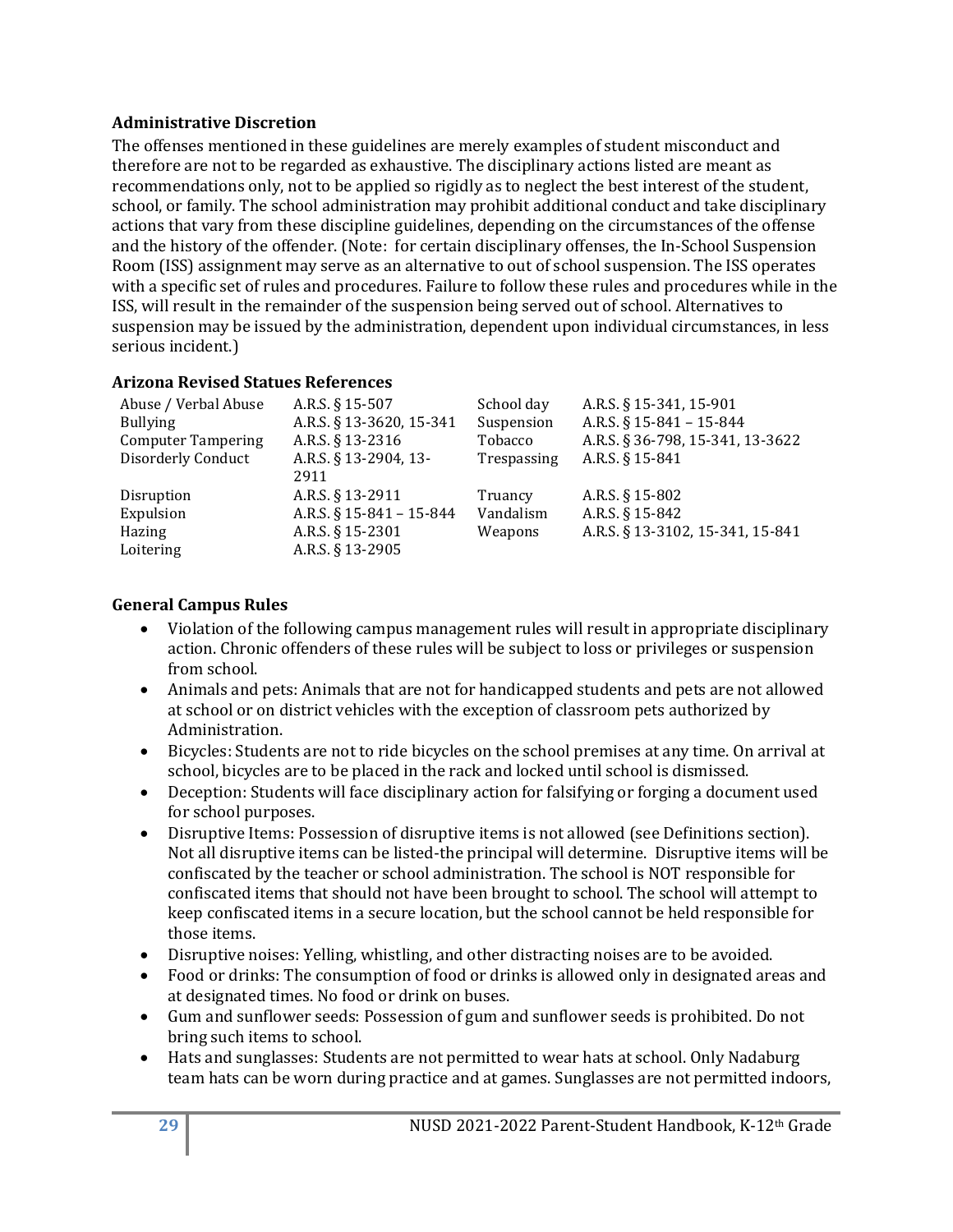- Library conduct: The library is considered a classroom environment. Students are to follow the specific rules established by the librarian.
- Littering: Students will not throw, drop, leave, or misplace trash, drink, or food items other than in proper containers.
- Loitering: No loitering will be allowed on campus before or after school. Students will not loiter around or inside the office at any time.
- Missing bus: Students who intentionally or negligently miss their bus or cause a driver to make an unscheduled return will face disciplinary action. Repeated violations may lead to suspension or revocation of transportation privileges.
- Mistreating school property: Students shall not mistreat or misuse school property. Misuse includes standing on campus benches, slamming or kicking doors, mistreating furniture, or otherwise abusing school property.
- Office phones: Phones in the office are to be used only for emergencies and only with permission from a member of the office staff.
- Restrooms: Students shall use only restrooms assigned to their grade level and gender.
- Running: Students shall not run on or near the school's parking lot, sidewalks, or inside any building.
- Students shall not be present in unauthorized areas. Such areas include:
	- o Teachers' lounge.
	- o Staff vending machine area.
	- o Staff preparation rooms.
	- o Staff restrooms.
	- o Behind office counter.
- Throwing or kicking objects: At no time will students throw or kick stones, sticks, or any object that may harm another individual or cause property damage. This includes athletic equipment
- Parent Conferences: In certain discipline cases, parents will be called for a conference with administration, the teacher (or teachers), and the student. In severe cases, students may not re-enter school without a parent conference.

## <span id="page-30-0"></span>**Classroom Rules**

The classroom is regarded as the most important place at school. Though the classroom teacher has the discretion to set additional classroom rules, the following three basic rules will guide student behavior:

Students will:

- Not interrupt a speaker or distract a listener.
- Respect the rights, welfare, and feelings of others.
- Arrive prepared and on time to class, do the class work assigned, and promptly follow other directions of the teacher.

## <span id="page-30-1"></span>**Playground, Cafeteria, and Assembly Rules**

To ensure the safety of students, and to maintain school effectiveness and order, the following rules shall be observed by all students (other special rules may apply):

## **Playground Rules**

Students will:

- Stay in designated play areas.
	- o Playground with swings, etc., is for K-5 only.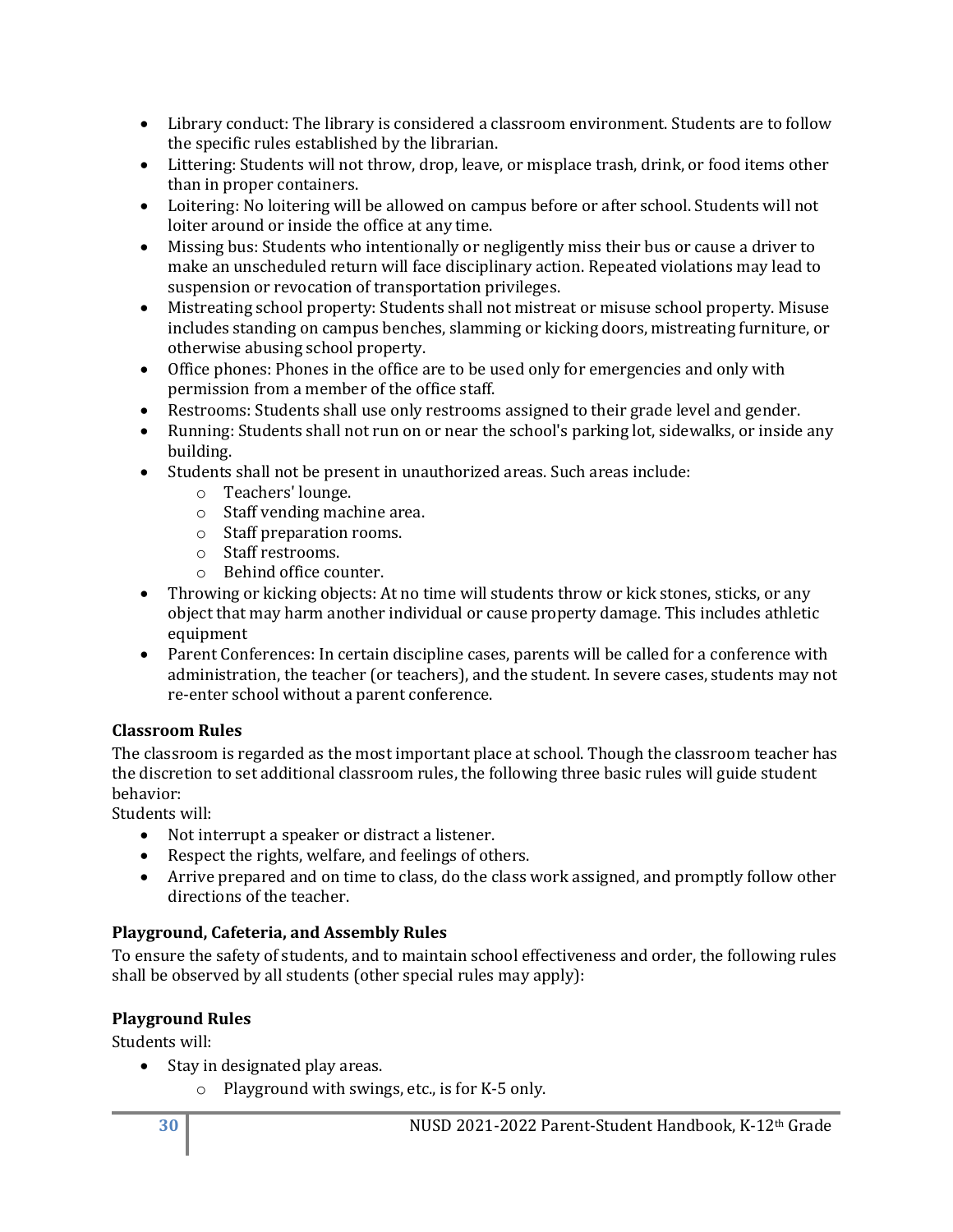- o Grades 6-8 will be on courts or fields.
- Not tackle or engage in rough play.
- Use no foul language, tease or fight.
- Throw no hardballs without special permission.
- Not engage in dangerous use of rocks, sticks or other objects.
- Use playground equipment in a proper and safe manner, such as:
	- o One person to a swing.
	- o Swinging back and forth only; no side or circular swinging allowed.
	- o No adjustment of swing height.
	- o No jumping from swings or other improper use.
- No bringing of athletic equipment (balls, bats, etc.) from home without permission. We will not be responsible for lost or stolen items.

## **Cafeteria Rules**

Students will:

- Enter the cafeteria quietly and sit with their classes. No moving from table to table.
- Use good manners; no food throwing or creating a mess.
- Remain seated until excused to leave. No roughhousing or horseplay.
- Speak softly and make no unnecessary noises.
- Clean the area around their seat, picking up all paper, wrappers, food, etc. on table and floor, taking care of the tray before leaving cafeteria.

## **Assembly Rules:**

Students will:

- Enter and leave assembly in an orderly manner, as directed by teacher or staff.
- Sit quietly in designated areas during assemblies.
- Keep hands and feet to themselves.
- Bring no school supplies or personal property to assemblies.
- Remain seated at all times, unless directed otherwise.
- Observe standard hand signals for behavior.
- Quietly use bleacher aisles when ascending and descending.

Disciplinary actions that may result from the violation of any playground, cafeteria, or assembly rule may include, but are not limited to:

- Warning.
- Isolation from other students.
- Loss of school privileges.
- Disciplinary referral.

## <span id="page-31-0"></span>**District Transportation Rules**

Transportation to and from school is not a right guaranteed by the state or school district; therefore the privilege of riding district transportation can be revoked or suspended at any time. Parents are requested to review district transportation rules and encourage appropriate behavior. The office should be notified of any bus changes that a parent/guardian needs to make for their student at least 30 minutes prior to dismissal in order for changes to be made.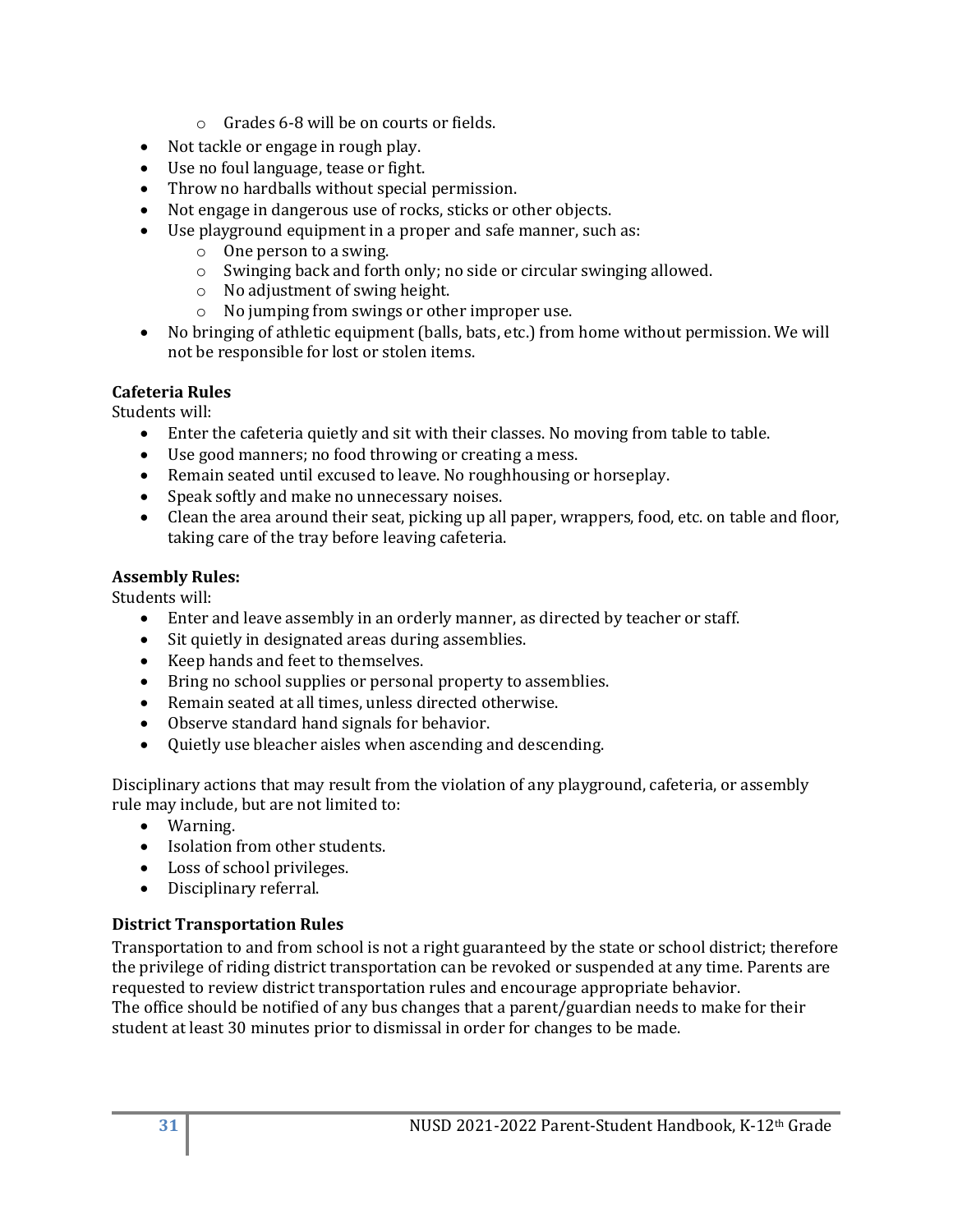District transportation vehicles are considered extensions of the school campus; therefore all the rules and disciplinary consequences set forth elsewhere in these Disciplinary Guidelines apply to student conduct at bus stops, on district vehicles, or while boarding or exiting from a vehicle. In addition to the reasonable rules established by a driver of a district vehicle, students are to comply with the following specific transportation rules.

The driver of a school bus is legally responsible for the orderly conduct and safety of all passengers being transported. All passengers are under the authority of the school bus driver (ADOT § R17-9- 104). If there is a serious violation or safety concern on the bus, the driver may bring the bus to the school or the Transportation Facility where there is adult supervision. Student(s) may be removed from the bus, and the parents will be notified to pick up their child. Bus suspensions that occur at the end of the school year may carry over into the next school year.

Surveillance cameras are installed on all school buses. Cameras are used by the District primarily for aiding with student discipline and student safety on the buses.

A student will be subject to disciplinary actions for violating district transportation rules; such actions may include, but are not limited to:

- Loss or suspension of transportation privileges.
- Suspension from school.
- Recommend expulsion.
- Saturday Detention

## **Specific Transportation Rules**

- School busses are an extension of the classroom. The same rules apply.
- Students will obey the driver at all times.
- Be at designated bus stop 5 minutes prior to time listed.
- Board bus one at a time. Do not push at any time. Use the handrail.
- After boarding, students must quickly and quietly find assigned seats and move over to allow other students to sit. High school girls will sit on the driver's side and boys will sit on the door side of the bus.
- Students will not leave seats while bus is in motion or stopped, except for loading and unloading.
- Students must sit up in their seats facing front of bus.
- Students will not raise voices above normal conversation level. There will be absolutely no talking at railroad crossings.
- No pets, animals, balloons, or glass objects on bus, unless cleared through administration,
- No food, gum chewing, or drinking is permitted on the bus, unless special permission given by administration.
- All students will ride on their assigned bus, unless permission has been given by administration with required note from parent.
- Students are required to be picked up and dropped off at assigned bus stops only. Any change of more than a single occurrence must be requested by the parent in writing, signed and dated. The request must state when the change is to go into effect and for how long it will remain in effect. Administrative approval is required before bus drivers will be authorized to change the student's bus stop.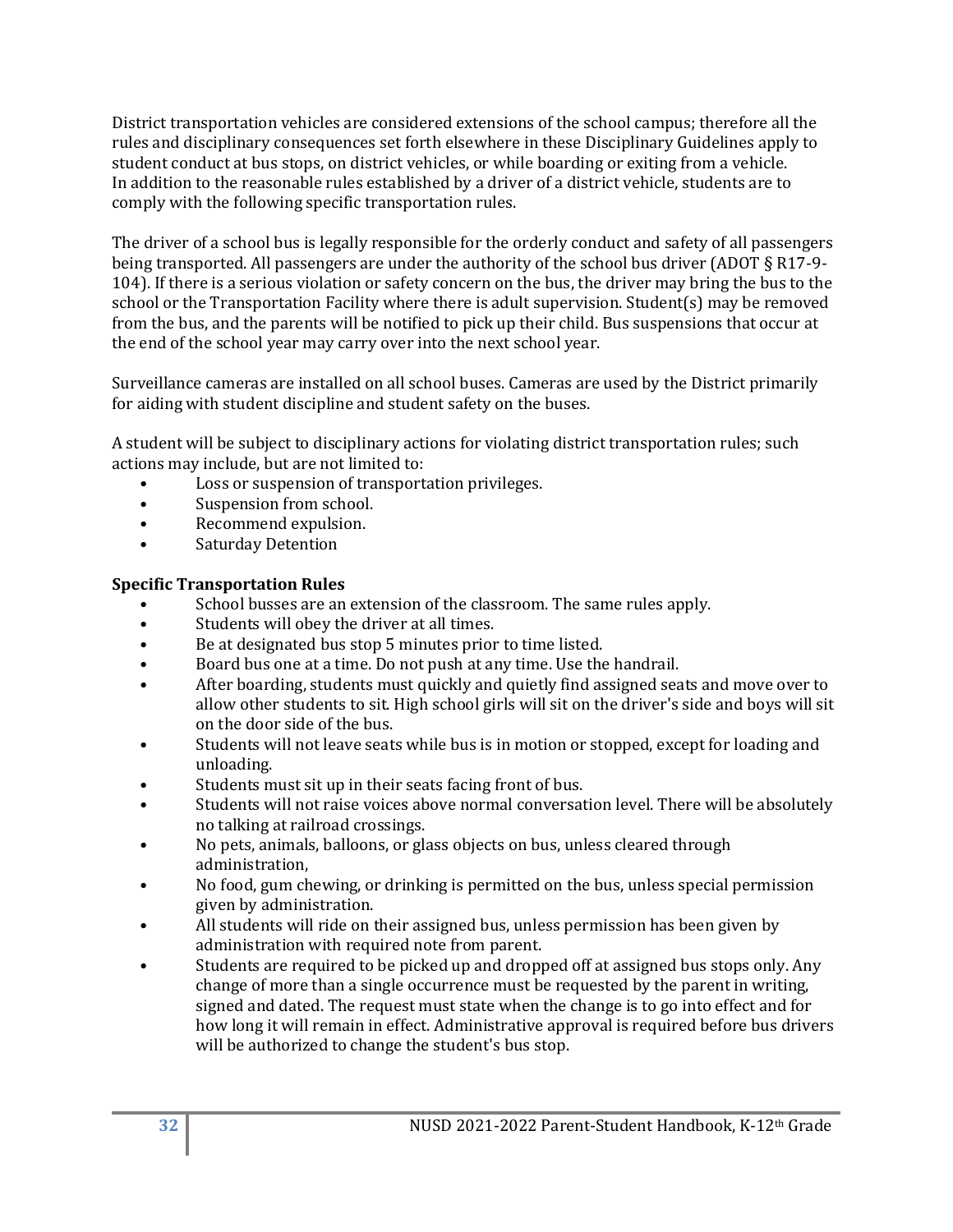- Once a student is on the bus, that student cannot get off the bus until that bus arrives at the school or the bus stop designated for that student. The bus exchange for High school students is not a bus stop.
- Students will not demonstrate public affection (kissing, hugging, etc.) on or around the bus.
- Students will not be allowed to ride the bus without shirts or shoes. Caps are permitted, but must be worn with the bill facing forward.
- Excessive use of perfume or cologne will not be tolerated.
- No cell phone use on bus.
- Radios are not permitted on K-8 buses, unless special permission is given by administration.
- No person or out of district student shall ride the bus taking high school students to the high school or home without authorization from the administration.
- Students will not place arms, hands, heads or other body parts out the window. Students are not permitted to put down windows.
- Keep aisles clear of legs, feet, and book bags.
- Students are not to throw anything inside the vehicle or from the vehicle.
- Students are to place book bags on bookracks while boarding the bus.
- No spiked bracelets. No chains (longer than 4 inches) will be worn on the bus.
- The use of tobacco products is prohibited at the bus stops

## **Parent Liability for Damages**

Under Arizona law, parents are liable for damage done to school property by their children. (This liability applies to damage to district transportation vehicles.)

## **Parent Responsibility to Transport**

Under Arizona law, the withdrawal of transportation privileges does not relieve parents of the responsibility of sending the student to school.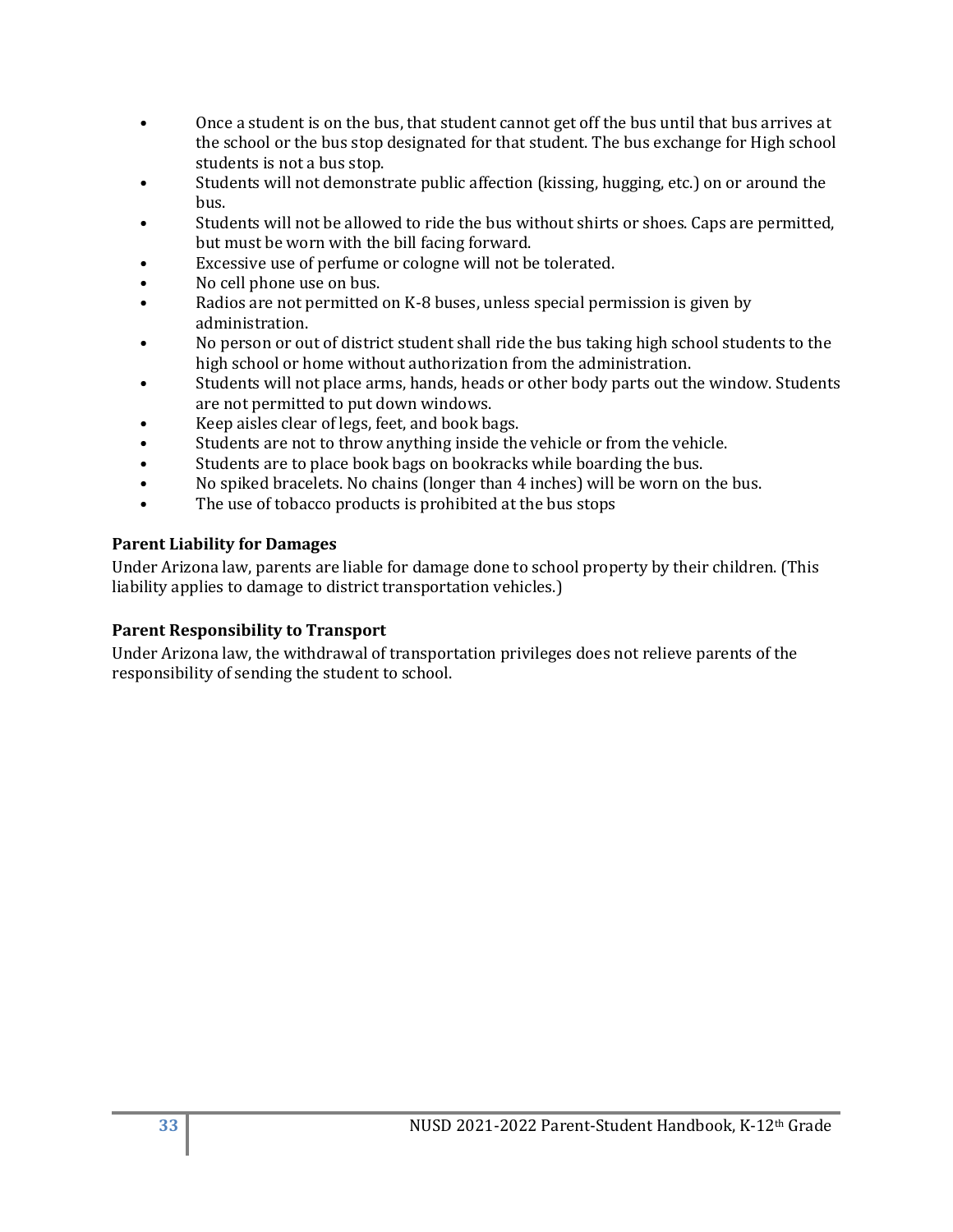(Note: for certain disciplinary offenses, the In-School Suspension Room (ISS) assignment may serve as an alternative to out of school suspension and is at the discretion of the principal. The ISS operates with a specific set of rules and procedures. Failure to follow these rules and procedures while in the ISS, will result in the remainder of the suspension being served out of school.

| <b>Infraction</b>            | <b>Definition</b>                                                                | Consequence    | 1 <sup>st</sup> Offense | <b>Repeated Offense</b> |
|------------------------------|----------------------------------------------------------------------------------|----------------|-------------------------|-------------------------|
| *Aggravated Assault          | An assault accompanied by circumstances that make                                |                | 1-3 Day SUS             | Up to 5 Day SUS         |
| Possible TA                  | the situation severe, such as the use of a deadly                                | <b>Minimum</b> |                         |                         |
| #                            | weapon or dangerous instrument; causing serious                                  |                | 4-8 Day SUS             | 10 Day SUS              |
|                              | physical injury to another; committing the assault                               |                |                         |                         |
|                              | knowing, or having reason to know, the victim is a                               |                | 10 Day SUS              | Long-Term SUS           |
|                              | peace officer or a school staff member engaging in a<br>school-related activity. | <b>Maximum</b> |                         | Expulsion               |
| *Arson                       | Knowingly damaging a structure or property (either                               | <b>Minimum</b> | 1-5 Day SUS             | Up to 10 Day SUS        |
| Possible TA                  | occupied or unoccupied) by causing a fire or                                     |                | Restitution             | Restitution             |
| #                            | explosion.                                                                       |                | Long-Term SUS           | Long-Term SUS           |
|                              |                                                                                  |                | Restitution             | Restitution             |
|                              |                                                                                  |                | Expulsion               | Expulsion               |
|                              |                                                                                  | <b>Maximum</b> | Restitution             | Restitution             |
| *Assault                     | Intentionally, knowingly or recklessly causing any                               | <b>Minimum</b> | Conference              | 1-4 Day SUS             |
| Possible TA                  | physical injury to another person; (2) intentionally                             |                | 1-3 Day Detention       |                         |
| #                            | placing another person in reasonable apprehension of                             |                | 3-5 Day SUS             | 5-8 Day SUS             |
|                              | imminent physical injury; or (3) knowingly touching                              |                |                         |                         |
|                              | another person with the intent to injure, insult or                              | <b>Maximum</b> | Long-Term SUS           | Long-Term SUS           |
|                              | provoke such person.                                                             |                | Expulsion               | Expulsion               |
| *Alcohol                     | Includes any intoxicating element. Sale or                                       | <b>Minimum</b> | Up to Four (4) Day SUS  | 5-8 Day SUS             |
| (use/possession/distrib      | Distribution of Alcohol is the attempt or act of                                 |                | w/Counseling            |                         |
| ution/sale)                  | offering, selling, trading, procuring or distributing                            |                | 5-8 Day SUS             | 10 Day SUS              |
| # Providing/Selling          | (with or without compensation) alcohol on District                               |                |                         | Long-Term SUS           |
|                              | property, at a District-sponsored event, or on                                   | <b>Maximum</b> |                         | Expulsion               |
|                              | District-provided transportation.                                                |                | 10 Day SUS              |                         |
|                              |                                                                                  |                | Long-Term SUS           |                         |
|                              |                                                                                  |                | Expulsion               |                         |
| <b>Bullying</b>              | Repeated acts over time that involve a real or                                   | <b>Minimum</b> | Conference              | 1-3 Day SUS             |
|                              | perceived imbalance of power. Bullying may be                                    |                | 1-3 Day Detention       |                         |
|                              | physical in form (i.e., pushing, hitting, kicking,                               |                | 1-3 Day SUS             | 4-8 Day SUS             |
|                              | spitting, stealing); verbal (i.e., making threats,                               |                |                         |                         |
|                              | taunting, teasing, name-calling); or psychological (i.e.,                        | <b>Maximum</b> | 4-8 Day SUS             | Long-Term SUS           |
|                              | social exclusion, spreading rumors, manipulating<br>social relationships).       |                |                         | Possible Expulsion      |
| <b>Cheating / Plagiarism</b> | Includes the act of intentionally using information or                           | <b>Minimum</b> | Conference              | 1-2 Day Detention       |
|                              | property of another, or knowingly sharing academic                               |                | Loss of Credit          |                         |
|                              |                                                                                  |                |                         |                         |

**34** NUSD 2021-2022 Parent-Student Handbook, K-12<sup>th</sup> Grade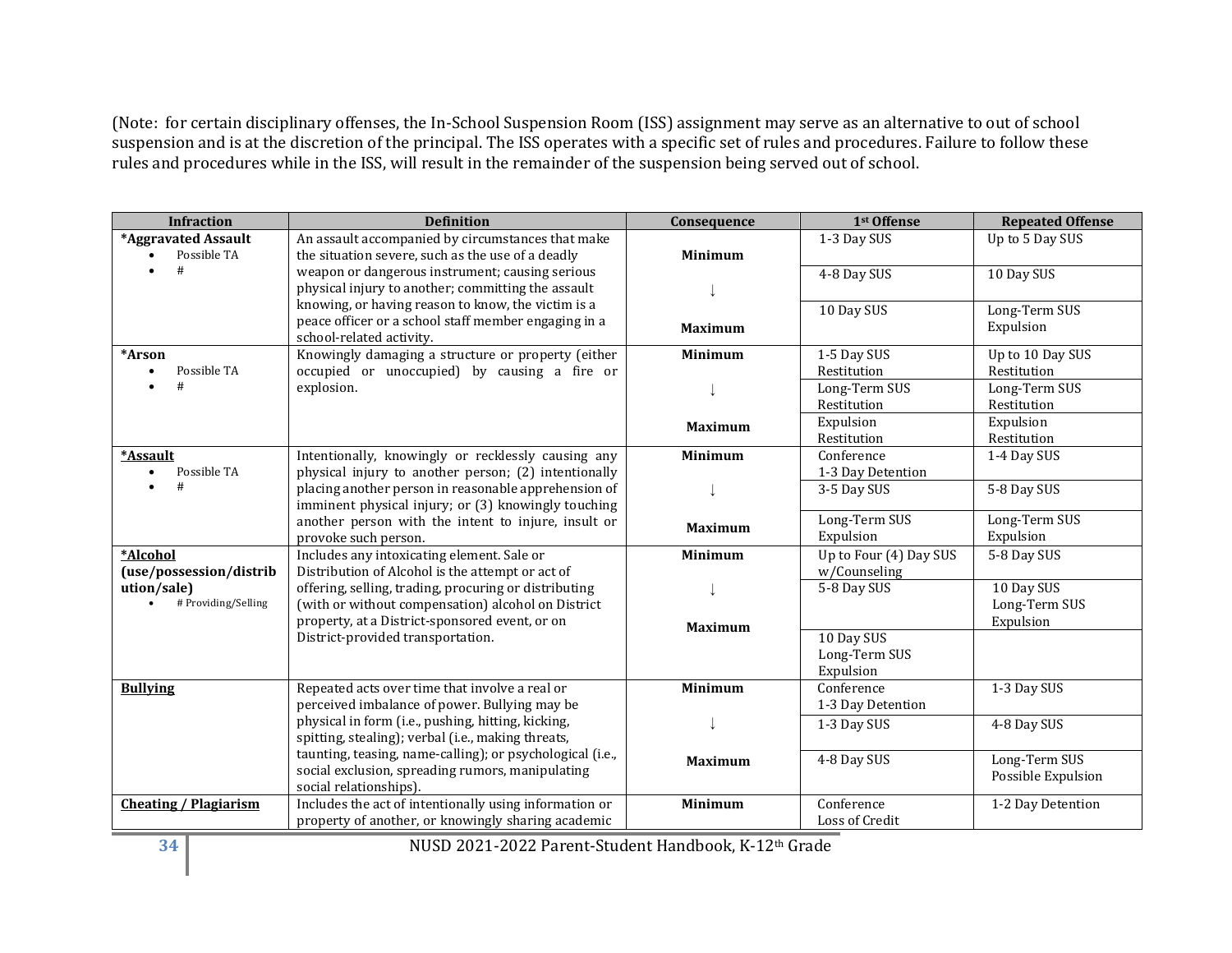| <b>Infraction</b>             | <b>Definition</b>                                                                                             | Consequence    | 1st Offense           | <b>Repeated Offense</b> |
|-------------------------------|---------------------------------------------------------------------------------------------------------------|----------------|-----------------------|-------------------------|
|                               | information to gain an unfair advantage. To steal and                                                         |                | 1-2 Day Detention     | 1-2 Day SUS             |
|                               | pass off the ideas or words of another as one's own.                                                          |                | 1-2 Day SUS           | 3-4 Day SUS             |
|                               |                                                                                                               | <b>Maximum</b> |                       |                         |
| *Dangerous Instruments        | Items that are used, attempted or threatened to be                                                            | <b>Minimum</b> | Conference            | 1 -3 Day SUS            |
| / Devices                     | used, and/or is readily capable of causing physical                                                           |                | 1-3 Day Detention     |                         |
| (use/possession/distrib       | injury to any person. Sale or Distribution of                                                                 |                |                       |                         |
| ution/sale)                   | Dangerous Instruments is the attempt or act of                                                                |                |                       |                         |
| Possible TA<br>$\bullet$<br># | offering, selling, trading, procuring or distributing<br>(with or without compensation) dangerous             | <b>Maximum</b> | 1-3 Day SUS           | 4-8 Day SUS             |
|                               | instruments on District property, at a District-<br>sponsored event, or on school-sponsored                   |                |                       |                         |
|                               | transportation. Distribution/Sale is the attempt or                                                           |                | 4-8 Day SUS           | 10 Day SUS              |
|                               | act of offering, selling, trading, procuring or<br>distributing (with or without compensation)                |                |                       | Long-Term SUS           |
|                               | dangerous instruments on District property, at a                                                              |                |                       | Expulsion               |
|                               | school or District-sponsored event or on District-                                                            |                |                       |                         |
|                               | provided transportation.                                                                                      |                |                       |                         |
| *Disorderly Conduct           | Any act which substantially disrupts the orderly                                                              | <b>Minimum</b> | Conference            | 1-3 Day Detention       |
|                               | conduct of a school function, or behavior which                                                               |                |                       |                         |
|                               | substantially<br>disrupts the orderly<br>learning                                                             |                | 1-3 Day Detention     | 1-3 Day SUS             |
|                               | environment.                                                                                                  |                |                       |                         |
|                               |                                                                                                               | <b>Maximum</b> | 1-3 Day SUS           | 10 Day SUS              |
| *Disrespect / Defiance        | Treating District personnel or any others with                                                                | <b>Minimum</b> | Conference            | 1-3 Day Detention       |
| /Insubordination              | contempt or rudeness; intentionally resisting or                                                              |                |                       |                         |
|                               | disregarding the authority of District personnel. This                                                        |                |                       |                         |
|                               | includes, but is not limited to, the failure to respond to                                                    |                | 1-3 Day Detention     | 1-3 Day SUS             |
|                               | a reasonable request, or the refusal to identify self<br>when requested to do so; being disobedient, refusing | <b>Maximum</b> |                       |                         |
|                               | to identify self, or failing to follow the directions of                                                      |                | 1-3 Day SUS           | 10 Day SUS              |
|                               | authority of a school, a District staff member or an                                                          |                |                       |                         |
|                               | individual placed in authority by the school or the                                                           |                |                       |                         |
|                               | District (i.e., volunteers).<br>Creating disturbances in class, on campus or at                               | <b>Minimum</b> | Conference            | 1-3 Day Detention       |
| <b>Disruption</b>             | school-sponsored events. Continual or repeated                                                                |                |                       |                         |
|                               | disruptions may warrant more severe consequences.                                                             |                | 1-3 Day Detention     | 1-3 Day SUS             |
|                               |                                                                                                               |                |                       |                         |
|                               |                                                                                                               | <b>Maximum</b> | 1-3 Day SUS           | 10 Day SUS              |
| <b>Dress Code Violation</b>   | Non-compliance with the established student dress                                                             | <b>Minimum</b> | <b>Change Clothes</b> | Change Clothes          |
|                               | code guidelines.                                                                                              |                | Conference            | 1 Day Detention         |
|                               |                                                                                                               |                | <b>Change Clothes</b> | <b>Change Clothes</b>   |
|                               |                                                                                                               |                | 1 Day Detention       | 2 Days Detention        |

**35** NUSD 2021-2022 Parent-Student Handbook, K-12th Grade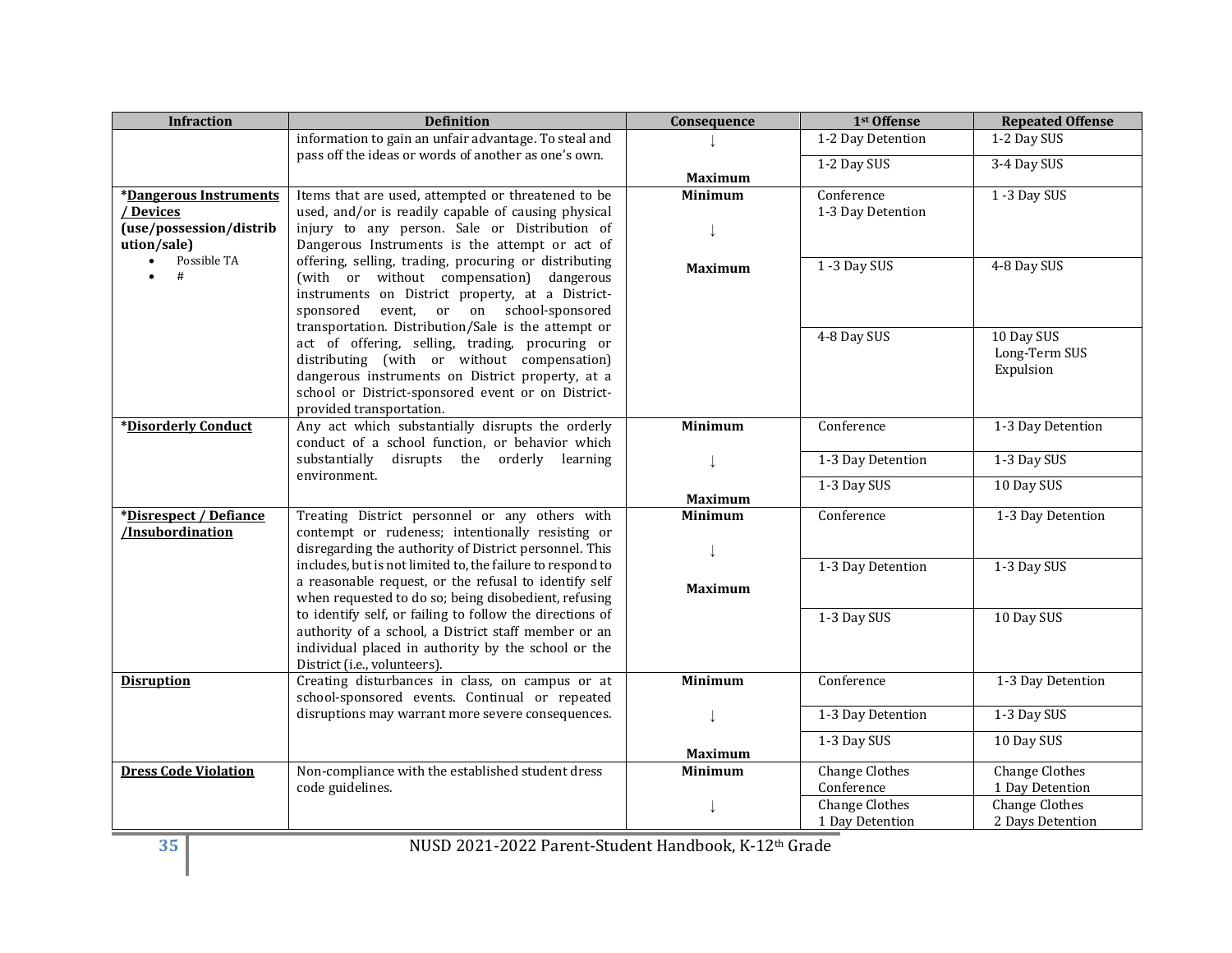| <b>Infraction</b>       | <b>Definition</b>                                                                                             | Consequence    | 1st Offense            | <b>Repeated Offense</b> |
|-------------------------|---------------------------------------------------------------------------------------------------------------|----------------|------------------------|-------------------------|
|                         |                                                                                                               |                | <b>Change Clothes</b>  | <b>Change Clothes</b>   |
|                         |                                                                                                               | <b>Maximum</b> | 2 days Detention       | 1 Day SUS               |
| <i><b>*Drugs</b></i>    | Includes the act of using, possessing and/or                                                                  | <b>Minimum</b> | Confiscation           | Confiscation            |
| (use/possession/distrib | distributing<br>chemical<br>substances,<br>narcotics,                                                         |                | 8 Day SUS Reduced to 4 | 8 Day SUS               |
| ution/sale)             | prescription or non-prescription medications,                                                                 |                | Day with Counseling    |                         |
| # Providing/Selling     | inhalants, controlled substances or substances that                                                           |                |                        |                         |
|                         | students represent to be chemical substances,                                                                 | <b>Maximum</b> |                        |                         |
|                         | narcotics or controlled substances. Over-the-counter,                                                         |                |                        |                         |
|                         | non-prescription pharmaceuticals fall into this                                                               |                |                        |                         |
|                         | definition, unless the student has complied with the                                                          |                |                        |                         |
|                         | District's policy for such medication. Medication for                                                         |                |                        |                         |
|                         | cessation of smoking needs to be checked through                                                              |                |                        |                         |
|                         | the health center; otherwise, it will result in being                                                         |                | Confiscation           | Confiscation            |
|                         | considered a drug. Supplements and/or nutritional<br>supplements shall be considered a look-a-like drug.      |                | Long-Term SUS          | Long-Term SUS           |
|                         | The term "drugs" includes anything that looks like                                                            |                | Expulsion              | Expulsion               |
|                         | drugs or which is presented as drugs. Drug residue is                                                         |                |                        |                         |
|                         | also considered a "drug." Sale or Distribution of                                                             |                |                        |                         |
|                         | Drugs is the attempt or act of offering, selling, trading,                                                    |                |                        |                         |
|                         | procuring or distributing (with or without                                                                    |                |                        |                         |
|                         | compensation) drugs on District property, at a                                                                |                |                        |                         |
|                         | District-sponsored event, or on District-provided                                                             |                |                        |                         |
|                         | transportation. Medical marijuana card holders may                                                            |                |                        |                         |
|                         | be subject to discipline if the student fails to comply                                                       |                |                        |                         |
|                         | with related laws and/or statutes.                                                                            |                |                        |                         |
| *Drug / Tobacco         | Includes any apparatus or equipment used, including                                                           | <b>Minimum</b> | Confiscation           | Confiscation            |
| Paraphernalia           | anything that looks like apparatus or equipment used                                                          |                | 1 Day SUS              | 2-3 Days SUS            |
| (use/possession/distrib | or that can be used in the act of smoking. (Examples                                                          |                |                        |                         |
| ution/sale)             | include, but are not limited to: rolling papers, pipes,                                                       |                |                        |                         |
| #Providing/Selling      | electronic cigarette devices, vapes, matches and                                                              | <b>Maximum</b> | Confiscation           | Confiscation            |
|                         | lighters.) Also includes any items which are used to                                                          |                | 2-3 Days SUS           | 4 Days SUS              |
|                         | store, package or maintain any drug or tobacco                                                                |                |                        |                         |
|                         | substances. If any such paraphernalia included drug                                                           |                |                        |                         |
|                         | or tobacco residue, the residue will be considered a                                                          |                |                        |                         |
|                         | drug or tobacco pursuant to the definitions for each.<br>Sale or Distribution of Paraphernalia is the attempt |                | Confiscation           | Confiscation            |
|                         | or act of offering, selling trading, procuring or                                                             |                | 4 Days SUS             | 10 Day SUS              |
|                         | distributing (with or without compensation) on                                                                |                |                        |                         |
|                         | District property, at a District-sponsored event or on                                                        |                |                        |                         |
|                         | District-provided transportation.                                                                             |                |                        |                         |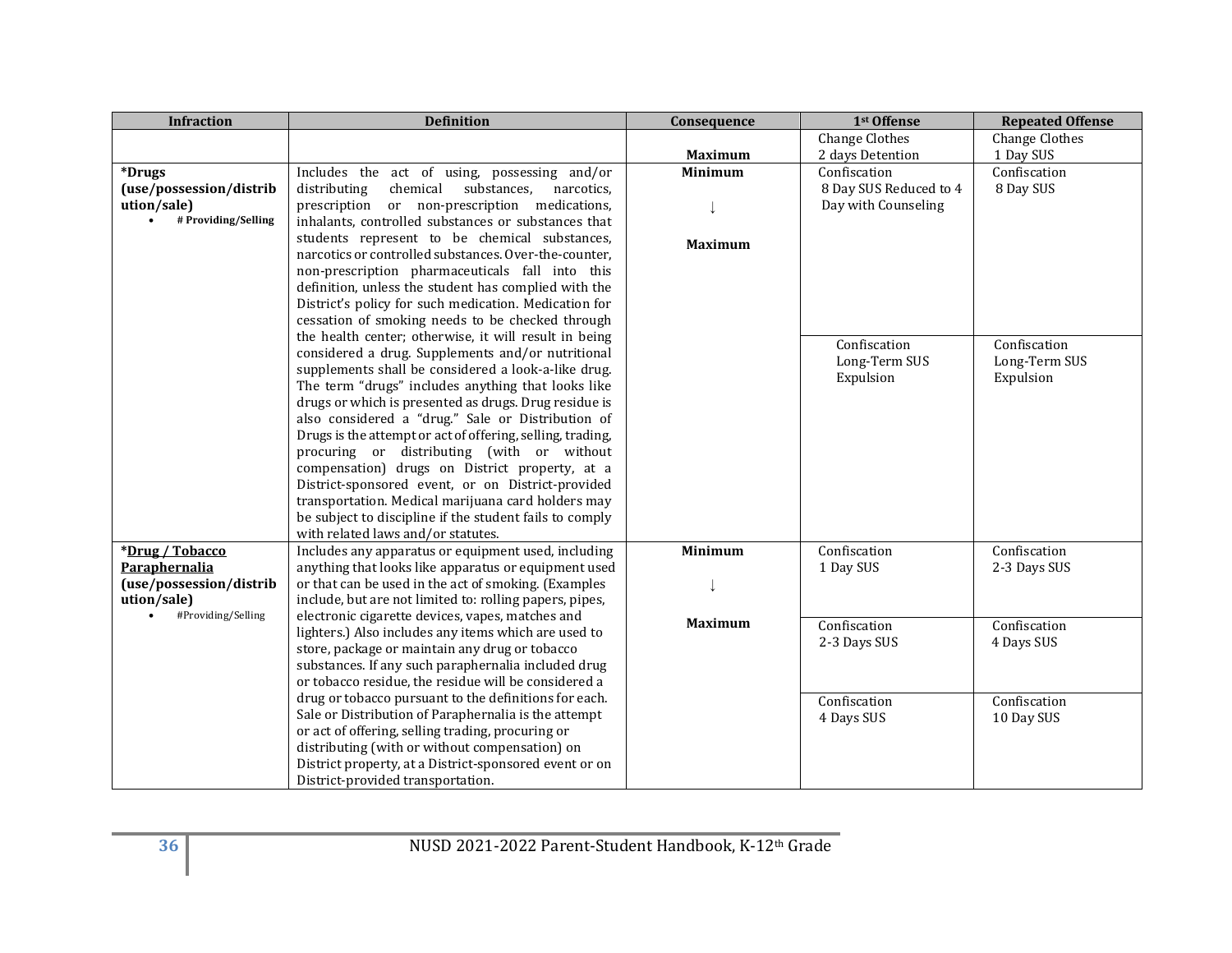| <b>Infraction</b>         | <b>Definition</b>                                       | Consequence    | 1st Offense     | <b>Repeated Offense</b> |
|---------------------------|---------------------------------------------------------|----------------|-----------------|-------------------------|
| <b>Electronic Devices</b> | Include cell phones, hand-held devices, media           | <b>Minimum</b> | Student Pick-Up | Parent Pick-Up          |
|                           | players or other electronic devices. These items must   |                | Parent/Conf.    | Confiscation            |
|                           | be in the off position and not be displayed for use     |                | Confiscation    | 1 Day Detention         |
|                           | during the school day from bell to bell, unless         |                | Parent Pick-Up  | Parent Pick-Up          |
|                           | otherwise directed by a staff member for                | <b>Maximum</b> | Confiscation    | Confiscation            |
|                           | instructional purposes or for use as an educational     |                | 1 Day Detention | 2 Day Detention         |
|                           | resource. Electronic Devices may not interfere with     |                | Parent Pick-Up  | Parent Pick-Up          |
|                           | the learning, safety or well-being of others. The       |                | Confiscation    | Confiscation            |
|                           | District is not responsible for the loss, damage        |                | 2 Day Detention | 1 Day SUS               |
|                           | and/or theft of any of these types of devices.          |                |                 |                         |
| *Endangerment             | Recklessly or intentionally creating, engaging in,      | <b>Minimum</b> | Conference      | 1 Day SUS               |
| Possible TA<br>$\bullet$  | encouraging or failing to report any potential unsafe,  |                | 1-3 Detention   |                         |
| #                         | dangerous or hazardous situation. Endangerment          |                |                 |                         |
|                           | can include a risk to the health, safety and welfare of |                | 1 Day SUS       | 2-4 Day SUS             |
|                           | students and staff. Endangerment can include risk of    | <b>Maximum</b> |                 |                         |
|                           | injury, harm and death. Consequences depend on the      |                |                 |                         |
|                           | potential<br>severity<br>of the<br>endangerment.        |                | 2-4 Day SUS     | 10 Day SUS              |
|                           | Consequences depend on the direct or indirect           |                |                 | Long-Term SUS           |
|                           | involvement of the endangerment, including acting       |                |                 | Expulsion               |
|                           | as an accessory.                                        |                |                 |                         |
| *Extortion                | The act of knowingly obtaining or seeking to obtain     | <b>Minimum</b> | 1 Day SUS       | 2-4 Day SUS             |
|                           | property or services, or causing or seeking to cause    |                |                 |                         |
|                           | another to act in a manner, by means of a threat to do  |                | 2-4 Day SUS     | 5-8 Day SUS             |
|                           | any of the following: (1) cause physical injury; (2)    |                |                 |                         |
|                           | cause damage to property; (3) engage in illegal         | <b>Maximum</b> | 10 Day SUS      | 10 Day SUS              |
|                           | conduct; or (4) make false accusations.                 |                | Long-Term SUS   | Long-Term SUS           |
|                           |                                                         |                |                 | Expulsion               |
| *Fighting                 | When two or more persons engage in any violence         | <b>Minimum</b> | 1-3 Day SUS     | 3-5 Day SUS             |
| (with weapon/without      | toward each other in an angry or quarrelsome            |                | 4-8 Day SUS     | 6-8 Day SUS             |
| weapon)                   | manner.                                                 |                |                 |                         |
| Note: Please refer to     |                                                         |                | 10 Day SUS      | 10 Day SUS              |
| section on Student and    |                                                         | <b>Maximum</b> | Long-Term SUS   | Long-Term SUS           |
| Staff Self Defense pg. 29 |                                                         |                | Expulsion       | Expulsion               |
| Possible TA<br>$\bullet$  |                                                         |                |                 |                         |
| #<br>$\bullet$            |                                                         |                |                 |                         |
| <i><b>*Firearms</b></i>   | Any weapon that is designed to (or may be readily       | <b>Minimum</b> | 10 Day SUS      | Long-Term Suspension    |
| (use/possession/distrib   | converted to) expel a projectile by an explosive, or by |                | Long-Term SUS   | Expulsion               |
| ution/sale)               | the action of an explosive. This includes guns, bombs,  |                |                 |                         |
| Possible TA               | grenades, mines, rockets, missiles, pipe bombs,         |                |                 |                         |
|                           |                                                         |                |                 |                         |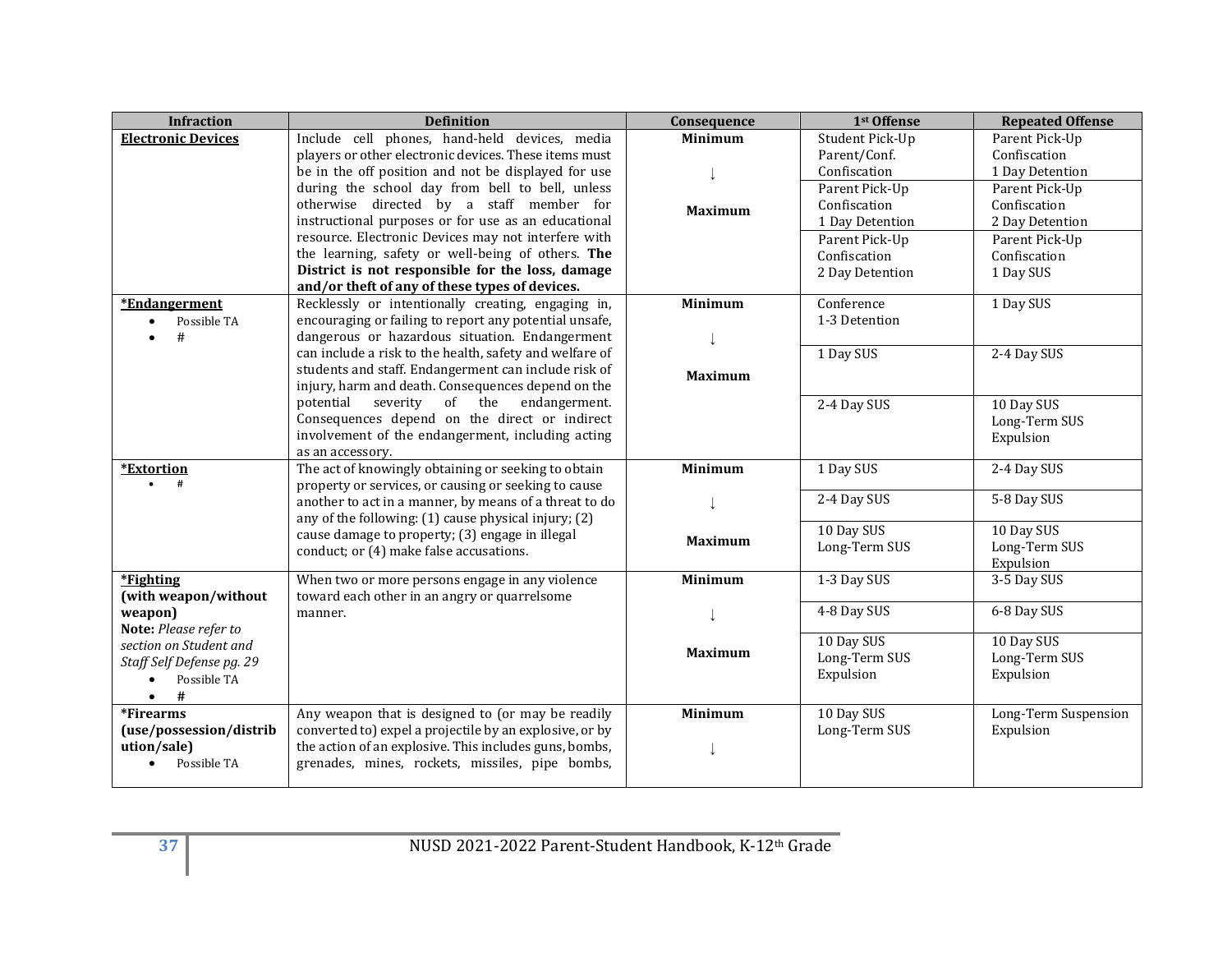| <b>Infraction</b>                                          | <b>Definition</b>                                                                                                                                                                                                                                                                                                                                 | Consequence    | 1st Offense                                  | <b>Repeated Offense</b>                  |
|------------------------------------------------------------|---------------------------------------------------------------------------------------------------------------------------------------------------------------------------------------------------------------------------------------------------------------------------------------------------------------------------------------------------|----------------|----------------------------------------------|------------------------------------------|
| #                                                          | firearms or similar devices designed to explode and<br>capable of causing bodily harm or property damage.<br>Sale or Distribution of Firearms is the attempt or act<br>of offering, selling, trading, procuring or distributing<br>(with or without compensation) on District property,<br>at a District-sponsored event, or on District-provided | <b>Maximum</b> | Expulsion                                    |                                          |
|                                                            | transportation.                                                                                                                                                                                                                                                                                                                                   |                |                                              |                                          |
| *Forgery / Falsification                                   | The act of falsely or fraudulently marking or altering<br>a document or a verbal, written or electronic<br>or any verbal<br>communication,<br>or written                                                                                                                                                                                          | <b>Minimum</b> | Conference<br>1-3 Day Detention              | 1 Day SUS                                |
|                                                            | communication that is intentionally false or                                                                                                                                                                                                                                                                                                      |                | 1 Day SUS                                    | 2-3 Day SUS                              |
|                                                            | fraudulent (i.e., dishonesty or lying).                                                                                                                                                                                                                                                                                                           | <b>Maximum</b> | 2-3 Day SUS                                  | 4-5 Day SUS                              |
| *Gambling                                                  | Participating in games of chance for the purpose of<br>exchanging money or something of value.                                                                                                                                                                                                                                                    | <b>Minimum</b> | Conference                                   | 1-3 Day Detention                        |
|                                                            |                                                                                                                                                                                                                                                                                                                                                   |                | 1-3 Day Detention                            | 1-3 Day SUS                              |
|                                                            |                                                                                                                                                                                                                                                                                                                                                   | <b>Maximum</b> | 1-3 Day SUS                                  | 10 Day SUS<br>Long-Term SUS<br>Expulsion |
| *Gang Activity, Clothing,<br><b>Symbols, Paraphernalia</b> | An activity or affiliation of an ongoing loosely<br>organized association of two or more persons,                                                                                                                                                                                                                                                 | <b>Minimum</b> | 1-3 Day Detention                            | 1-3 Day SUS                              |
|                                                            | whether formal or informal, that has a common<br>name, signs, symbols or colors, and whose members<br>engage, either individually or collectively, in<br>negative group activity.                                                                                                                                                                 |                | 1-3 Day SUS                                  | 5-8 Day SUS                              |
|                                                            |                                                                                                                                                                                                                                                                                                                                                   | <b>Maximum</b> | 5-8 Day SUS                                  | 10 Day SUS<br>Long-Term SUS<br>Expulsion |
| *Harassment                                                | The persistent or repeated annoying or tormenting of<br>another                                                                                                                                                                                                                                                                                   | <b>Minimum</b> | Conference<br>Mediation<br>1-3 Day Detention | 1-3 Day SUS                              |
|                                                            |                                                                                                                                                                                                                                                                                                                                                   |                | 1-3 Day SUS                                  | 4-8 Day SUS                              |
|                                                            |                                                                                                                                                                                                                                                                                                                                                   | <b>Maximum</b> | 4-5 Day SUS                                  | 10 Day SUS<br>Long-Term SUS<br>Expulsion |
| *Hate / Bias-Related<br>Incidents                          | Any written, oral, physical or electronic<br>communication that one could reasonably conclude<br>was motivated, in whole or in part, by the                                                                                                                                                                                                       | <b>Minimum</b> | Conference<br>1-3 Day Detention              | 1-3 Day SUS                              |
|                                                            | perpetrator's bias or attitude against an individual<br>victim or group based on perceived or actual<br>personal characteristics. Examples of bias/hate                                                                                                                                                                                           | <b>Maximum</b> | 1-3 Day SUS                                  | 5-8 Day SUS                              |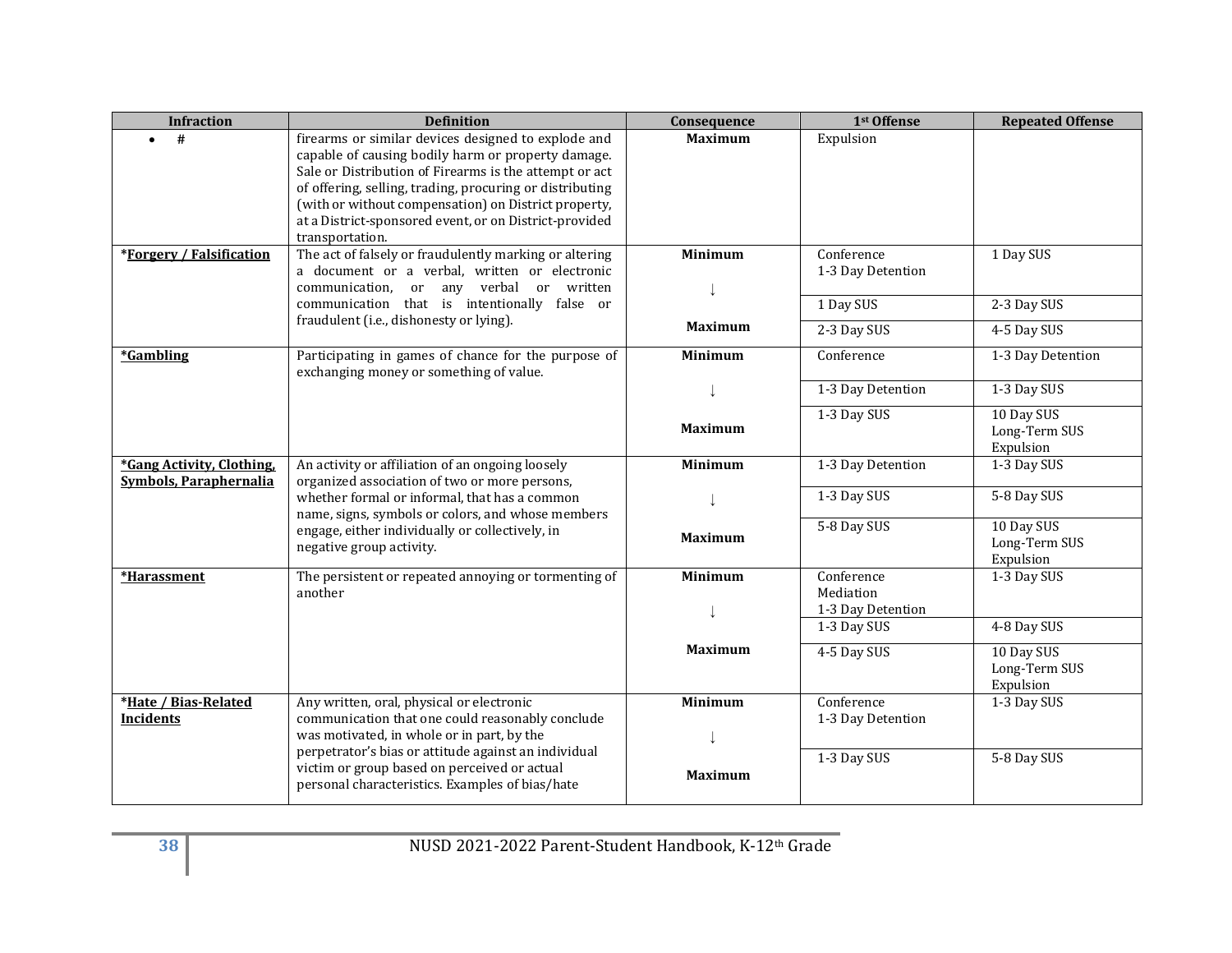| <b>Infraction</b>                            | <b>Definition</b>                                                                                      | Consequence    | 1st Offense                      | <b>Repeated Offense</b> |
|----------------------------------------------|--------------------------------------------------------------------------------------------------------|----------------|----------------------------------|-------------------------|
|                                              | related incidents include age, ancestry or ethnicity,                                                  |                | 5-8 Day SUS                      | 10 Day SUS              |
|                                              | disability, economic status, gender, height or weight,                                                 |                |                                  | Long-Term SUS           |
|                                              | immigration or citizenship status, marital status,                                                     |                |                                  | Expulsion               |
|                                              | race, religion or religious practices, or sexual                                                       |                |                                  |                         |
|                                              | orientation.                                                                                           |                |                                  |                         |
| Horseplay /                                  | Includes rough, boisterous play or behavior.                                                           | <b>Minimum</b> | Conference                       | 1-3 Day Detention       |
| <b>Roughhousing</b>                          |                                                                                                        |                |                                  |                         |
|                                              |                                                                                                        |                | 1-3 Day Detention                | 1-3 Day SUS             |
|                                              |                                                                                                        |                | 1-3 Day SUS                      | 10 Day SUS              |
|                                              |                                                                                                        | <b>Maximum</b> |                                  |                         |
| <b>Instigation</b>                           | Includes provoking, antagonizing or failing to<br>report a fight or other dangerous, inappropriate     | <b>Minimum</b> | 1-2 Day Detention                | 1-3 Day SUS             |
|                                              | situations. Spreading rumors, harmful gossip and                                                       |                | 1-3 Day SUS                      | 4-5 Day SUS             |
|                                              | social media posting are also considered forms of                                                      |                | 4-5 Day SUS                      | 10 Day SUS              |
|                                              | instigation.                                                                                           | <b>Maximum</b> |                                  |                         |
| *Leaving Campus                              | Also known as ditching or skipping class/school.                                                       | <b>Minimum</b> | Conference                       | 1-2 Day SUS             |
| without Authorization /                      |                                                                                                        |                | 1-3 Day Detention                |                         |
| <b>Unauthorized Absence</b>                  |                                                                                                        |                | 1-2 Day SUS                      | 3-4 Day SUS             |
|                                              |                                                                                                        |                | 3-4 Day SUS                      | 5-8 Day SUS             |
|                                              |                                                                                                        | <b>Maximum</b> |                                  |                         |
| <b>Physical Aggression</b>                   | The act of tussles, minor confrontations, pushing,                                                     | <b>Minimum</b> | Conference                       | 1-2 Day SUS             |
|                                              | shoving or other physical provocation.                                                                 |                | 1-3 Day Detention<br>1-2 Day SUS | 3-5 Day SUS             |
|                                              |                                                                                                        |                |                                  |                         |
|                                              |                                                                                                        |                | 3-5 Day SUS                      | 10 Day SUS              |
|                                              |                                                                                                        | <b>Maximum</b> |                                  | Long-Term SUS           |
| <b>Public Display of</b><br><b>Affection</b> | The act of kissing, hugging, fondling or touching in<br>public that is beyond casual contact and which | <b>Minimum</b> | Conference                       | 1-3 Day Detention       |
|                                              | creates, or has the potential to create, a disturbance.                                                |                | 1-3 Day Detention                | 1-3 Day SUS             |
|                                              |                                                                                                        |                | 1-3 Day SUS                      | 3-5 Day SUS             |
|                                              |                                                                                                        | <b>Maximum</b> |                                  |                         |
| *Robbery                                     | The taking, or attempting to take, any property of                                                     | <b>Minimum</b> | Restitution                      | Restitution             |
| (with weapon/without                         | another from his person or immediate presence and                                                      |                | 1-3 Day SUS                      | 3-5 Day SUS             |
| weapon)                                      | against his will. Such person threatens or uses force                                                  |                | Restitution                      | Restitution             |
| $\bullet$ #                                  | against any person with intent to either coerce                                                        |                | 4-5 Day SUS                      | 10 Day SUS              |
|                                              | surrender of property, or to prevent resistance to                                                     | <b>Maximum</b> | Restitution                      | Restitution             |
|                                              | such person taking or retaining property                                                               |                | 10 Day SUS                       | Long-Term SUS           |
|                                              |                                                                                                        |                | Long-Term SUS                    | Expulsion               |
|                                              |                                                                                                        |                | Expulsion                        |                         |
|                                              |                                                                                                        |                |                                  |                         |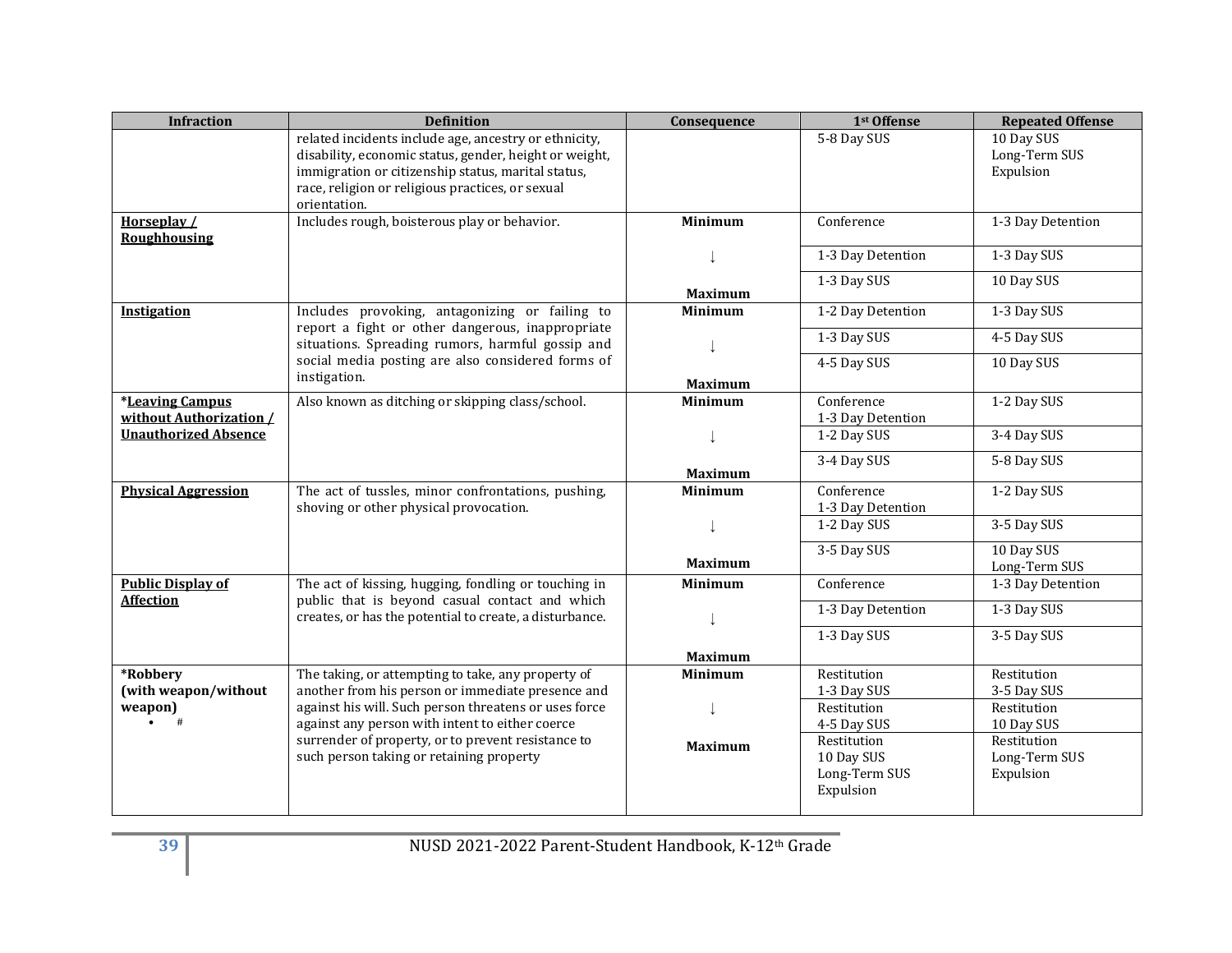| <b>Infraction</b>              | <b>Definition</b>                                        | Consequence    | 1st Offense             | <b>Repeated Offense</b>   |
|--------------------------------|----------------------------------------------------------|----------------|-------------------------|---------------------------|
| <b>Sale or Distribution of</b> | The attempt or act of offering, selling, trading,        | <b>Minimum</b> | Confiscation            | Confiscation              |
| <b>Personal Property</b>       | procuring or distributing (with or without               |                | 1-3 Day Detention       | 1-3 day SUS               |
|                                | compensation) personal property or services on           |                | Confiscation            | Confiscation              |
|                                | District property, at a school or District-sponsored     |                | 1-3 Day SUS             | 4-5 day SUS               |
|                                | event or on District-provided transportation.            | <b>Maximum</b> | Confiscation            | Confiscation              |
|                                |                                                          |                | 4-5 Day SUS             | 10 Day SUS                |
| *Sexual Harassment             | Discrimination based on gender that includes             | <b>Minimum</b> | Conference              | 1-3 Day SUS               |
| (contact/no contact)           | unwelcome sexual advances, requests for sexual           |                | 1-3 Day Detention       |                           |
| Possible TA<br>$\bullet$       | favors, or other verbal or physical conduct of a         |                |                         |                           |
|                                | sexual nature made by one individual to another          |                |                         |                           |
|                                | and/or that might contribute a substantial risk of       | <b>Maximum</b> | 1-3 Day SUS             | 4-5 Day SUS               |
|                                | mental harm or personal degradation (Sexual:             |                |                         |                           |
|                                | relating to, affecting, or typical of sex, the sexes, or |                |                         |                           |
|                                | the sex organs and their functions; implying or          |                |                         |                           |
|                                | symbolizing erotic desire or activity.) This             |                | 4-5 Day SUS             | 10 Day SUS                |
|                                | violation includes, but is not limited to lewd           |                |                         | Long-Term SUS             |
|                                | comments, any language that is sexually                  |                |                         | Expulsion                 |
|                                | demeaning and/or that might contribute risk of           |                |                         |                           |
|                                | mental harm or personal degradation.                     |                |                         |                           |
| <b>Sexual Materials</b>        | Includes pictures, devices or electronic images that     | <b>Minimum</b> | Confiscation            | Confiscation              |
|                                | contain nudity or represent sexual activity that is      |                | 1-3 Day Detention       | 1-2 Day SUS               |
|                                | offensive or disturbs the educational environment.       |                |                         |                           |
|                                |                                                          |                | Confiscation            | Confiscation              |
|                                |                                                          | <b>Maximum</b> | 1-2 Day SUS             | 3-4 Day SUS               |
|                                |                                                          |                | Confiscation            | Confiscation              |
|                                |                                                          |                | 3-4 Day SUS             | 10 Day SUS                |
|                                |                                                          |                |                         | Long-Term SUS             |
|                                |                                                          |                |                         | Expulsion                 |
| *Sexual Misconduct             | This includes, but not limited to, indecent exposure,    | <b>Minimum</b> | Conference              | 1-3 Day SUS               |
|                                | consensual participation in any sexual act involving     |                | 1-3 Day Detention       |                           |
|                                | physical contact, touching private areas,                |                | 1-3 Day SUS             | 4-5 Day SUS               |
|                                | depantsing (pulling pants down or off,) pulling at       |                |                         |                           |
|                                | another's underclothing, possession or distribution      | <b>Maximum</b> | 4-5 Day SUS             | 10 Day SUS                |
|                                | of pornographic materials.                               |                |                         | Long-Term SUS             |
|                                | The failure to be at a designated location at a          | <b>Minimum</b> | Tardies 4-5: Conference | Expulsion<br>Tardies 12+: |
| <b>Tardy</b>                   | specified time. This could include arriving to school    |                | 1 Detention             | 1 ISS                     |
|                                | late or leaving school early. Once a student has more    |                |                         | Parking Permit            |
|                                | than three tardies (excused or unexcused) in a           |                | Tardies 6-8:            | Revoked if Applicable     |
|                                | semester, consequences will be assigned. After three     |                | 2 Detentions            |                           |
|                                | tardies, the only allowable excused tardies are those    | <b>Maximum</b> | Tardies 9-11:           |                           |
|                                | that have supporting documentation.                      |                | 3 Detentions            |                           |
|                                |                                                          |                |                         |                           |

**40** NUSD 2021-2022 Parent-Student Handbook, K-12th Grade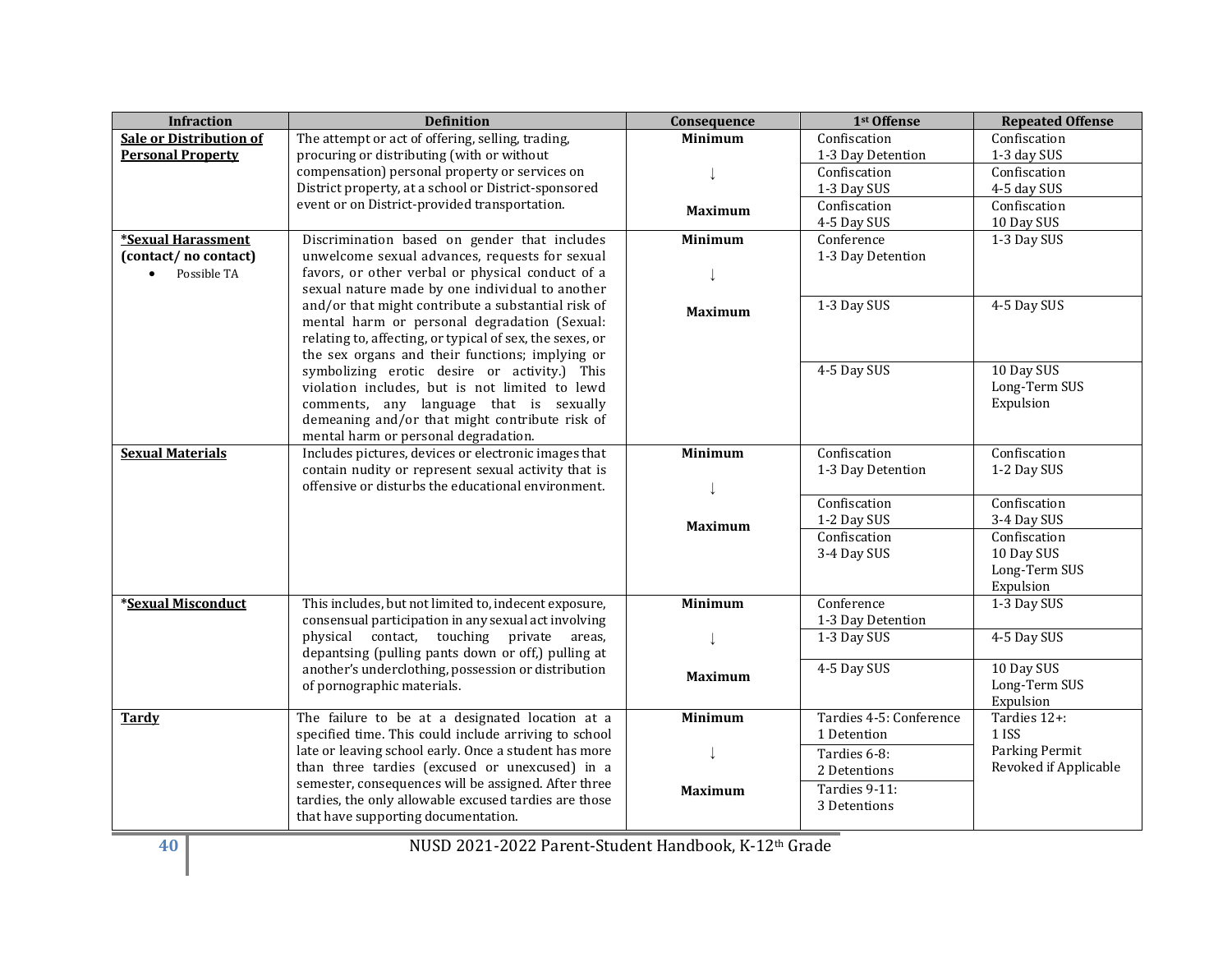| <b>Infraction</b>            | <b>Definition</b>                                       | Consequence    | 1st Offense        | <b>Repeated Offense</b> |
|------------------------------|---------------------------------------------------------|----------------|--------------------|-------------------------|
| <b>Technology Misuse /</b>   | Altering, damaging, deleting or destroying a            | <b>Minimum</b> | Loss of Technology | Loss of Technology      |
| <b>Computer Tampering</b>    | computer, computer hardware or software;                |                | Privileges         | Privileges              |
|                              | introducing a computer contaminant into any             |                | Restitution        | Restitution             |
|                              | computer, or network; causing the disruption of a       |                |                    | 1 Day SUS               |
|                              | computer or network; using a computer or computer       | <b>Maximum</b> | Loss of Technology | Loss of Technology      |
|                              | system to threaten, alarm, harass or cause another      |                | Privileges         | Privileges              |
|                              | person to suffer substantial emotional distress; or     |                | Restitution        | Restitution             |
|                              | using Nadaburg technology for uses outside of           |                | 1 Day SUS          | 2-5 Day SUS             |
|                              | legitimate educational purposes; failure to use         |                | Loss of Technology | Loss of Technology      |
|                              | hardware, software, electronic devices, web pages       |                | Privileges         | Privileges              |
|                              | and networks for the intended educational use or in a   |                | Restitution        | Restitution             |
|                              | manner that causes disruption at a campus or any        |                | 2-3 Day SUS        | 10 Day SUS              |
|                              | District facility, including proxy use.                 |                |                    |                         |
| <b>Theft</b>                 | Taking of property that belongs to another without      | <b>Minimum</b> | Restitution        | Restitution             |
|                              | personal confrontation, threat, violence or bodily      |                | 1-3 Day Detention  | 1-3 Day SUS             |
|                              | harm. Theft does not include confiscation by school     |                |                    |                         |
|                              | authorities of property not permitted at the school.    |                | Restitution        | Restitution             |
|                              | NOTE: The District is NOT responsible for the loss,     | <b>Maximum</b> | 1-4 Day SUS        | 3-5 Day SUS             |
|                              | theft or damage of ANY personal items brought to        |                |                    |                         |
|                              | school, including but not limited to, musical           |                | Restitution        | Restitution             |
|                              | instruments, radios, headphones, cell phones, iPods,    |                | 10 Day SUS         | 10 Day SUS              |
|                              | iPads, (any and all electronic devices), bicycles, etc. |                | Long-Term SUS      | Long-Term SUS           |
|                              | Any loss, theft or damage to any personal items will    |                | Expulsion          | Expulsion               |
|                              | not be covered by District liability insurance.         |                |                    |                         |
| Threatening /                | The act of negatively using or applying a real or       | <b>Minimum</b> | 3 Day SUS          | 5 Day SUS               |
| <b>Intimidating behavior</b> | perceived imbalance of power to frighten, compel,       |                |                    |                         |
| Possible TA<br>$\bullet$     | deter or otherwise threaten or intimidate through       |                | 5-10 Day SUS       | 10 Day SUS              |
| $\#$<br>$\bullet$            | actual or implied behaviors. Repeated acts of           |                |                    |                         |
|                              | Threatening/Intimidating shall be considered            | <b>Maximum</b> | Long-Term SUS      | Long-Term SUS           |
|                              | Bullying.                                               |                | Expulsion          | Expulsion               |
| <i><b>*Trespassing</b></i>   | Entering or remaining on a school campus or district    | <b>Minimum</b> | Conference         | 1-3 Day SUS             |
|                              | facility without authorization or invitation and with   |                |                    | Loss of privileges      |
|                              | no lawful purpose for entry. This includes students     |                | 1-3 Day Detentions | 5-8 Day SUS             |
|                              | under suspension or expulsion and those who have        |                | Loss of privileges | Loss of privileges      |
|                              | been directed by a school official to leave the         | Maximum        | 1-3 Day SUS        | 10 Day SUS              |
|                              | premises.                                               |                | Loss of privileges | Long-Term SUS           |
|                              |                                                         |                |                    | Expulsion               |
| <i><b>*Tobacco</b></i>       | Includes use, possession of tobacco products of any     | <b>Minimum</b> | 1-2 Day SUS        | 3 Day SUS               |
| (use/possession/distrib      | kind (i.e., cigarettes, cigars, electronic cigarettes,  |                |                    |                         |
| ution/sale)                  | vapes, or other similar devices), as well as smokeless  |                |                    |                         |
|                              |                                                         |                |                    |                         |

**41** NUSD 2021-2022 Parent-Student Handbook, K-12th Grade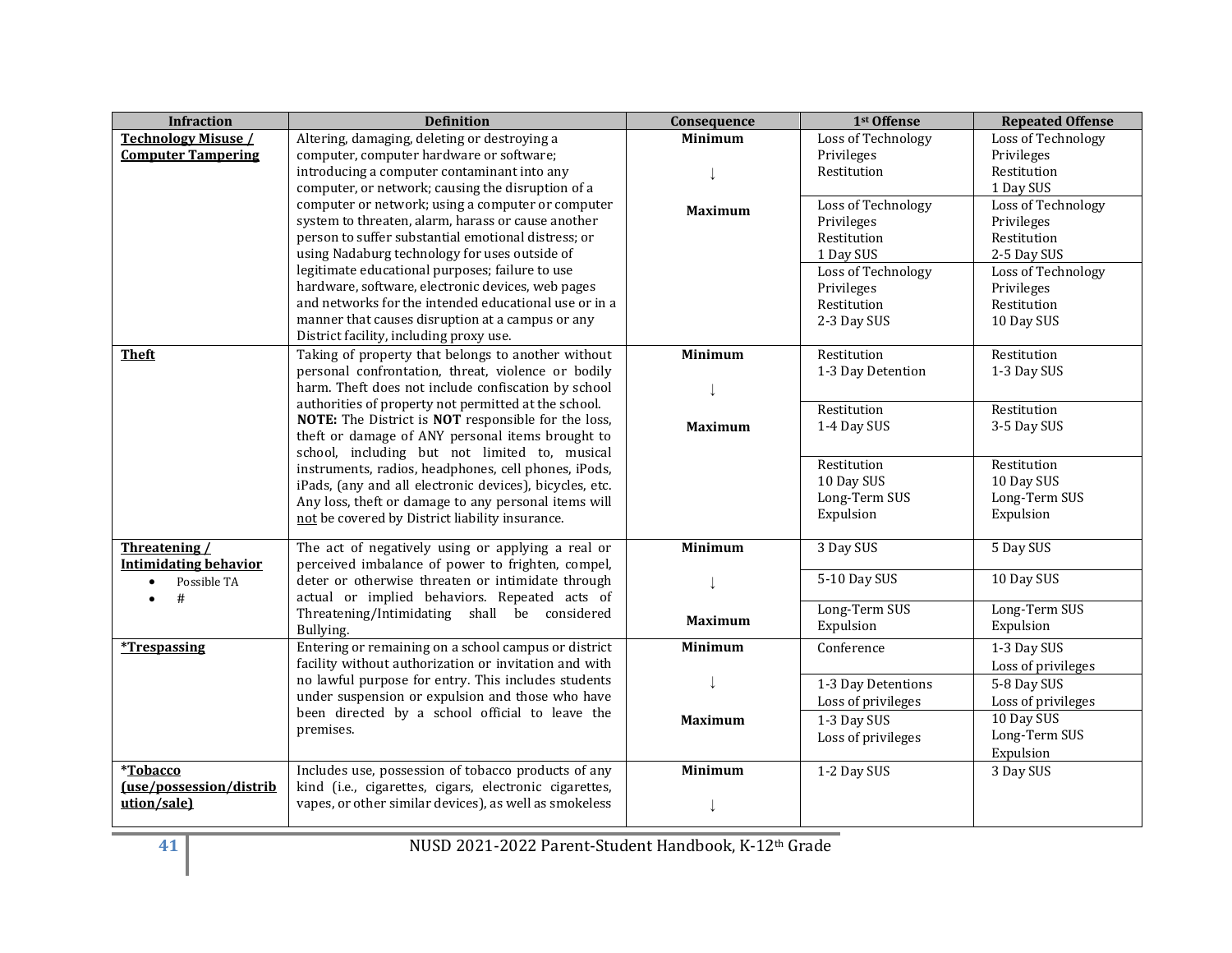| <b>Infraction</b>                                                                                                                                                                                                                                                                                                                 | <b>Definition</b>                                                                                                                                                  | Consequence    | 1st Offense                      | <b>Repeated Offense</b>                                 |
|-----------------------------------------------------------------------------------------------------------------------------------------------------------------------------------------------------------------------------------------------------------------------------------------------------------------------------------|--------------------------------------------------------------------------------------------------------------------------------------------------------------------|----------------|----------------------------------|---------------------------------------------------------|
| tobacco (i.e., dip, chew, snuff, twist.) Tobacco<br>Note: Possession by any<br>person of tobacco<br>residue/butts/etc. will also be considered tobacco<br>under this definition. Sale or Distribution of Tobacco<br>products on K-12 public,<br>charter or private school<br>is the attempt or act of offering, selling, trading, |                                                                                                                                                                    | <b>Maximum</b> | 3 Day SUS                        | 5 Day SUS                                               |
| grounds, buildings,<br>parking lots, playing fields<br>and vehicles, and at off-<br>campus school-sponsored<br>events, is a criminal<br>offense.                                                                                                                                                                                  | procuring or distributing (with or without<br>compensation) on District property, at a District-<br>sponsored event, or on<br>District-provided<br>transportation. |                | 5 Day SUS                        | 10 Day SUS                                              |
| *Truancy                                                                                                                                                                                                                                                                                                                          | An unexcused absence for at least one class period<br>during the school day or when a student is absent                                                            | <b>Minimum</b> | Conference<br>1-3 Day Detention  | 1 Day SUS                                               |
|                                                                                                                                                                                                                                                                                                                                   | from school during the hours school is in session,<br>unless excused pursuant to A.R.S. § 15-802                                                                   |                | 1 Day SUS                        | 1-3 Day SUS                                             |
|                                                                                                                                                                                                                                                                                                                                   |                                                                                                                                                                    | <b>Maximum</b> | 1-3 Day SUS                      | 4 Day SUS                                               |
| *Vandalism /<br><b>Destruction of Personal</b>                                                                                                                                                                                                                                                                                    | Willful act of defacing or destroying any building,<br>fixture, vegetation or property (personal or school)                                                        | <b>Minimum</b> | Restitution<br>1-3 Day Detention | Restitution<br>1-3 Day SUS                              |
| or School Property<br>#                                                                                                                                                                                                                                                                                                           | either intentionally or unintentionally.                                                                                                                           |                | Restitution<br>1-3 Day SUS       | Restitution<br>3-5 Day SUS                              |
|                                                                                                                                                                                                                                                                                                                                   |                                                                                                                                                                    | <b>Maximum</b> | Restitution<br>10 Day SUS        | Restitution<br>10 Day SUS<br>Long-Term SUS<br>Expulsion |
| <b>Verbal Abuse</b><br>/Profanity / Obscenity                                                                                                                                                                                                                                                                                     | The use of profanity or any derogatory language<br>written or stated publicly.                                                                                     | <b>Minimum</b> | 1-3 Day Detention                | 1-2 Day SUS                                             |
|                                                                                                                                                                                                                                                                                                                                   |                                                                                                                                                                    |                | 1-2 Day SUS                      | 3 Day SUS                                               |
|                                                                                                                                                                                                                                                                                                                                   |                                                                                                                                                                    | <b>Maximum</b> | 3-4 Day SUS                      | 5 Day SUS                                               |
| *Verbal Abuse                                                                                                                                                                                                                                                                                                                     | The use of profanity or any derogatory language                                                                                                                    | <b>Minimum</b> | 1-3 Day Detention                | 1-3 Day SUS                                             |
| /Profanity / Obscenity<br>to an Adult                                                                                                                                                                                                                                                                                             | written or stated publicly to an adult.                                                                                                                            |                | 1-3 Day SUS                      | 4 Day SUS                                               |
| A.R.S. § 15-507                                                                                                                                                                                                                                                                                                                   |                                                                                                                                                                    | <b>Maximum</b> | 4 Day SUS                        | 10 Day SUS<br>Long-Term SUS                             |
| *Weapon Simulated<br>(use/possession/distri<br>bution/sale)                                                                                                                                                                                                                                                                       | An instrument displayed or represented as a<br>weapon, including toys that resemble weapons.<br>Look-alike weapons, including, but not limited to,                 | <b>Minimum</b> | Confiscation<br>1 Day SUS        | Confiscation<br>2-3 Day SUS                             |
| Possible TA                                                                                                                                                                                                                                                                                                                       | toy guns, water guns, replica non-guns, and air-soft<br>guns firing nonmetallic projectiles. Sale or<br>Distribution of Simulated Weapons is the attempt or        | <b>Maximum</b> | Confiscation<br>2-3 Day SUS      | Confiscation<br>4 Day SUS                               |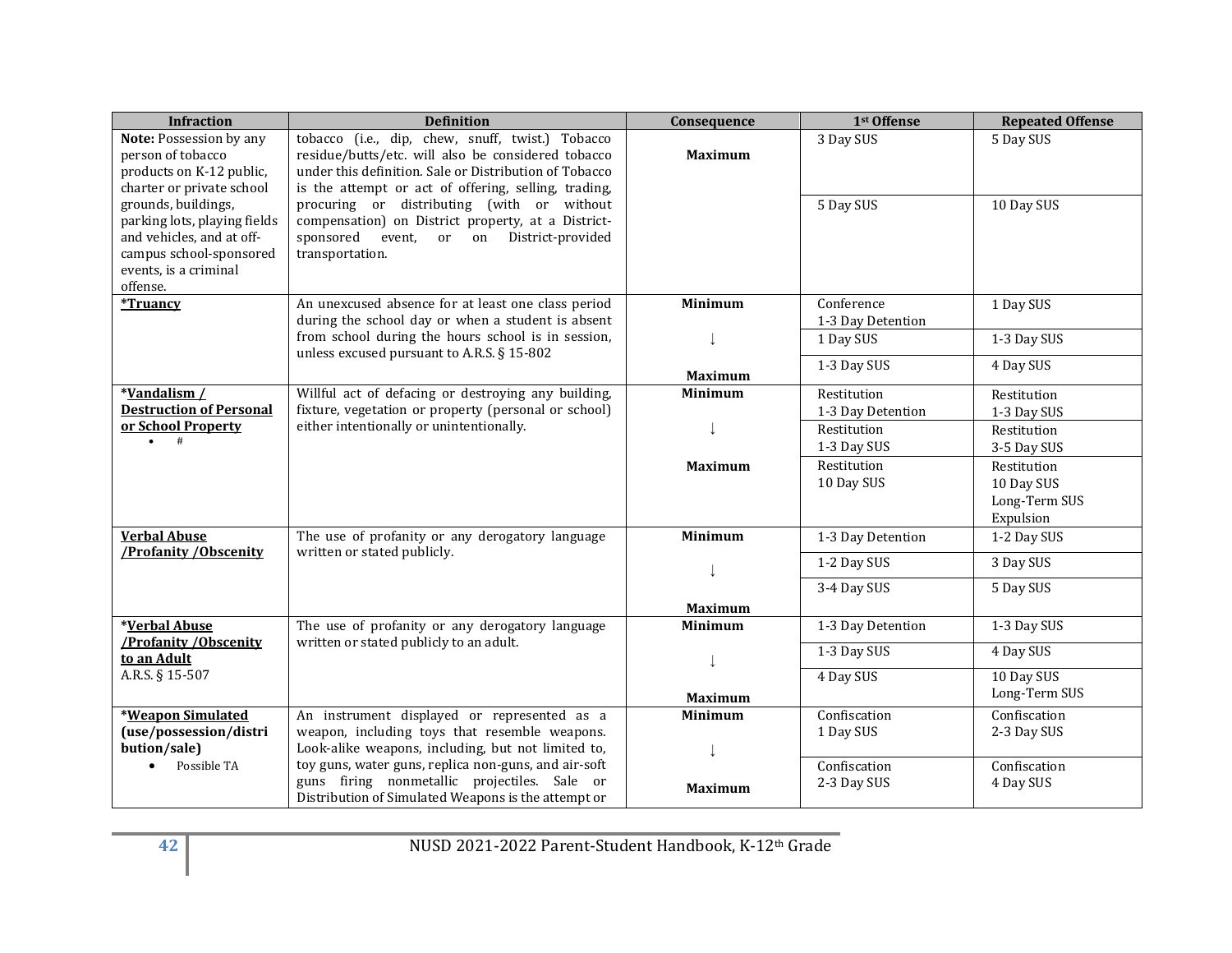| <b>Infraction</b>                                     | <b>Definition</b>                                                  | Consequence    | 1st Offense   | <b>Repeated Offense</b> |
|-------------------------------------------------------|--------------------------------------------------------------------|----------------|---------------|-------------------------|
|                                                       | act of offering, selling, trading, procuring or                    |                | Confiscation  | Confiscation            |
|                                                       | distributing (with or without compensation) on                     |                | 4 Day SUS     | 10 Day SUS              |
|                                                       | District property, at a District-sponsored event, or               |                |               |                         |
|                                                       | on District-provided transportation.                               |                |               |                         |
| *Weapon/Other                                         | Includes (but not limited to) a bomb, firearm, other               | <b>Minimum</b> | 1-3 Day SUS   | 10 Day SUS              |
| Weapon                                                | firearm, gun, revolver, pistol, dagger, dirk, stiletto,            |                | Long-Term SUS |                         |
| (use/possession/distri                                | knife with a blade over $2 \frac{1}{2}$ in length, pocket knife    |                | Expulsion     |                         |
| bution/sale)                                          | opened by a mechanical device, iron bar, brass                     |                |               |                         |
| Possible TA                                           | knuckles, chains, billy clubs, Chinese stars, or any               | <b>Maximum</b> |               |                         |
| #                                                     | incendiary devices. A firearm is any weapon that is                |                |               |                         |
|                                                       | designed to (or may be readily converted to) expel a               |                | 4-8 Day SUS   |                         |
|                                                       | projectile by an explosive, or by the action of an                 |                |               |                         |
|                                                       | explosive. This includes guns, bombs, grenades,                    |                |               |                         |
|                                                       | mines, rockets, missiles, pipe bombs, firearms or                  |                |               |                         |
|                                                       | similar devices designed to explode and capable of                 |                |               |                         |
|                                                       | causing bodily harm or property damage. BB, paint-                 |                |               |                         |
|                                                       | ball, pellet-firing, dart, or any other air gun that<br>10 Day SUS |                |               |                         |
| expels a projectile through the force of air pressure |                                                                    |                | Long-Term SUS |                         |
|                                                       | or expanding gases. Distribution/Sale is the attempt               |                | Expulsion     |                         |
|                                                       | or act of offering, selling, trading, procuring or                 |                |               |                         |
|                                                       | distributing (with or without compensation) a                      |                |               |                         |
|                                                       | weapon on District property, at a school or District-              |                |               |                         |
|                                                       | sponsored event or<br>District-provided<br>on                      |                |               |                         |
|                                                       | transportation.                                                    |                |               |                         |

#### *Note:*

- An underlined infraction indicates that an administrator may opt to use an on-campus reassignment or ISS as a possible disciplinary action in *lieu of off-campus suspension.*
- *An asterisk (\*) indicates that a police report and/or CPS report may be filed.*
- *If the infraction occurs on the bus, a suspension of bus-riding privileges may be assigned in lieu of, or in addition to the consequences outlined in the matrix for that infraction.*
- *An administrator may choose any or all of the consequences for any infraction.*
- *The principal is the highest level of appeal for a suspension of 10 days or less.*
- *# indicates that the offense is subject to expulsion on the first offense.*
- *Possible TA indicates possible threat assessment needed.*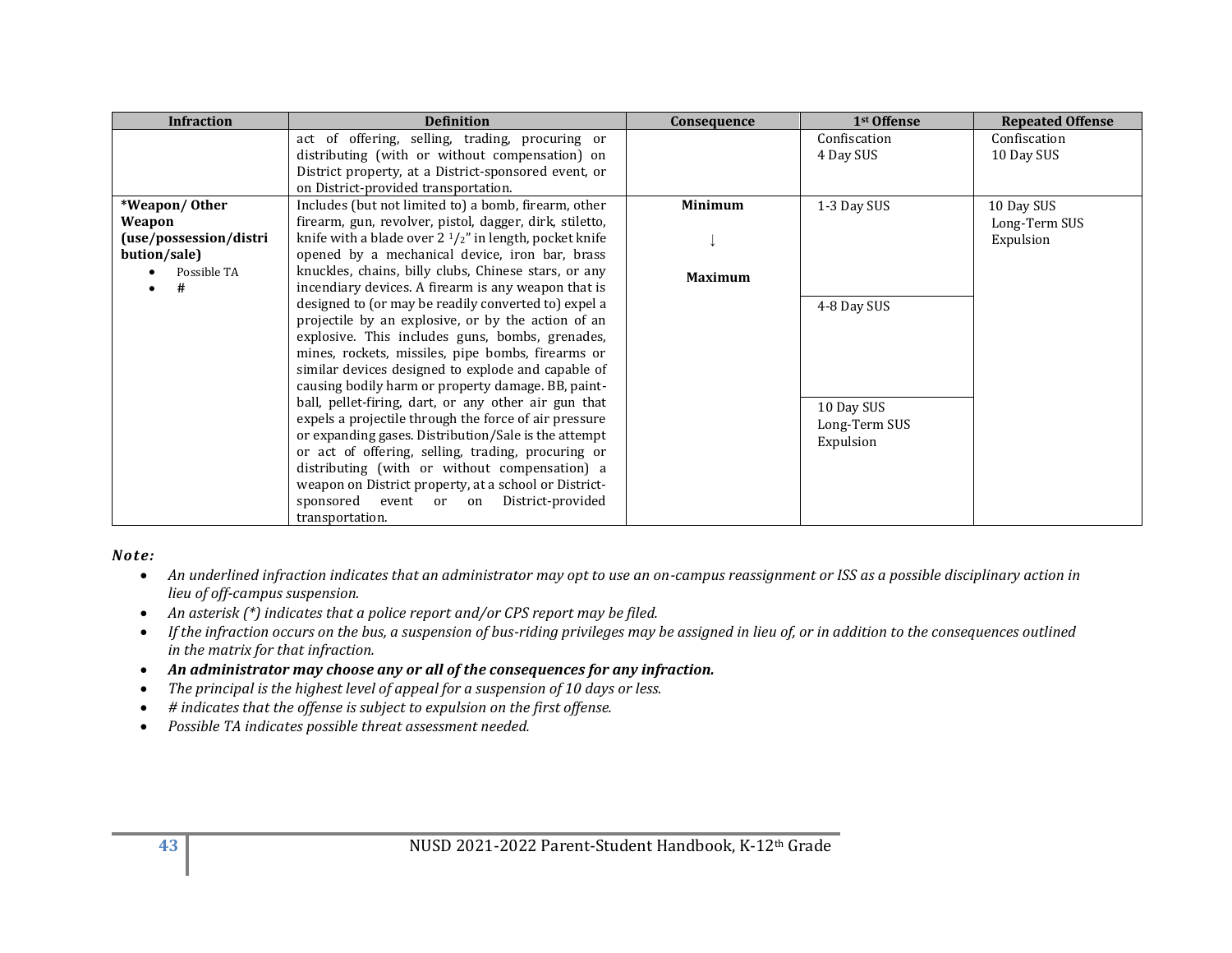## **Student Use of Technology Agreement Form**

The Nadaburg Unified School District authorizes students to use technology owned or otherwise provided by the district as necessary for instructional purposes. The use of district technology is a privilege permitted at the district's discretion and is subject to the conditions and restrictions set forth in applicable Board policies, administrative regulations, and this Acceptable Use Agreement. The district reserves the right to suspend access at any time, without notice, for any reason.

The district expects all students to use technology responsibly in order to avoid potential problems and liability. The district may place reasonable restrictions on the sites, material, and/or information that students may access through the system.

Each student authorized to use district technology and his/her parent/guardian shall sign this Acceptable Use Agreement as an indication it has been read and understand the agreement.

## **Definitions**

District technology includes, but is not limited to, computers, the district's computer network including servers and wireless network (Wi-Fi), Internet, email, USB drives, wireless access points, tablets, workstations, printers telephones, MP3 players, wearable technology, any wireless communication device including cellular telephones or emergency radios. Also included are software applications and associated file and data whether accessed on/off site or through district-owned or personally owned equipment or devices.

## **Student Obligations and Responsibilities**

Students are expected to use district technology safely, responsibly, and for educational purposes only. The student in whose name district technology is issued is responsible for its proper use at all times. Students shall not share their assigned online services account information, passwords, or other information used for identification and authorization purposes, and shall use the system only under the account to which they have been assigned.

Students are prohibited from using district technology for improper purposes, including, but not limited to, use of district technology to:

1. Access, post, display, or otherwise use material that is discriminatory, libelous, dangerous, defamatory, obscene, sexually explicit, or disruptive.

2. Bully, harass, intimidate, or threaten other students, staff, or other individuals ("cyberbullying").

3. Disclose, use, or disseminate personal identification information (such as name, address, telephone number, Social Security number, or other personal information) of another student, staff member, or other person with the intent to threaten, intimidate, harass, or ridicule that person.

4. Infringe on copyright, license, trademark, patent, or other intellectual property rights.

5. Intentionally disrupt or harm district technology or other district operations (such as destroying district equipment, placing a virus on district computers, adding or removing a computer program without permission from a teacher or other district personnel, changing settings on shared computers).

6. Install unauthorized software.

7. Access systems to manipulate data of the district data or other user information without expressed permission.

8. Engage in or promote any practice that is unethical or violates any law or Board policy, administrative regulation, or district practice.

9. Do not disclose or share user ID or password information with other individuals.

## **Privacy**

Since the use of district technology is used for educational purposes, students shall not have any expectation of privacy in any use of district technology.

The district reserves the right to monitor and record all use of district technology, including, but not limited to, access to the Internet or social media, communications sent or received from district technology, or other uses. Such monitoring/recording may occur at any time without prior notice for any legal purposes including, but not limited to, record retention and distribution and/or investigation of improper, illegal, or prohibited activity.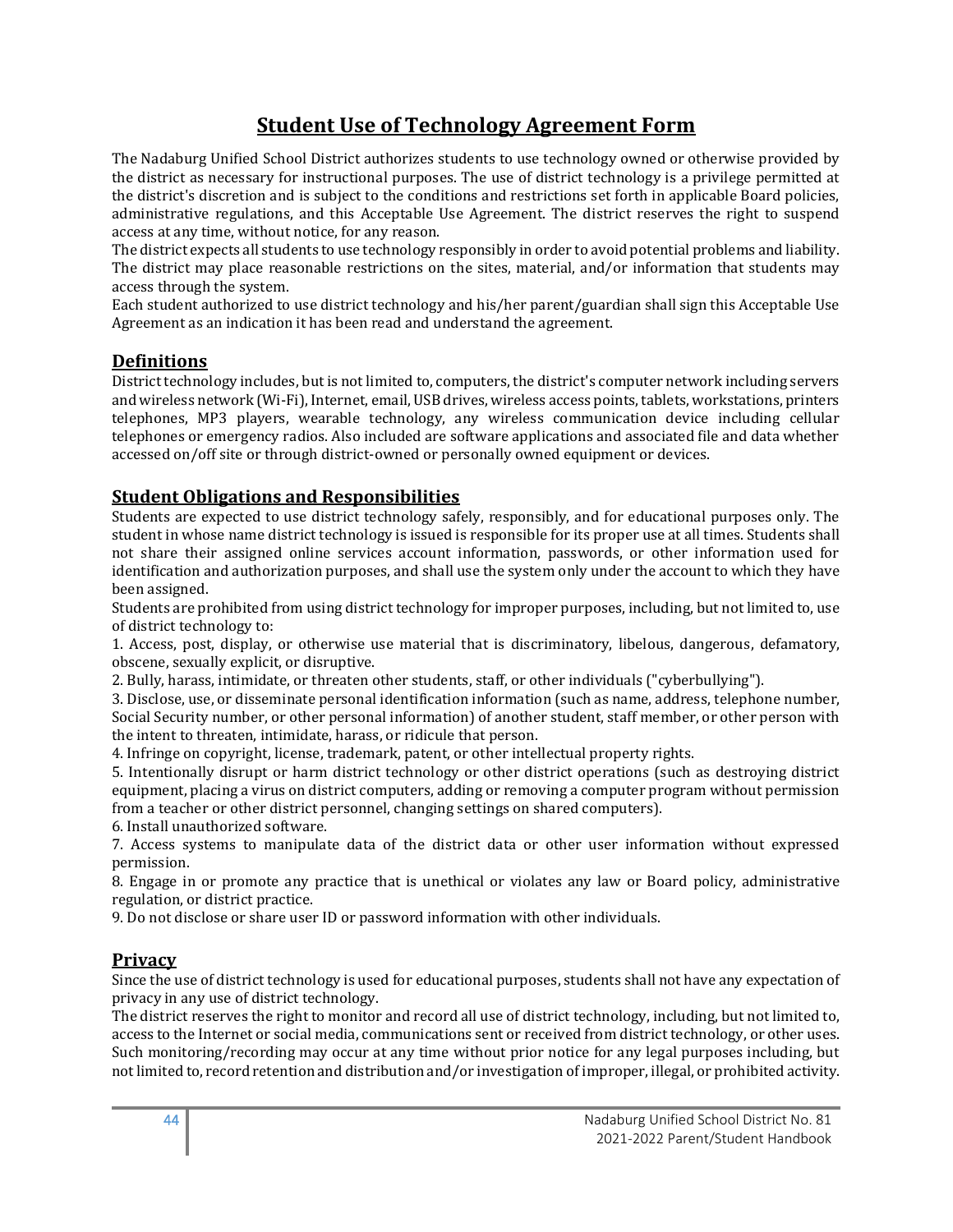Students should be aware that, in most instances, their use of district technology (such as web searches and emails) cannot be erased or deleted.

All passwords created for or used on any district technology are the sole property of the district. The creation or use of a password by a student on district technology does not create a reasonable expectation of privacy.

#### **Personally Owned Devices (BYOD)**

If a student uses a personally owned device to access district technology, he/she shall abide by all applicable Board policies, administrative regulations, and this Acceptable Use Agreement. Any such use of a personally owned device may subject the contents of the device and any communications sent or received on the device to disclosure pursuant to a lawful subpoena or public records request.

## **Reporting**

If a student becomes aware of any security problem (such as any compromise of the confidentiality of any login or account information) or misuse of district technology, he/she shall immediately report such information to the teacher or other district personnel.

#### **Consequences for Violation**

Violations of Board policy or this agreement may result in revocation of a student's access to district technology and/or discipline, up to and including suspension or expulsion. In addition, violations of the law, Board policy, or this agreement may be reported to law enforcement agencies as appropriate.

## **Student Acknowledgment**

I have received, read, understand, and agree to abide by this Acceptable Use Agreement and other applicable laws and district policies and regulations governing the use of district technology. I understand that there is no expectation of privacy when using district technology. I further understand that any violation may result in loss of user privileges, disciplinary action, and/or appropriate legal action.

| Student Name:  |        |         | Student Signature: |  |
|----------------|--------|---------|--------------------|--|
| (Please print) |        |         |                    |  |
| Date:          | Grade: | School: |                    |  |

## **Parent or Legal Guardian Acknowledgment**

If the student is under 18 years of age, a parent/guardian must also read and sign the agreement.

"As the parent/guardian of the above-named student, I have read, understand, and agree that my child shall comply with the terms of the Acceptable Use Agreement. By signing this Agreement, I give permission for my child to use district technology and/or to access the school's computer network and the Internet. I understand that, despite the district's best efforts, it is impossible for the school to restrict access to all offensive and controversial materials. I agree to release from liability, indemnify, and hold harmless the school, district, and district personnel against all claims, damages, and costs that may result from my child's use of district technology or the failure of any technology protection measures used by the district. Further, I accept full responsibility for supervision of my child's use of his/her access account if and when such access is not in the school setting".

| Parent Name:<br>(Please print) |                                                                              |
|--------------------------------|------------------------------------------------------------------------------|
| Date:                          |                                                                              |
| 45                             | Nadaburg Unified School District No. 81<br>2021-2022 Parent/Student Handbook |